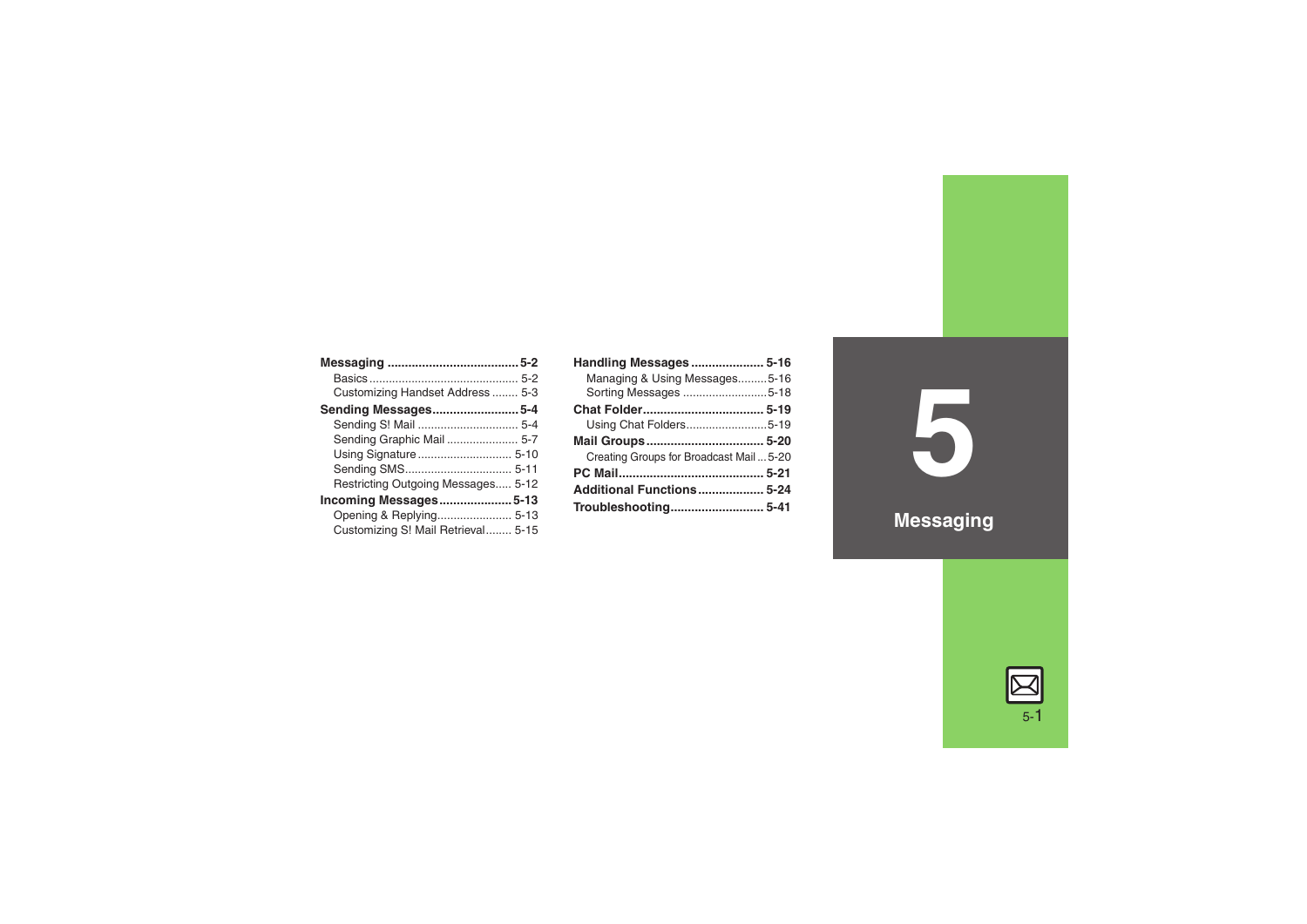### <span id="page-1-1"></span><span id="page-1-0"></span>**Basics**

Use the following messaging services.

### **SMS**

Exchange up to 160 alphanumerics with SoftBank handsets.

### **S! Mail**

Exchange up to 30,000 characters with e-mail compatible handsets. PCs, etc.; attach media files, etc.

Large Size Messages Transmit messages of up to 2 MB including large images or multiple files; may incur high charges depending on subscribed price plan.

### **PC Mail**

Receive or reply to PC mail account messages. Use 945SH to handle PC Mail messages like SMS or S! Mail.

### **Example Entry Items**

|            | Recipient   Subject   Message   Attachment              |     |           |     |
|------------|---------------------------------------------------------|-----|-----------|-----|
| <b>SMS</b> | Available <sup>*</sup>                                  | N/A | Available | N/A |
|            | S! Mail   Available   Available   Available   Available |     |           |     |
|            | <b>PC Mail</b> Available Available Available Available  |     |           |     |

\*SoftBank handset numbers only.

- A separate contract is required to use S! Mail and receive e-mail from PCs, etc.
- . For more information, see SoftBank Mobile Website (**P.17-24**).

### **Auto Retry Function**

If recipient's handset is off/out-of-range, a sent message is saved in Server Mail Box and delivery attempted at regular intervals. (Undeliverable messages are deleted.)

### **Auto Resend**

When Auto Resend is active, handset makes up to two attempts to send unsent messages automatically. Cancel to disable (**[P.5-37](#page-36-0)**).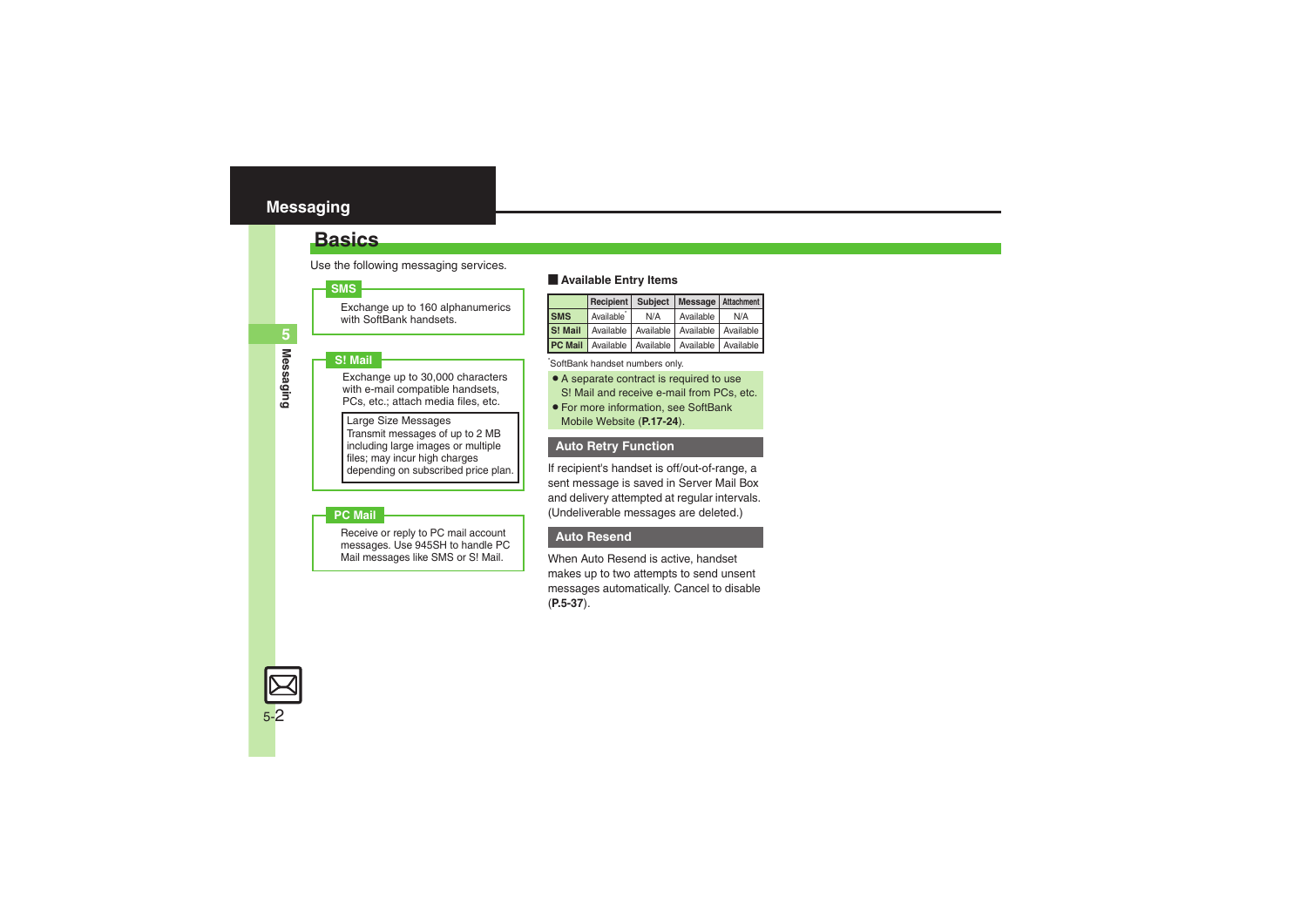### <span id="page-2-0"></span>**Customizing Handset Address**

Change alphanumerics before @ of the default handset mail address.For more information, see SoftBank Mobile Website (**P.17-24**).

### **Changing Address**

- $\mathbf 0$ **<sup><b>** *Settings*  $\rightarrow$  **●**</sup> **2** Address Settings  $\rightarrow$  <sup>6</sup>
	- . Handset connects to the Internet. Select *English* and press  $\textcircled{\scriptsize{}}$ , then follow onscreen instructions.

### **Saving Address**

When handset address is changed, SoftBank Mobile sends new address confirmation via S! Mail.



To save new address to My Details, follow these steps. (New address is effective even if not saved.)

| Message $\blacktriangleright$ $\blacklozenge$         |                                      |  |
|-------------------------------------------------------|--------------------------------------|--|
|                                                       |                                      |  |
|                                                       | Received Msg.                        |  |
|                                                       |                                      |  |
|                                                       | Information 07/0115:05<br>Eメールアドレス案内 |  |
|                                                       | Kimura Tetsu 07/01 12:20             |  |
| Information $\blacktriangleright$ ( $\blacklozenge$ ) |                                      |  |



 $\boldsymbol{\Theta}$  $(Y)$ 

| <b>No</b>                    | 15ns) |  |
|------------------------------|-------|--|
| Edit My Details              |       |  |
| Last Name:<br>Yamada         |       |  |
| First Name:<br>Takako        |       |  |
| Reading-Last Name:<br>Yamada |       |  |
| Reading-FirstName:<br>Takako |       |  |
| Tel 1447:<br>Ma 090392XXXX5  |       |  |
| Add Phone Number:            |       |  |
| Fmail 1407:<br>ccc@xxx.yyy   |       |  |

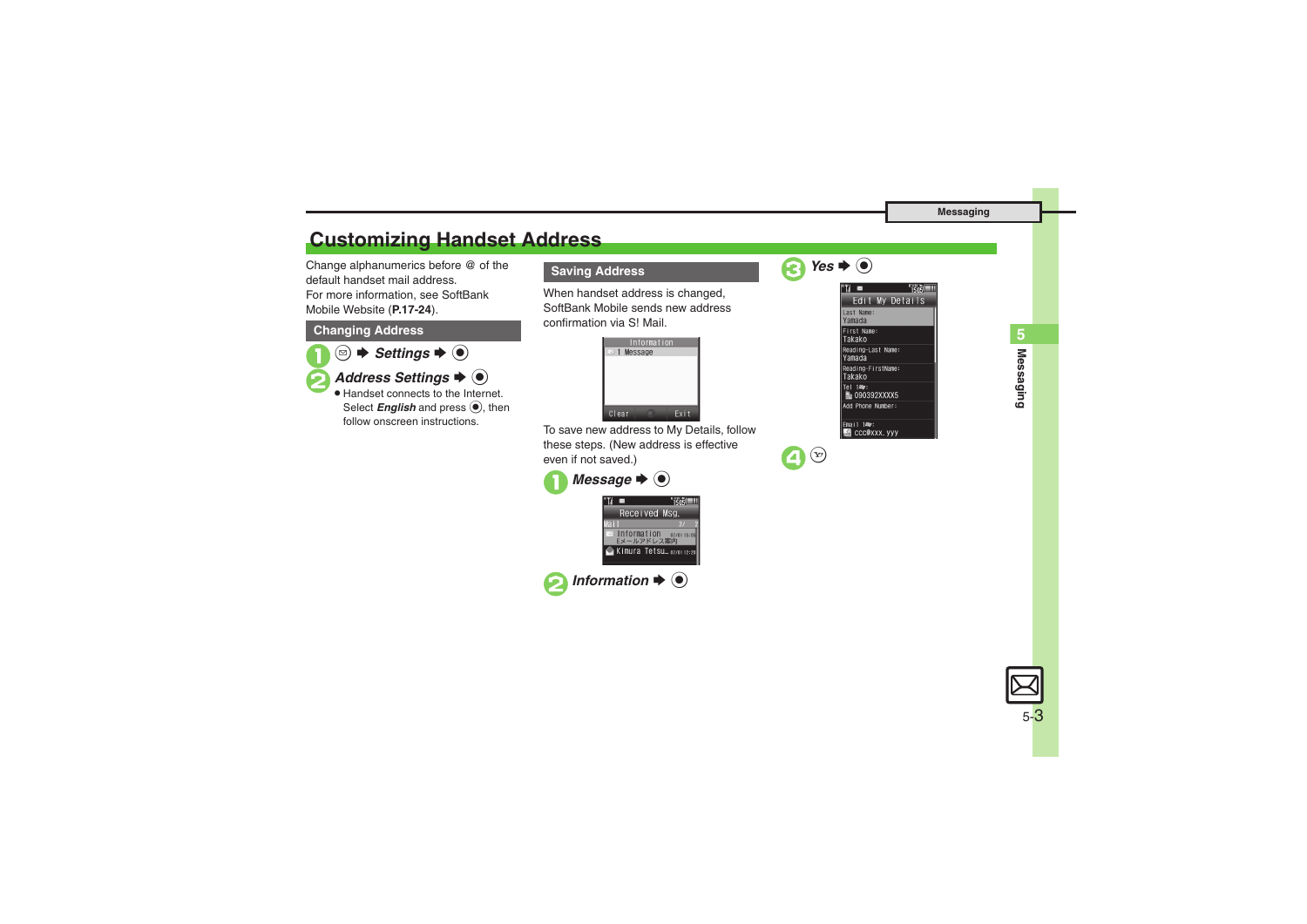### <span id="page-3-0"></span>**Sending Messages**

<span id="page-3-1"></span>

### **Advanced**



5-4

 $\%$  [Using other recipient entry methods](#page-23-1)  $\bullet$  [Adding recipients](#page-23-2)  $\bullet$  [Converting mail type \(SMS/S!](#page-24-0) Mail)  $\bullet$  [Saving without sending](#page-24-1)  $\bullet$  Requesting delivery confirmation ([Designating/editing reply-to address](#page-25-0) (And more on **[P.5-24](#page-23-1)** - **[5-26](#page-25-0)**)

([Hiding progress bar while sending messages](#page-36-1) ([Disabling automatic resend of unsent messages](#page-36-0) ([Designating/editing reply-to address](#page-37-0) (And more on **[P.5-37](#page-36-2)** - **[5-38](#page-37-0)**)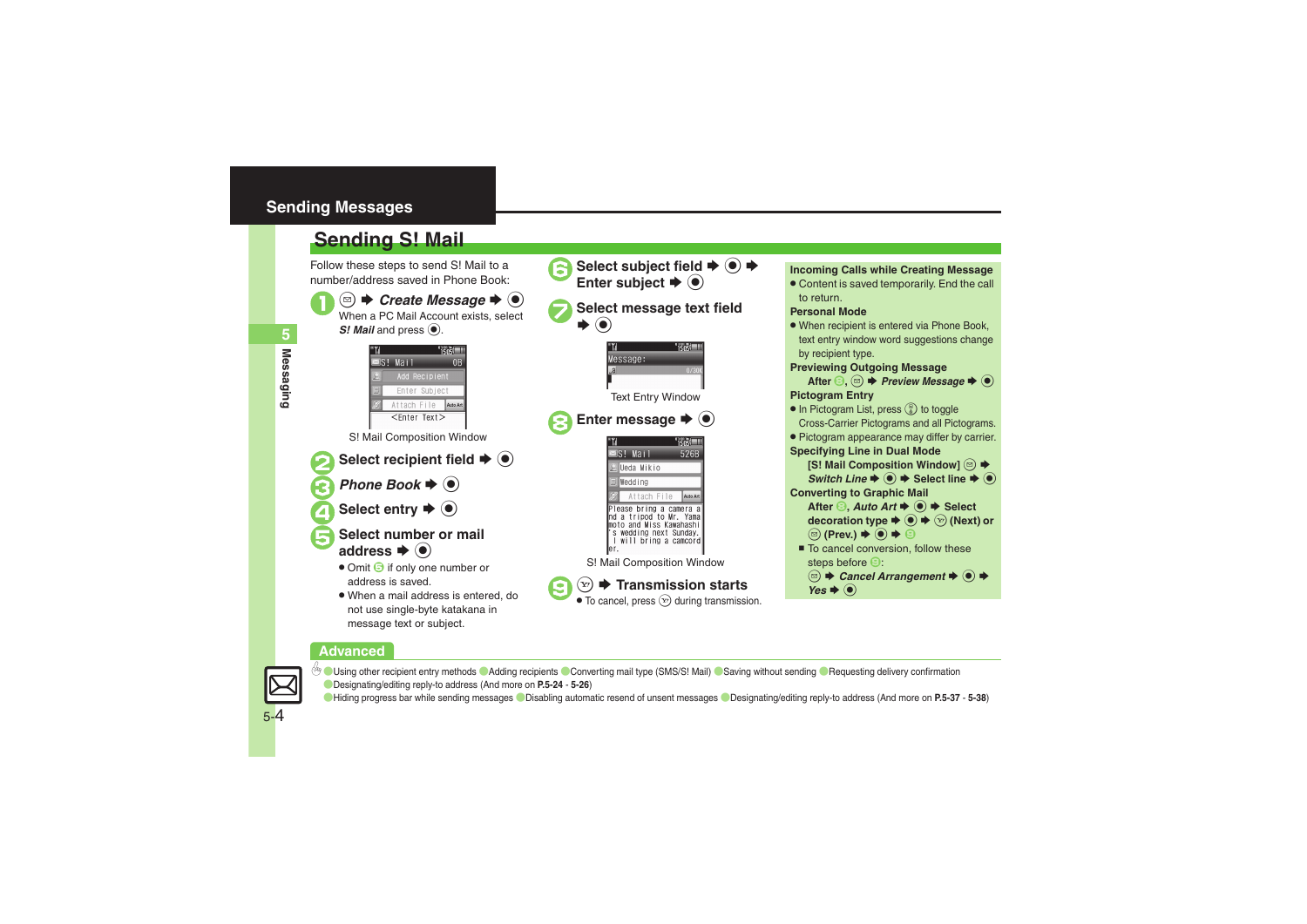### **Using Quick Phrase**

Use fixed text (Japanese) or previously entered text for quick entry.

Quick Phrase Options:



Send attachments to compatible handsets. Follow these steps to attach images to S! Mail:

- <sup>1</sup>**In S! Mail Composition window after composing message, select attachment**  field  $\blacktriangleright$   $\textcircled{\scriptsize{\bullet}}$
- **2** *Picture* ➡ → Select folder  $\blacklozenge$
- Select file  $\blacktriangleright$  <sup>o</sup>





. In 2, select a folder other than *Picture* and press  $\textcircled{\text{\sf{}}}$ , then select a file.

**Attaching Multiple Files**

After *<b><sub>3</sub>, Attach (1)*  $\blacktriangleright$  *● Attach*  $File \rightarrow \textcircled{\textcircled{\textcirc}} \rightarrow Picture \rightarrow \textcircled{\textcircled{\textcirc}} \rightarrow Select$  $\text{folder} \triangleq \textcircled{\LARGE{\blacklozenge}} \Rightarrow \text{Select file} \triangleq \textcircled{\LARGE{\blacklozenge}} \Rightarrow \textcircled{\ldots}$  $\bullet$  0

■ *X* in *Attach (X)* indicates the number of attached files.

### **Auto Image Resize**

Large images may be automatically reduced to approximately 400 - 500 KB by default. Change resize setting via Picture Auto Resize (**[P.5-37](#page-36-3)**).

### **If Recipient Cannot Receive Large Messages (Up to 2 MB)**

. Message may be truncated or attachments may be lost.

### **Advanced**

b **[Changing attached image size](#page-25-1) [Set Auto Play File](#page-26-0) (And more on [P.5-26](#page-25-1) - [5-27](#page-26-0))** 

**C[Limiting outgoing S!](#page-36-4) Mail message size C[Selecting size to which images are reduced when attaching](#page-36-3) ([P.5-37](#page-36-4))** 

 $\boldsymbol{\Theta}$ 

([Attaching captured/recorded files unsaved](#page-37-1) (**[P.5-38](#page-37-1)**)

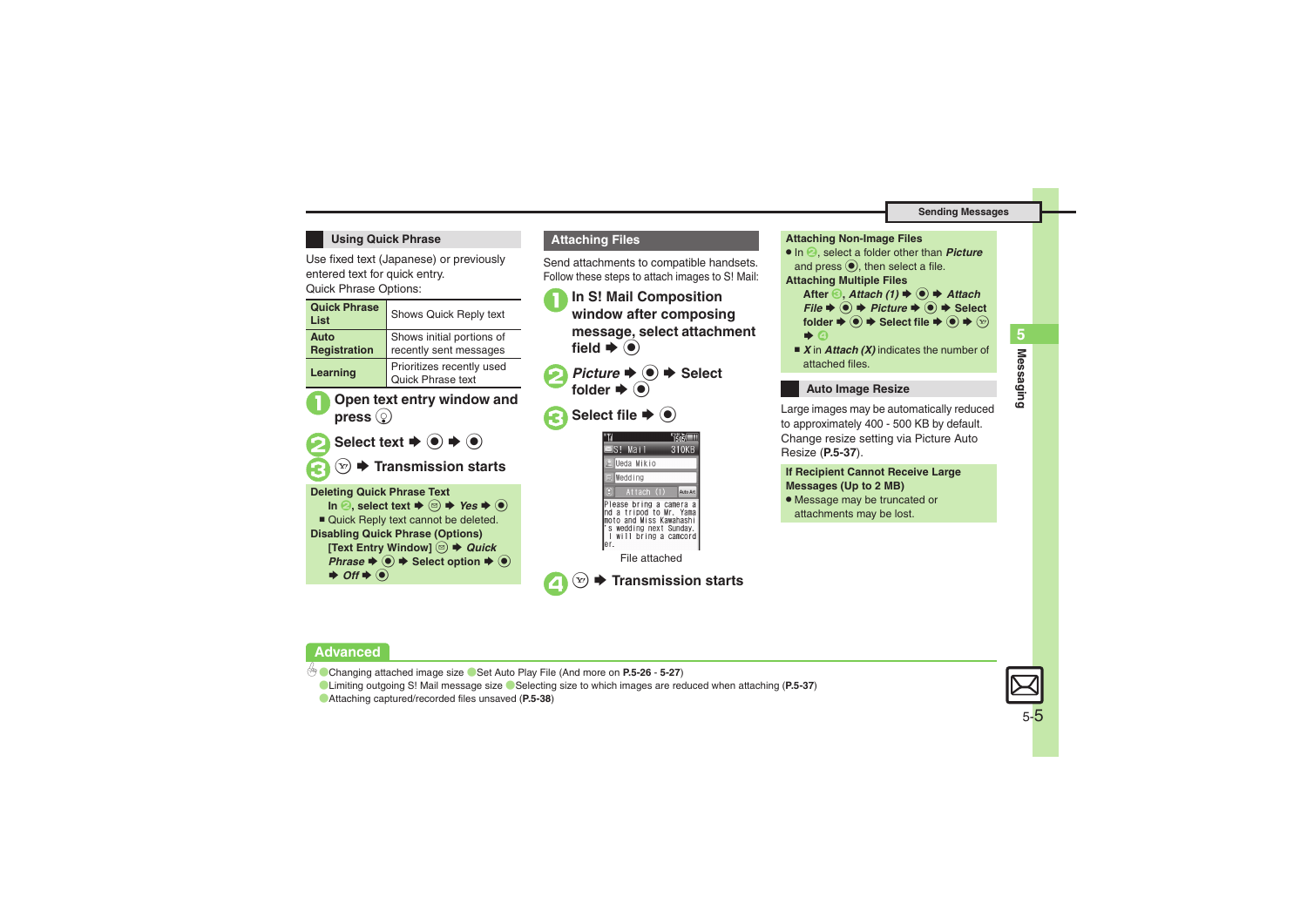#### **Sending Messages**

Upon attaching a video file, Edit Video window may open depending on file size. To proceed, select an option and press  $\textcircled{\textsf{s}}$ .

**Edit Video window opens only for files** recorded on handset.



. Some video files may be too long to send. To crop, see "Editing Video" (Chapter 8).



Set emotion (happiness, sadness, etc.) to messages; recipient handset responds accordingly.

<sup>1</sup>**In S! Mail Composition window after composing**  message, <sup>**a**</sup> *<del>●</del> Feeling Settings*  $\blacktriangleright$  ( $\blacklozenge$ )

Select category, e.g., *Happy/Glad* → <sup>●</sup>



Select item, e.g., *I Love You* 

| $\equiv$ S! Mail |                                                                                                                                 |  | 547B     |
|------------------|---------------------------------------------------------------------------------------------------------------------------------|--|----------|
|                  | & Ueda Mikio                                                                                                                    |  |          |
|                  | $\exists$ / $\ell$ Wedding                                                                                                      |  |          |
|                  | Attach File                                                                                                                     |  | Auto Art |
|                  | Please bring a camera a<br>nd a tripod to Mr. Yama<br>noto and Miss Kawahashi<br>s wedding next Sunday.<br>will bring a camcord |  |          |



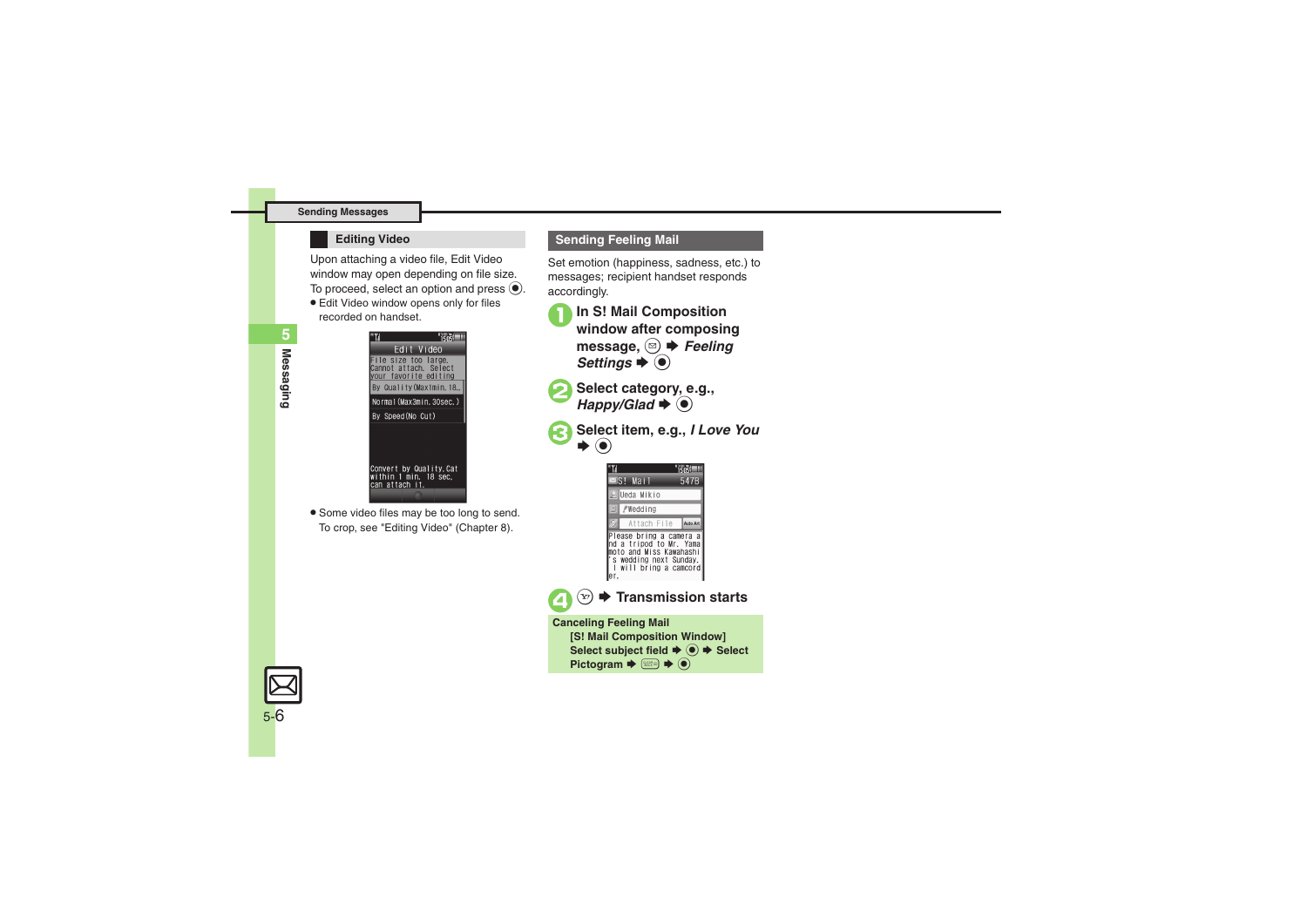### <span id="page-6-0"></span>**Sending Graphic Mail**



Graphic Mail Window

### **Advanced**

[Changing text color, size & effect](#page-26-1) © [Changing text color](#page-26-2) © [Inserting background sound](#page-26-3) © [Inserting Flash](#page-26-4)® file © [Inserting horizontal line](#page-26-5) ● [Flashing text](#page-26-6) ([Aligning text \(left/right/center\)](#page-26-7) (And more on **[P.5-27](#page-26-1)**)

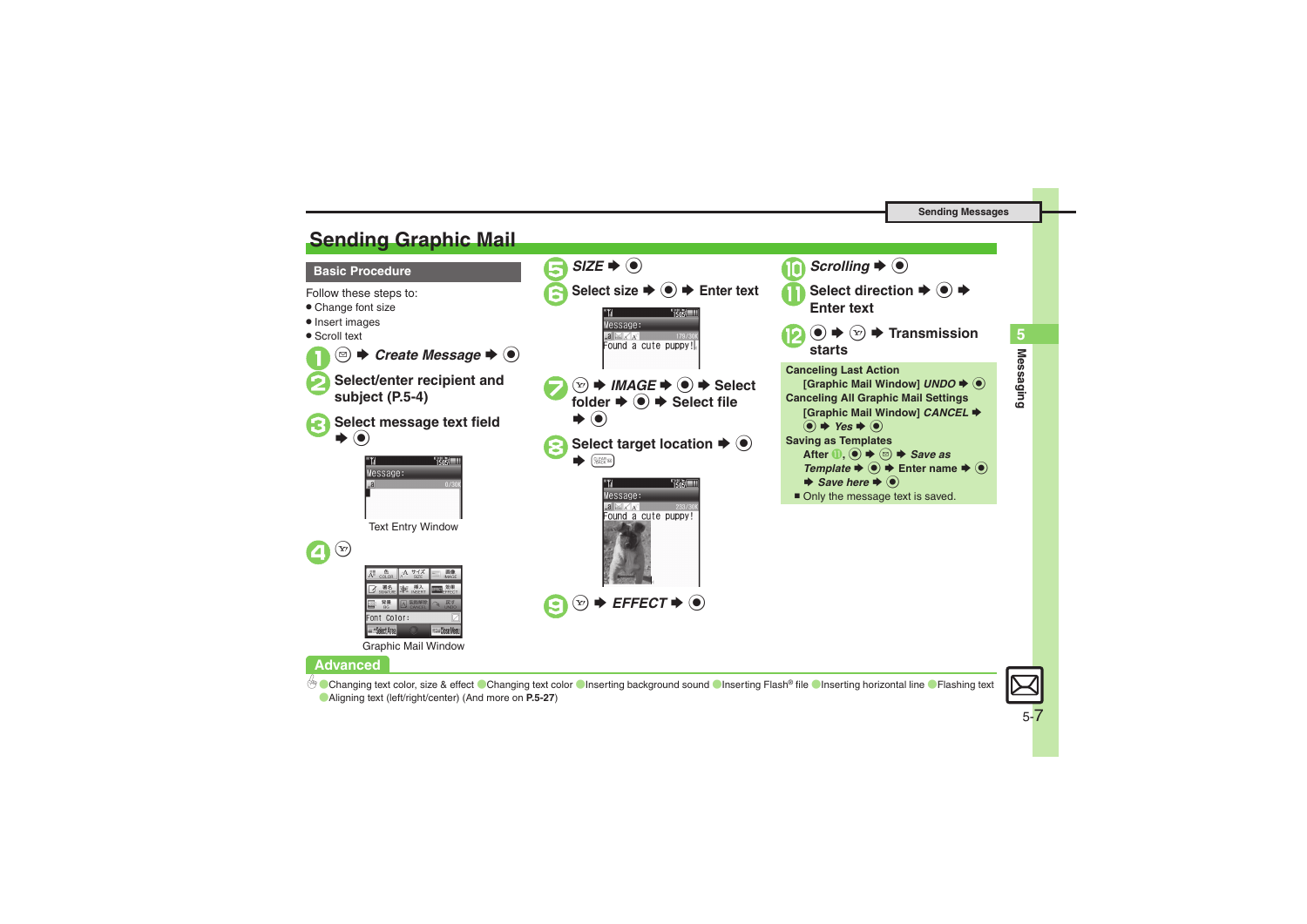#### **Sending Messages**

My Pictograms are grouped by category; add or rename categories as needed.

- . Source files are saved in Data Folder (My Pictograms).
- . Save up to 1,000 additional My Pictograms on handset.
- . Some preloaded My Pictograms appear in suggestion list when corresponding reading is typed.

### 1**In text entry window,** (



- . My Pictogram List appears. (Log appears if My Pictogram has been used.)
- Press  $\text{#}$  or  $\text{#}$  to open next or previous Category.



# **Complete message**  $\blacktriangleright$  **◉**  $\blacktriangleright$   $\blacktriangleright$  **Transmission starts**



**Advanced**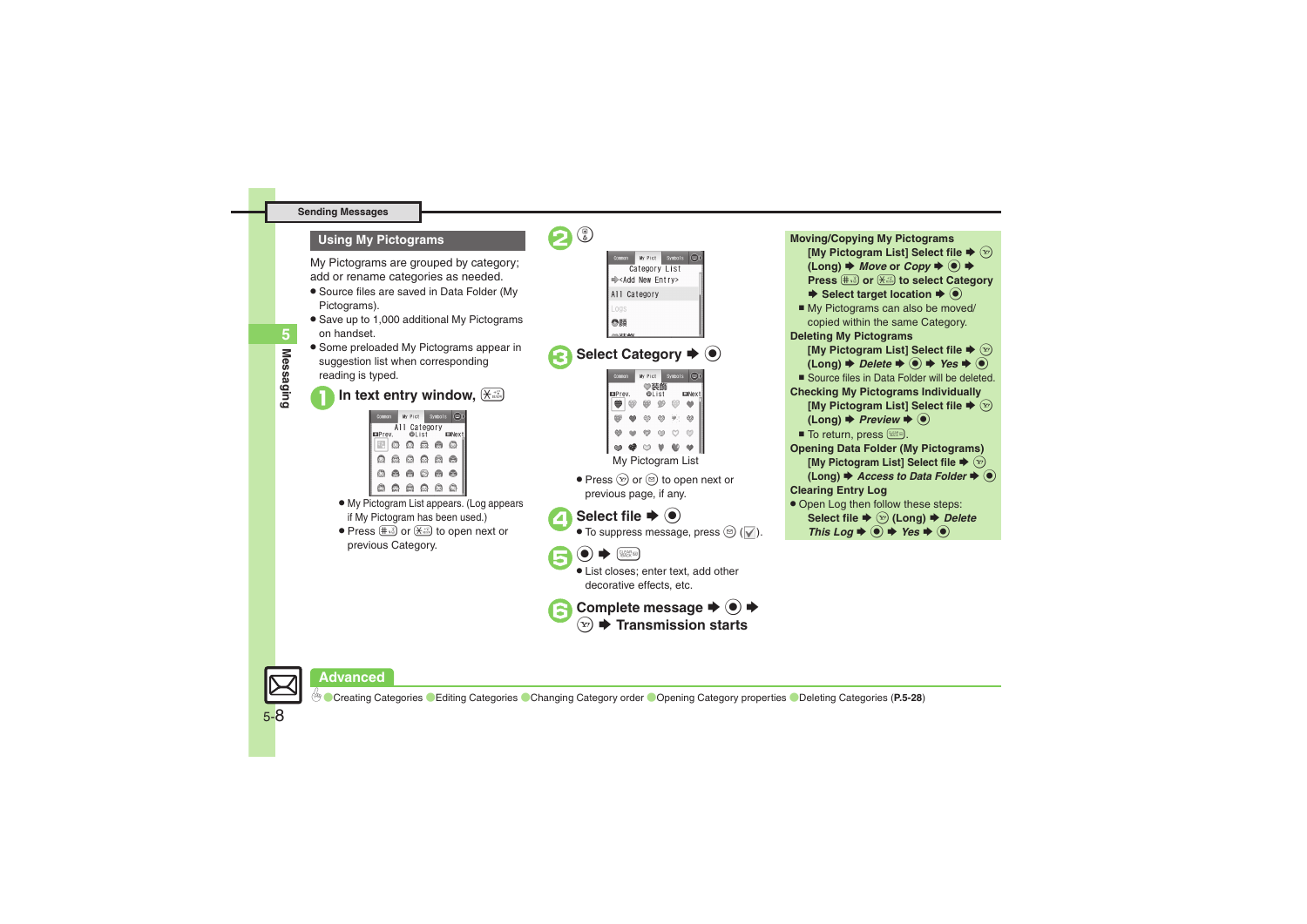### **Converting from S! Mail**

Convert S! Mail to Graphic Mail easily.





# 5 **Messaging 5 Messaging**

**Advanced**

5-9

 $\rightarrow$  0  $\rightarrow$  Yes  $\rightarrow$  0  $\rightarrow$  0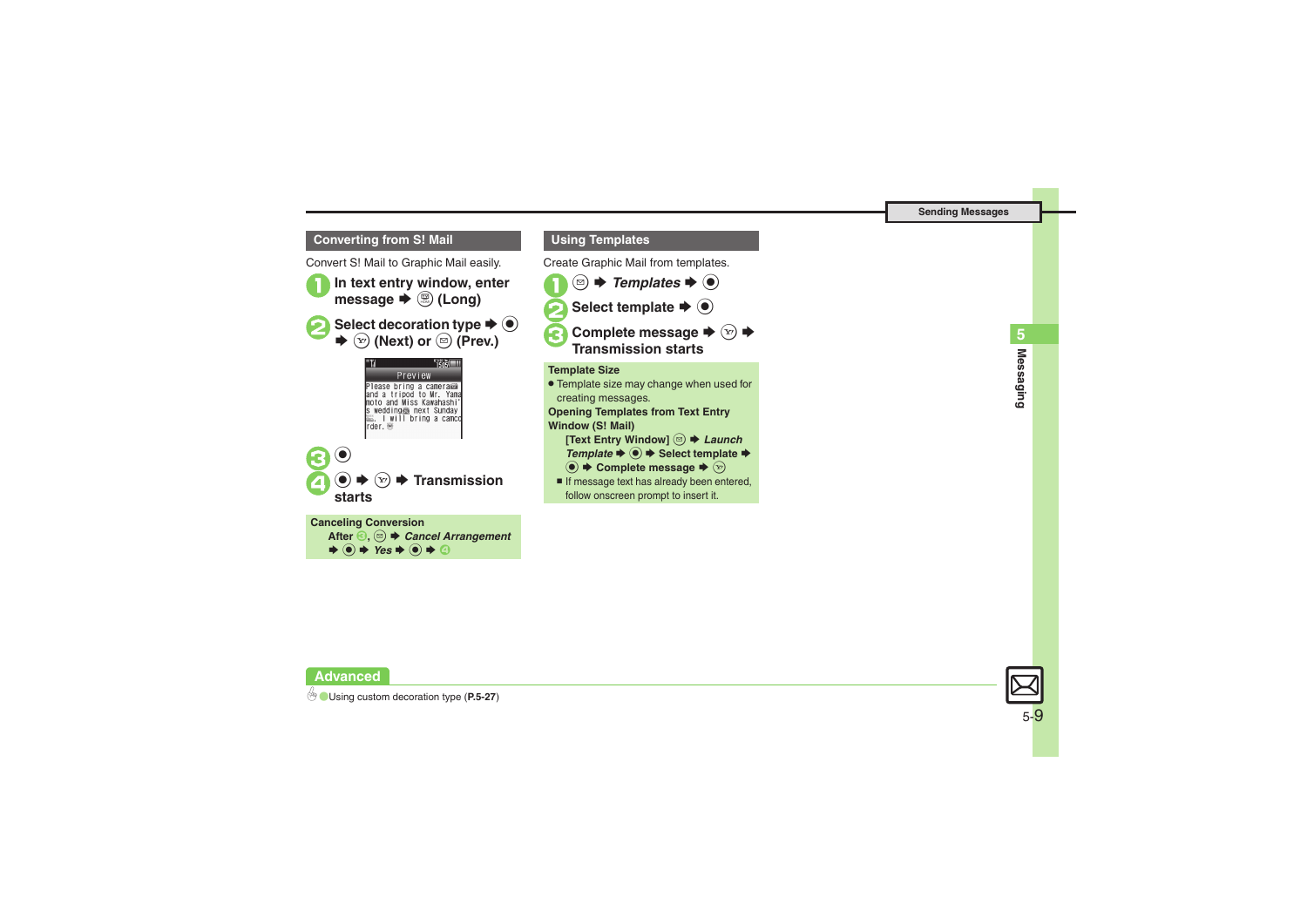#### **Sending Messages**

### <span id="page-9-0"></span>**Using Signature**

Save signature and insert it into message text automatically upon opening S! Mail Composition window. Alternatively, insert signature manually during text entry.

- . Last saved/edited Decoration Signature or Text Signature is set as default signature.
- . Created Decoration Signatures are saved to Templates folder (デコレメ署名).

### **Saving Signature**

Follow these steps to create Decoration Signature for the first time:





### **Inserting Signature Manually**

In S! Mail Composition window. **a** 



. Last saved/edited signature is inserted.



5-10

### **Advanced**

0([Editing Decoration Signatures](#page-24-3) ([Saving additional Decoration Signatures](#page-24-4) ([Inserting signature during text entry](#page-24-5) (**[P.5-25](#page-24-3)**)

Messaging **Messaging**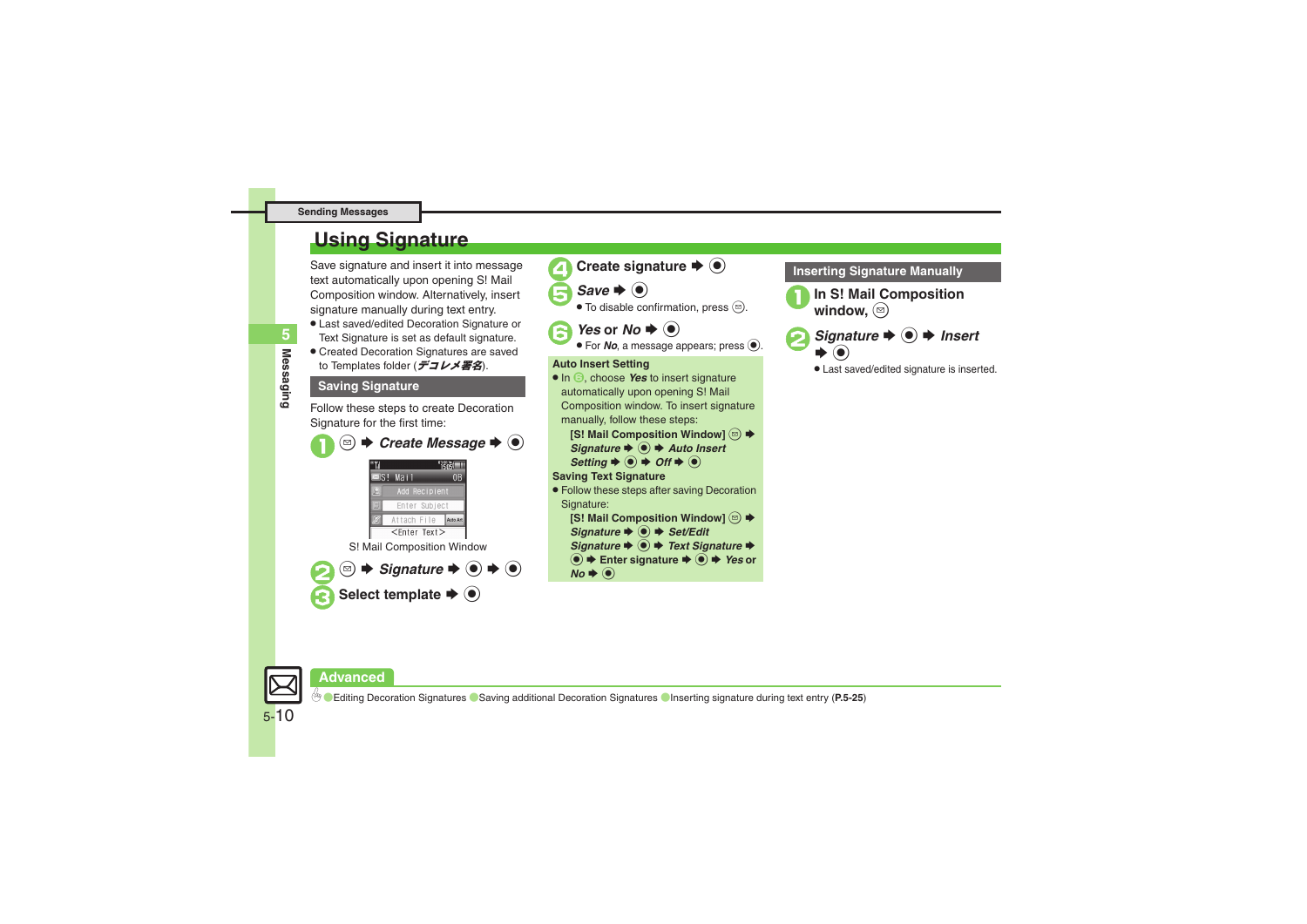<span id="page-10-0"></span>

### **Advanced**

b O[Using other recipient entry methods](#page-23-1) C[Adding recipients](#page-23-2) O[Using Speed Dial/Mail list](#page-23-3) COnverting mail type (SMS/S! Mail) CSaving without sending **C** [Requesting delivery confirmation](#page-24-2) [Changing SMS Server storage limit for outgoing message](#page-25-2) (And more on [P.5-24](#page-23-1) - [5-26](#page-25-2))

[Changing SMS Server sent message storage limit](#page-39-0) [Changing SMS Server number](#page-39-1) [Changing character encoding for composing messages](#page-39-2) ([P.5-40](#page-39-0))



**Messaging 5**

**Messaging** 

5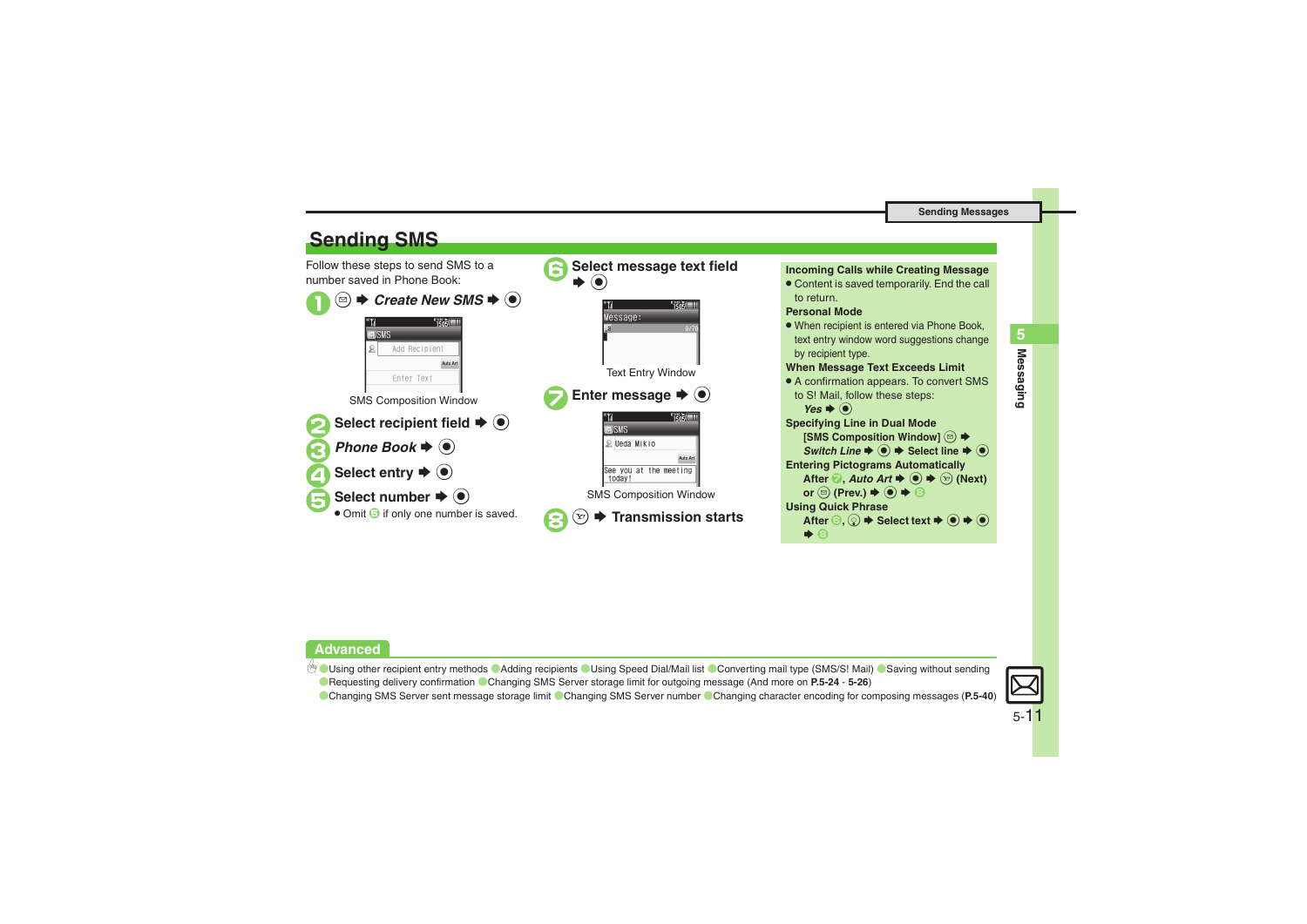### <span id="page-11-0"></span>**Restricting Outgoing Messages**

Allow messaging to handset numbers/ addresses saved in Phone Book or Permitted List only.







5-12

**Messaging**

**Messaging**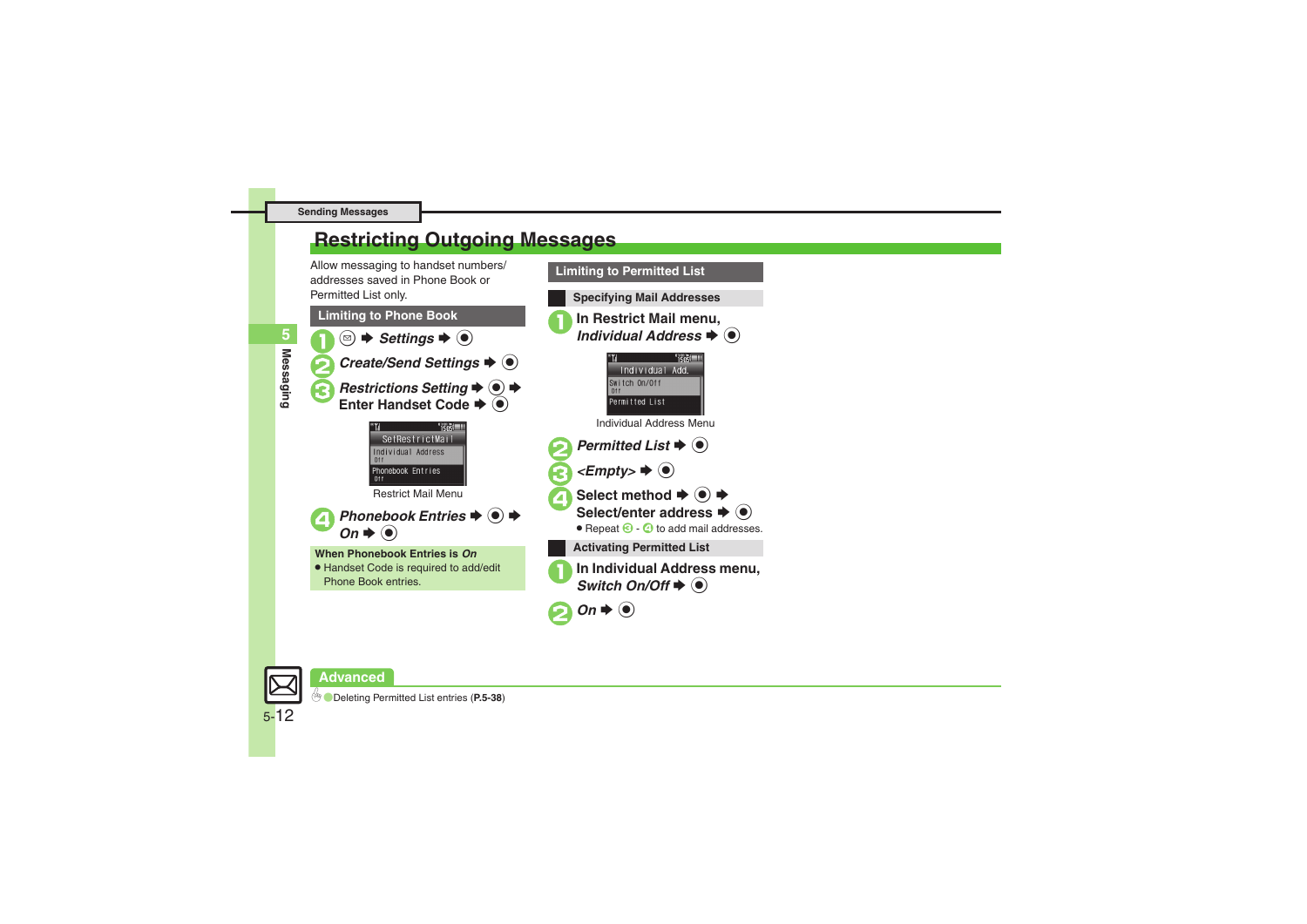## <span id="page-12-1"></span>**Opening & Replying**

### **Opening New Messages**

Information window opens for new mail. See **[P.5-23](#page-22-0)** to receive PC Mail.

> Information 1 Message

### **Important Message Retrieval Notes**

- . By default, if message size is around 1 MB or less, the complete message including attachments is retrieved in and outside Japan; transmission fees apply depending on subscribed price plan.
- . Automatic message retrieval outside Japan may incur high charges since flat-rate packet transmission plans do not apply during international roaming.
- . To retrieve only the initial portion of message text automatically, set Auto Settings to *Off*; retrieve complete message manually as needed.

### **Delivery Report**

. Information window opens for Delivery Report. Follow these steps to open it: *Delivery Report*  $\blacklozenge$  **● Select** message with report  $\blacklozenge\hspace{-4.5pt}\blacklozenge\, \blacklozenge\, \blacktriangleright\, \triangleright\,$ 



### <span id="page-12-0"></span>**Receiving Feeling Mail**

. Illumination, Vibration and ringtone respond according to settings.

### **Attached Images**

. Attached images open automatically. **Messages with Quiz**

### **Enter or select answer**  $\blacklozenge$

■ Message opens when the correct answer is entered or selected.

#### **Animation View**

- When a specific Pictogram is entered as the first character of subject or included in message text, corresponding animation appears in message window background. **Mail Notice**
- . Depending on the setting (e.g., Auto Settings is *Off*), Server sends initial portion of message text in each of the following cases:
	- The message was sent to multiple recipients
	- Files are attached to the message
- . If message size exceeds 1 MB, Server sends only initial portion of message text regardless of Auto Settings status. (Approximate size appears in message text.)

### **Advanced**

b **C[Accessing new mail out of Standby](#page-27-5) C[Retrieving new S!](#page-27-6) Mail manually C[Retrieving remaining portions](#page-27-7) (And more on [P.5-28](#page-27-5))** 

[Limiting incoming S!](#page-35-0) Mail message size [Muting ringer, etc. for messages sorted into Secret folders](#page-35-1) [Changing ringtone settings](#page-36-5) (And more on **[P.5-36](#page-35-1)** - **[5-37](#page-36-5)**)

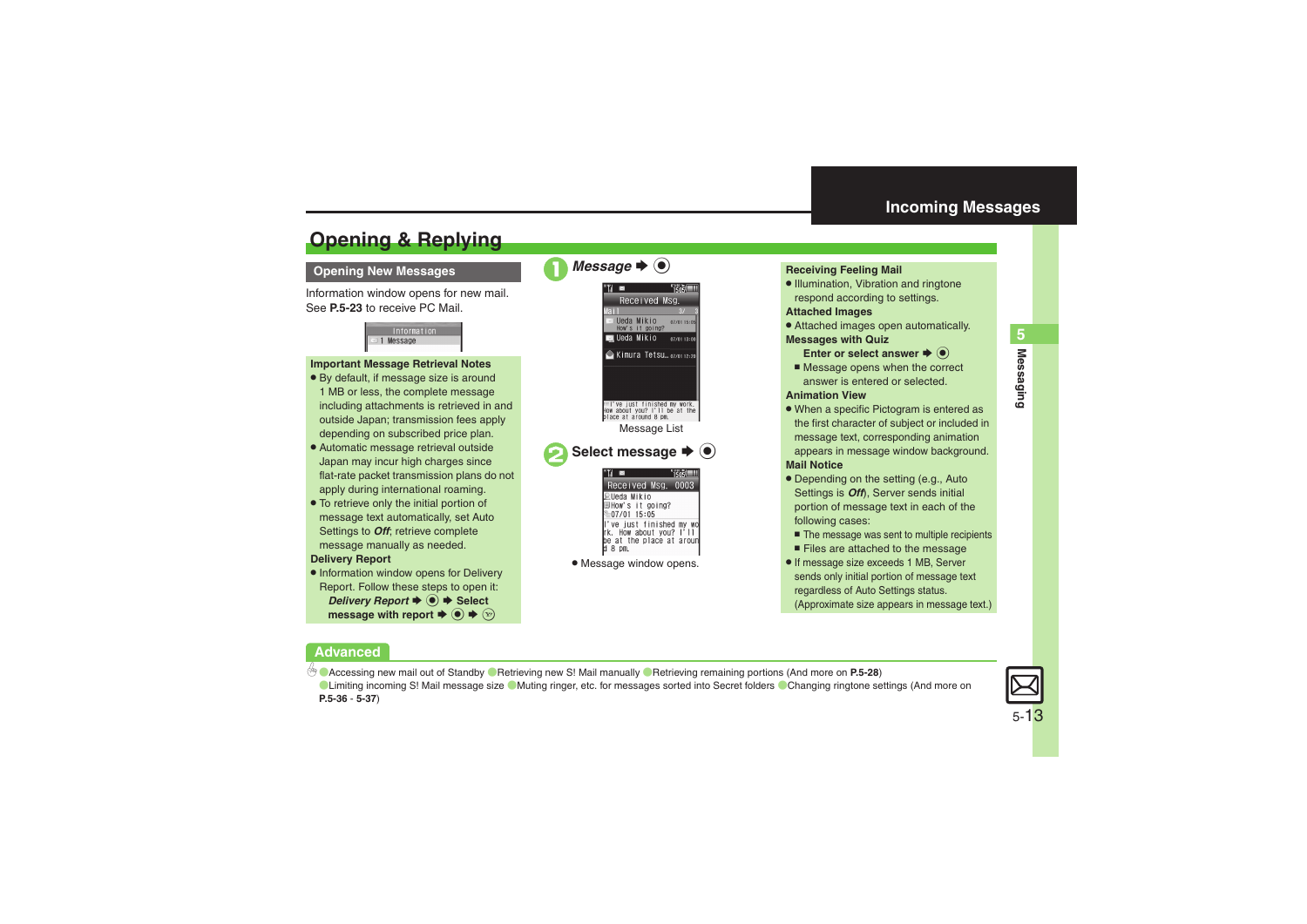

### **Message Window** ×  $1505$ Received Msg. 0003 Sender or Recipient Ueda Mikio-How's it going?-Subject (except for SMS)  $-07/01$  15:05l've just finished my wo<br>rk. How about you? l'll Received or Sent Date & Timebe at the place at arour  $d_8$  pm. Message Text Press  $\left(\frac{1}{2}, \frac{1}{2}\right)$  to open next (newer) message, or  $\left(\frac{1}{2}, \frac{1}{2}\right)$  to open previous (older) one. **Changing Font Size [Message Window]** 3 **(Long) to enlarge or** 1 **(Long) to reduce**

### **Replying to Messages**



In message window,  $\left(\mathbf{x}\right)$ 

- $\bullet$  Mail Composition window opens.
- . Original message text is quoted (except for SMS and Graphic Mail).
- **Complete message →**  $\left(\frac{1}{2}\right)$  **→ Transmission starts**

**Replying to Messages Addressed to Multiple Recipients**

**After ● 7. To Sender or Reply All**  $\bigcirc$   $\bigcirc$ 

**Reply Assist Dictionary (**メール返信アシ スト辞書**)**

. When replying in Kanji (Hiragana) mode, this dictionary prioritizes original message words (katakana or alphanumerics) in suggestion list.

### **Auto Reply**

. Handset sends a reply automatically when receiving messages from saved numbers or addresses in specified mode (Manner mode, etc.).

"SMS" or "PC" appears accordingly on indicators.

**Priority (Low)** 

**ED** USIM Card SMS

### **Advanced**

Send Reservation set

Ő Ø.

Forwarded



**<sup>5</sup>/ C[Saving attachments to Data Folder](#page-28-0) C[Saving to Phone Book](#page-28-1) ([Using linked info](#page-28-2) C[Reporting unsolicited message sources as spammers](#page-29-0) (CSelecting** [mail type/quote option](#page-29-1) ([Replying quickly using fixed text](#page-29-2) ([Replying to messages automatically](#page-30-0) (And more on **[P.5-29](#page-28-0)** - **[5-31](#page-30-0)**) ([Selecting quote option](#page-37-3) (**[P.5-38](#page-37-3)**)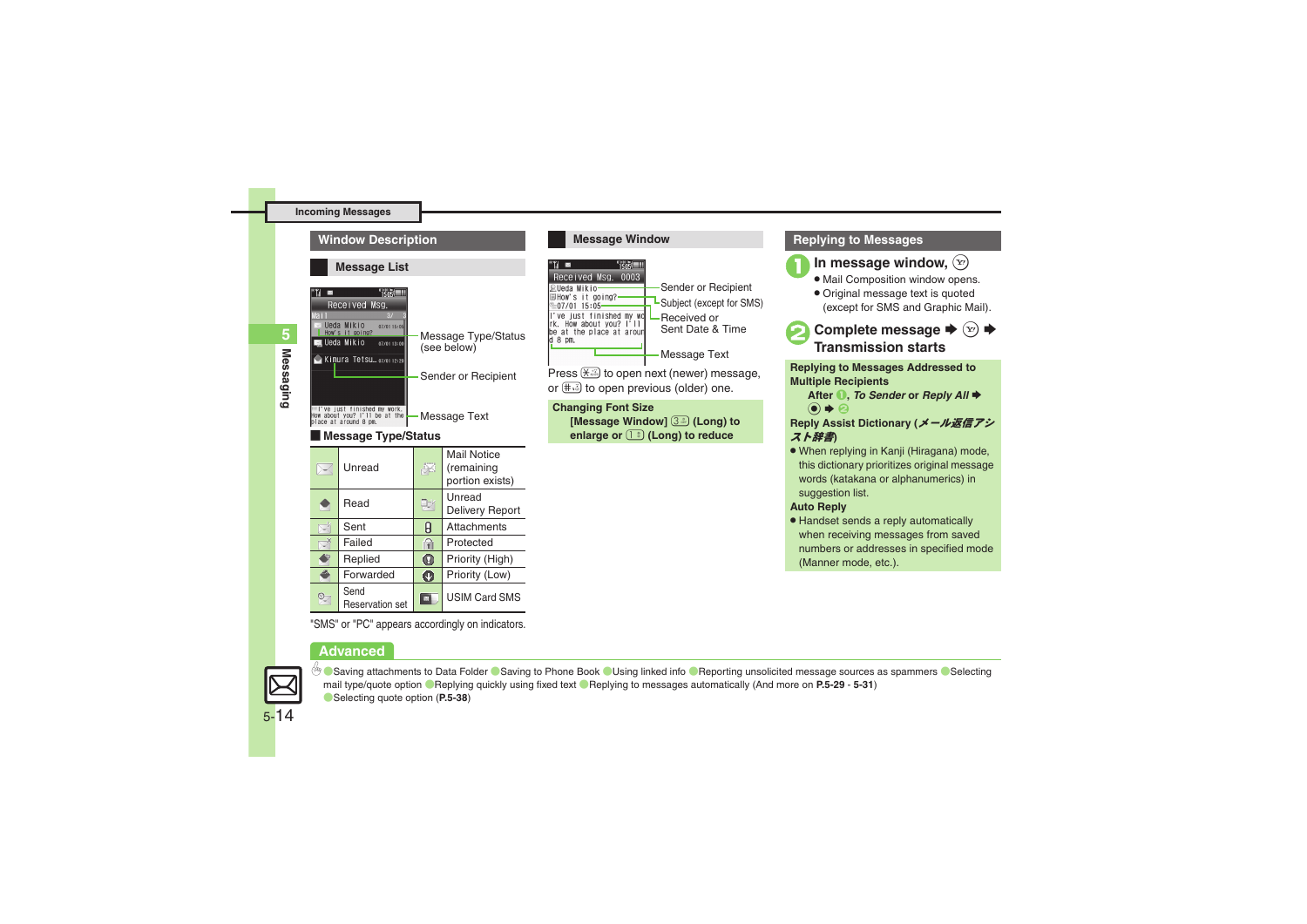### <span id="page-14-0"></span>**Customizing S! Mail Retrieval**

Set complete S! Mail retrieval to manual (Server sends only initial portion of message text without attachments) or set handset to retrieve complete messages automatically by specifying sender type, mail address, etc.





### **By Mail Address**

Specify mail addresses or domains (alphanumerics after @ of mail addresses).



### **Advanced**

b ([Retrieving remaining portions](#page-27-7) (**[P.5-28](#page-27-7)**)

**[Retrieving all messages \(including spam\) automatically](#page-35-2) C[Deleting addresses/domains specified for complete message retrieval](#page-35-3) ([P.5-36](#page-35-3))** 



**Messaging 5**

**Messaging**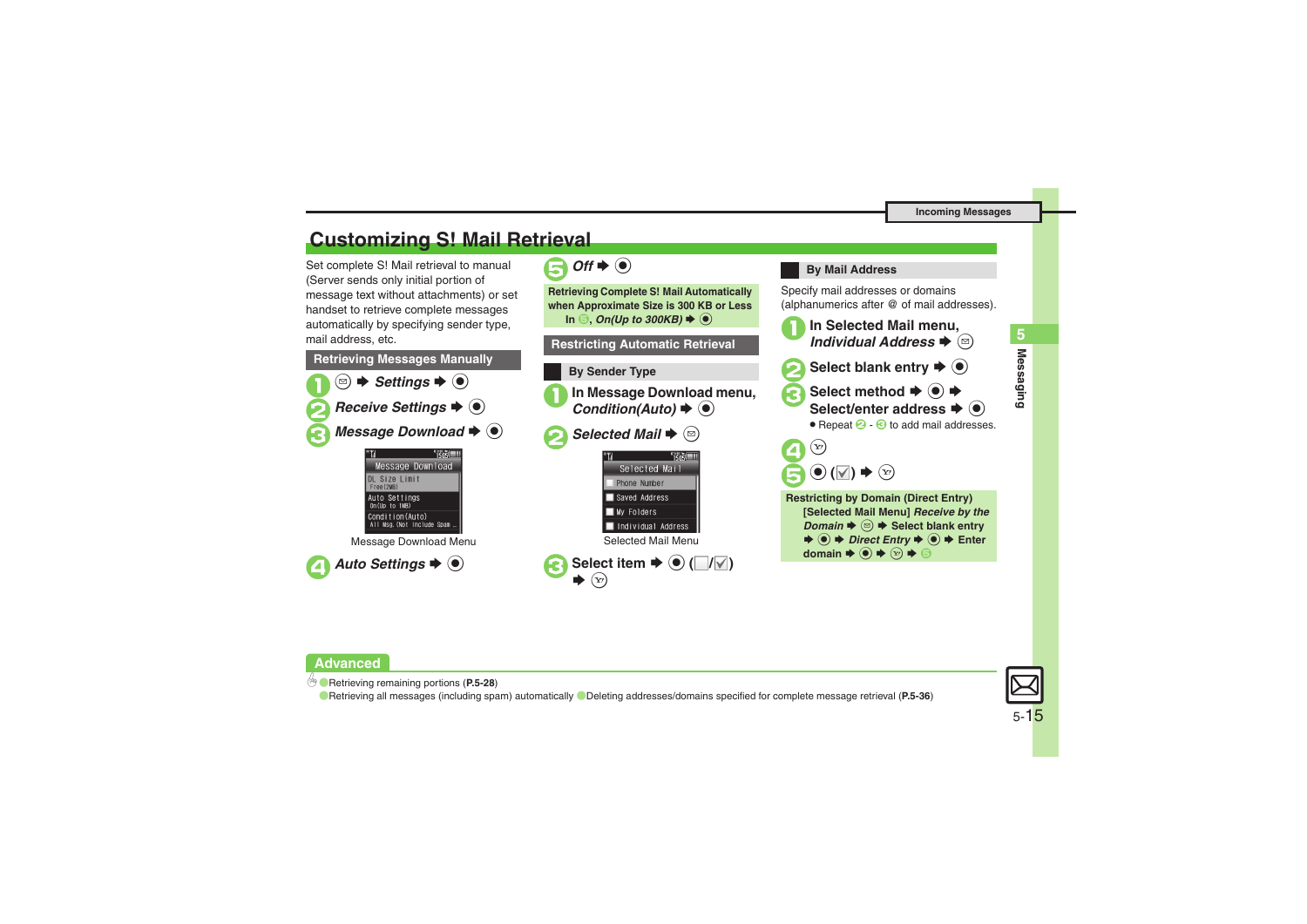### <span id="page-15-0"></span>**Handling Messages**

### <span id="page-15-1"></span>**Managing & Using Messages**

### **Messaging Folders**

Messages are organized in folders by type. 1 a **B B B Received Msg.** or Sent Messages → <sup>6</sup>



- Received Messages Incomplete/ Unsent Messages
- Sent Messages

Failed or SendReservation Messages

#### **Auto Delete**

• Oldest received/sent messages are deleted automatically to save new ones when memory is full. Protect important messages to avoid unintentional deletion. **Opening Help**

- . Follow these steps in folder list, message list or message window:
	- $\textcircled{\scriptsize{\textcircled{\#}}}$  Help  $\blacktriangleright$   $\textcircled{\scriptsize{\bullet}}$
- **When Failed Message is Saved**
- A reminder message appears upon opening Messaging menu.

**Checking Messages**



Folder List

- . When a PC Mail Account exists, PC Mail folder (folder with the name specified in Account Name) appears.
- . Select Mail folder or PC Mail folder and press  $\mathcal{F}$  to hide/show sub folders. To open full message list, hide sub folders and press  $\odot$ .



### **Advanced**



0([Selecting multiple messages](#page-30-1) ([Deleting messages](#page-31-0) ([Deleting Server Mail via Server Mail list](#page-31-1) (And more on **[P.5-31](#page-30-1)** - **[5-32](#page-31-1)**) **C[Forwarding messages](#page-33-0) C[Sending from Drafts](#page-33-1) C[Checking Server Mail message count and volume](#page-34-0) CChanging view for Received Msg. folder** ([Changing view for Sent Messages folder](#page-34-2) ([Showing complete sent/received message addresses](#page-34-3) (And more on **[P.5-34](#page-33-0)** - **[5-35](#page-34-4)**)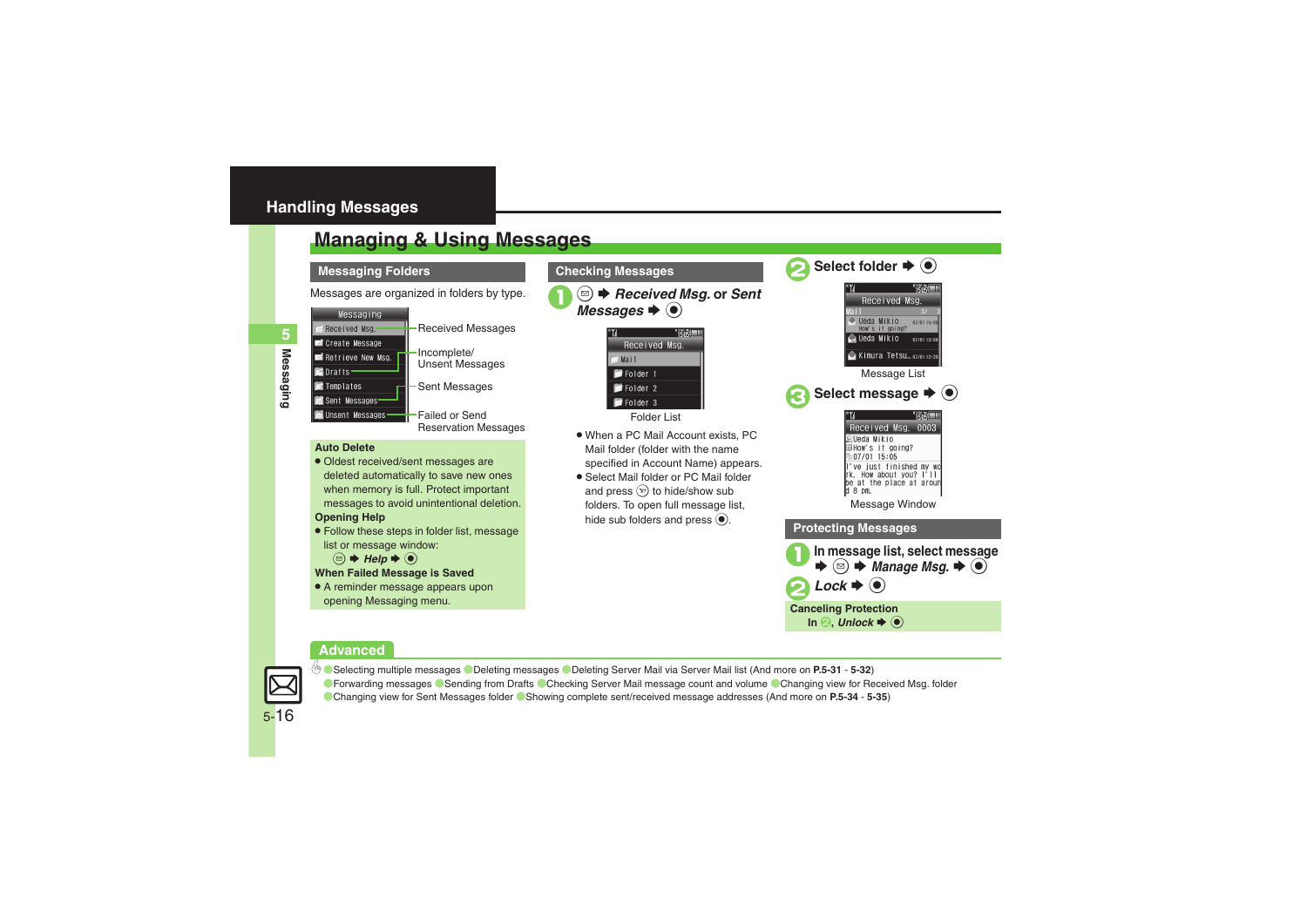### **Moving Messages to Spam Folder Searching Messages**



In message list, select message  $\blacktriangleright$   $\textcircled{\scriptsize{a}}$ 

 $\bullet$  For PC Mail, skip ahead to  $\odot$ .

### **Spam Measures Operation**  $\blacktriangleright$  (e)



**Go to Spam Measures** :  $\blacklozenge$   $\odot$ 

. If a confirmation appears, choose *Yes* or *No* and press %. Choose *Yes* to proceed with Sort Spam Mail settings; follow onscreen instructions.

Search messages by message text, sender/recipient address, etc.

 $\circledcirc$  **→** *Received Msg.* or *Sent Messages*  $\rightarrow$   $\circledcirc$  $\circledcirc$   $\Rightarrow$  *Search*  $\Rightarrow$   $\circledcirc$ **Search All Msq.**  $\Rightarrow$  $\circledcirc$ **Select method → ● →**<br>Select/enter address or text S $\blacktriangleright$   $\textcircled{\scriptsize{}}$ **Searching by Folder In 2, select folder**  $\rightarrow$  **<sup>***®***</sup>)**  $\rightarrow$ *Search* 

### $\blacktriangleright$   $\textcircled{\textcolor{red}{\bullet}}$   $\blacktriangleright$  *Search Folder*  $\blacktriangleright$   $\textcircled{\textcolor{red}{\bullet}}$   $\blacklozenge$

### **Searching Message Text**

- . Follow these steps to find specific words/
- phrases; limit search by character type.

**[Message Window]** B S *Search* 

- $Text \rightarrow \textcircled{\ } \blacklozenge$  Finter text  $\blacklozenge$
- Press  $\circledcirc$  or  $\circledcirc$  to jump to next/previous search result.

### **Hiding Folders**

Hide Received Msg./Sent Message folder to require Handset Code for access to the folder and messages within. Chat Folders are not affected.



**After ●**  $\textcircled{}}$   $\oplus$  *B* Unlock Temporarily  $\bullet$   $\bullet$  **Enter Handset Code**  $\bullet$   $\bullet$ 

**Advanced**

**C[Moving messages manually](#page-31-2) C[Renaming folders](#page-31-3) C[Deleting folders](#page-32-0) C[Deleting Spam Folder messages](#page-32-1) C[Adding folders](#page-32-2) C[Moving folders](#page-32-3) CChanging** [status of all messages within folders to read](#page-32-4) ([Canceling automatic deletion of messages within folders](#page-32-5) ([Canceling Secret](#page-32-6) (**[P.5-32](#page-31-2)** - **[5-33](#page-32-6)**)

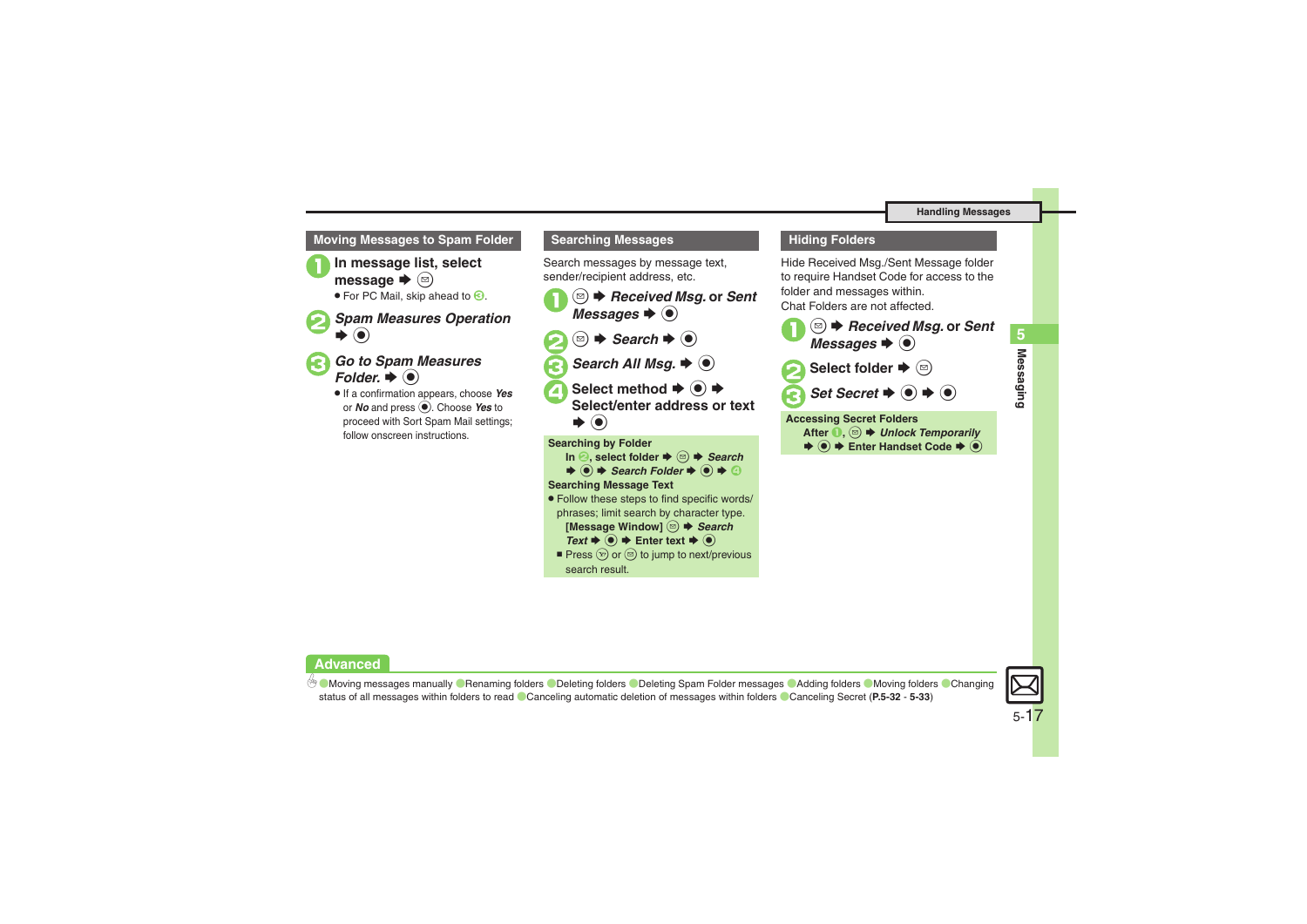### <span id="page-17-0"></span>**Sorting Messages**

### **Sorting into Designated Folders <b>Sorting by Domain (Direct Entry)**

Sort messages by sender/recipient or partially matching text in subject or SMS message text.

<sup>(⊠)</sup> → *Received Msg.* or *Sent Messages*  $\rightarrow$  ( $\bullet$ )

**Select target folder**  $\blacktriangleright$   $\textcircled{\scriptsize{\textsf{B}}}$ *My Folders*  $\Rightarrow$   $\circledcirc$   $\Rightarrow$  Select blank entry  $\Rightarrow$   $\circledcirc$ 





**Sender (Recipient for Sent Messages) → ●** 

Select method **→** ● →<br>Select/enter number/ address  $\blacktriangleright$   $\textcircled{\scriptsize{\bullet}}$ 

 $(x) \rightarrow$  Saved



### **Filtering Spam**

Follow these steps to filter messages from handset numbers/addresses not saved in Phone Book into Spam Folder:

(Alternatively, set sort keys to filter messages.)

- **<u>■ ◆ Settings → →</u><br>Receive Settings →**
- **Spam Mail Settings**  $\blacktriangleright$  **(0) Sort Spam Mail**  $\blacklozenge$   $\odot$



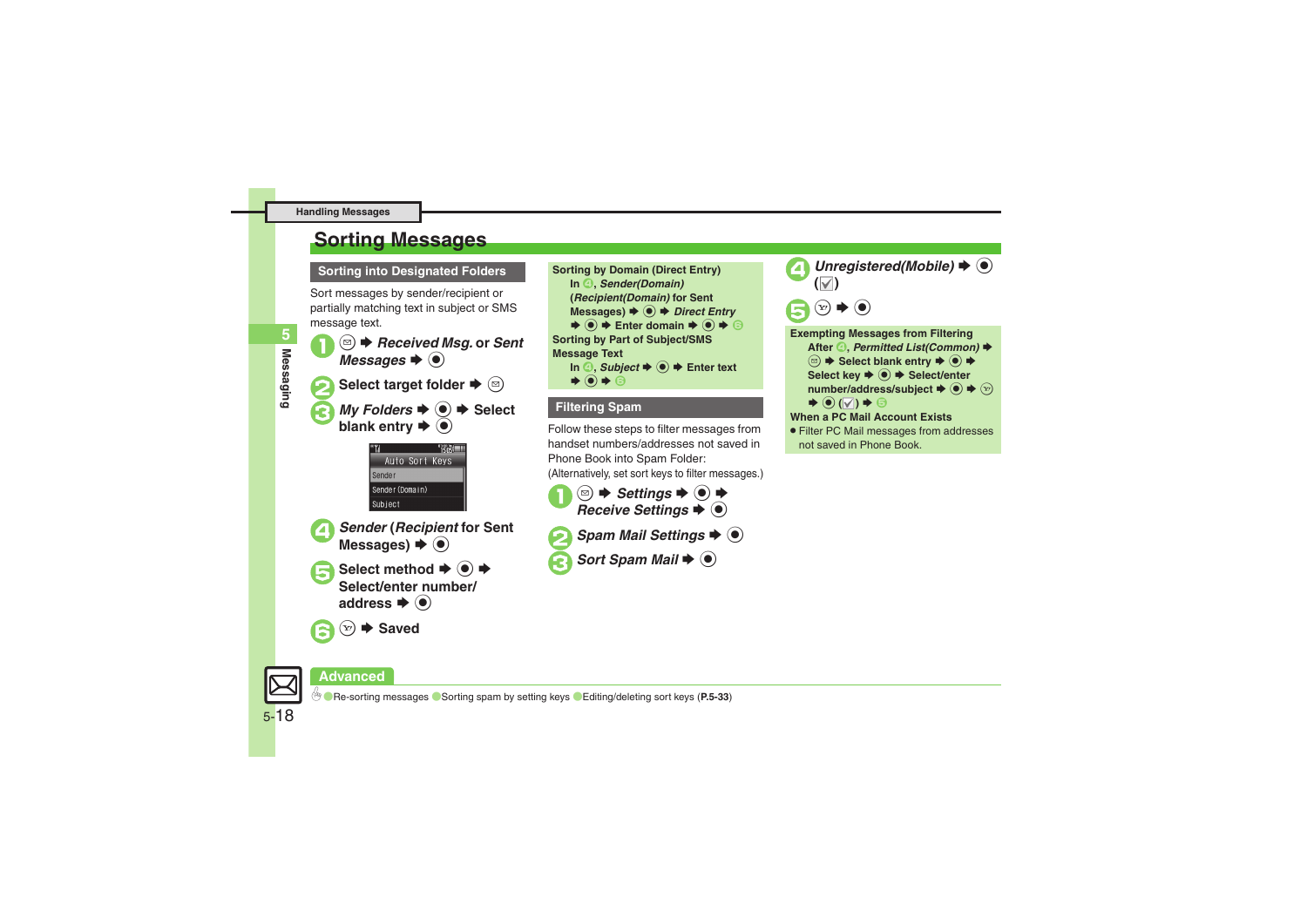### <span id="page-18-1"></span>**Using Chat Folders**

Organize messages exchanged between handset and Chat members' handsets.To hide messages, set Chat Folder to Secret.

### **Saving Members**  $\mathbf 0$  $\circledcirc$  $\rightarrow$  **Chat Folder**  $\rightarrow$  **<sup>◎</sup>** S**TSOS** Chat Folder Group<sup>(1)</sup> Group<sup>2</sup> Group<sup>3</sup> Chat Folder List**2**Select folder ♦ © **3** Add New Member  $\rightarrow$  <sup>6</sup> A Select blank entry  $\rightarrow$  <sup>O</sup> . Select saved member to edit number/ address.

Select method  $\rightarrow$  <sup>O</sup> **Select/enter number/address**  $\blacklozenge$  $\bullet$  Repeat  $\odot$  -  $\odot$  to add members.

<span id="page-18-0"></span>



**Advanced**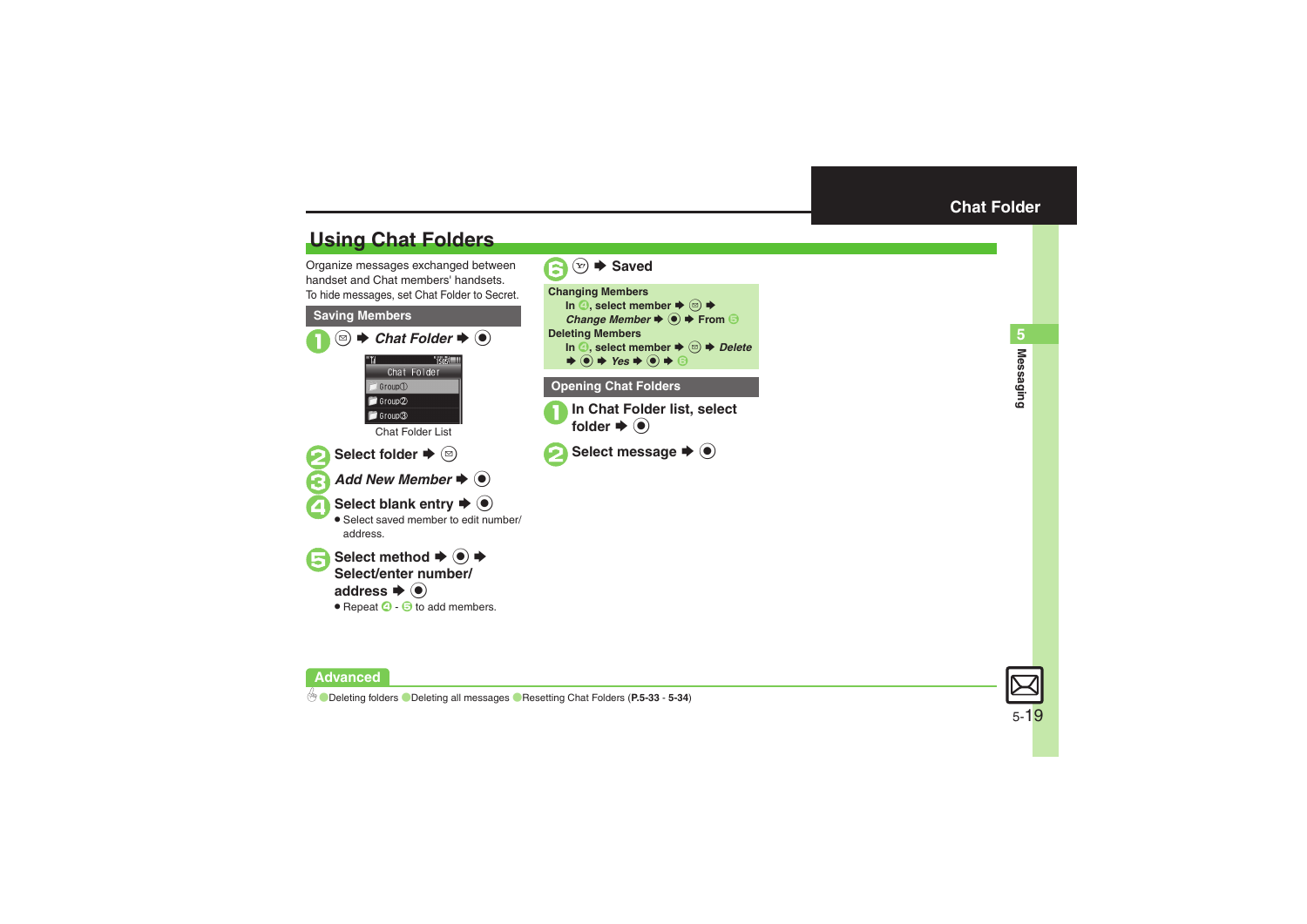### <span id="page-19-0"></span>**Mail Groups**

### <span id="page-19-1"></span>**Creating Groups for Broadcast Mail**

Create Mail Groups to send messages to multiple recipients at one time. First, save target recipients to Phone Book.

 $\circledcirc$   $\blacktriangleright$  *Settings*  $\blacktriangleright$   $\circledcirc$ **2** Mail Groups  $\blacktriangleright$   $\blacklozenge$ **TERSITIE** Mail Groups <Add New Group> Mail Group Entry Window  $\prec$ Add New Group>  $\blacktriangleright$   $\odot$   $\blacktriangleright$ Enter name  $\Rightarrow$   $\circledcirc$ Select Group  $\blacktriangleright$   $\textcircled{\scriptsize{\bullet}}$ *<Assign New Entry>*  $\rightarrow$  **●**  $\rightarrow$  Select entry  $\rightarrow$  **●**  $1505$ **Ueda** 





 $(x) \rightarrow$  Saved

**Select number or mail** 

- Omit **i**f only one number or address is saved.
- $\bullet$  Repeat  $\odot$   $\odot$  to add members.

### **Advanced**

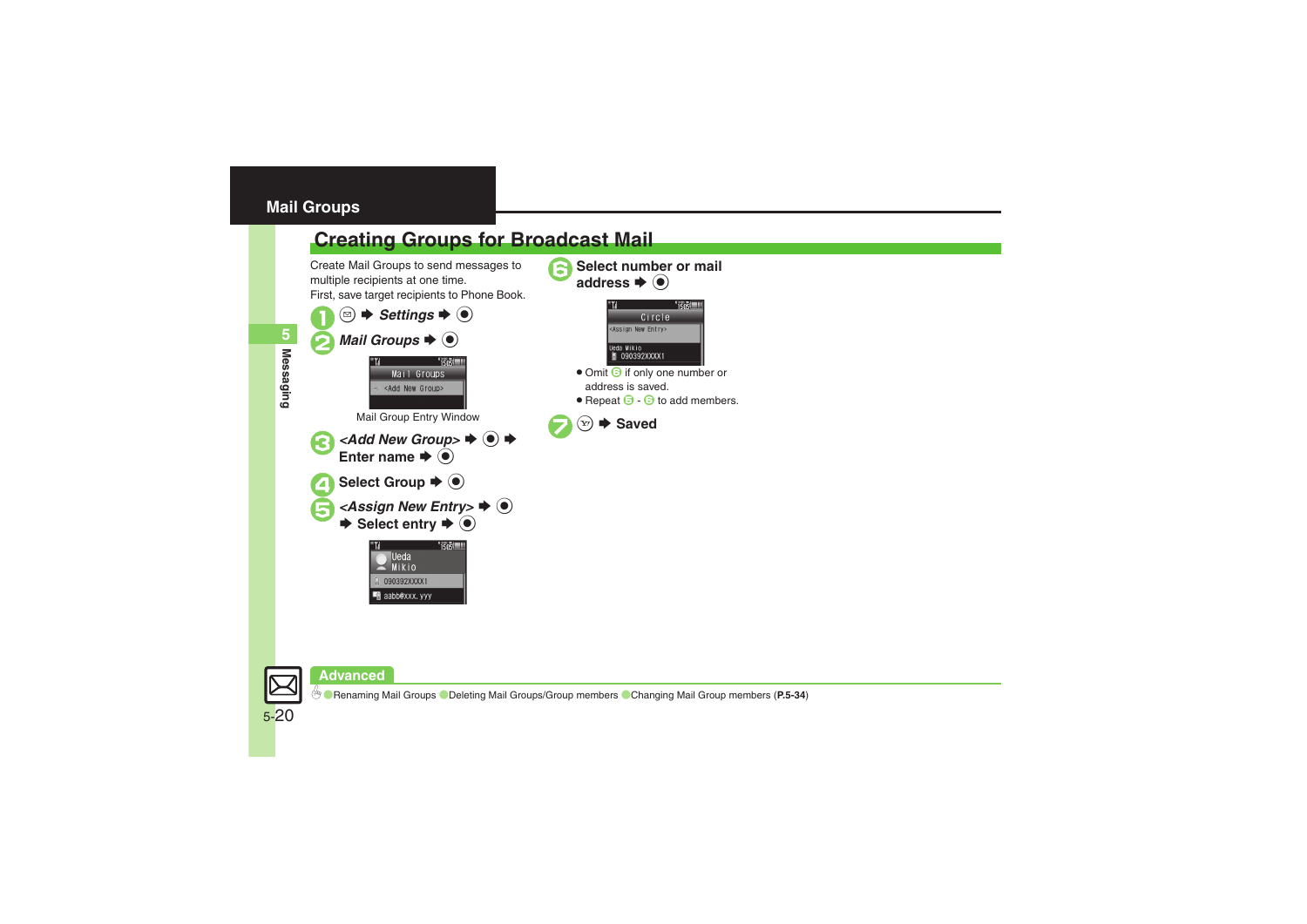**Messaging 5**

**Messaging** 

5

### **PC Mail**

### Receive or reply to PC mail account messages.



### <span id="page-20-0"></span>**Important PC Mail Usage Notes**

- Receiving PC Mail for the first time after PC Mail Account setup may incur high charges due to large-volume packet transmissions.
- **•** Setting handset to retrieve PC Mail automatically may incur high packet transmission fees; remember this, especially when using handset outside Japan.
- . Other functions may slow while handset is checking for new messages.
- . Checking for new messages may incur packet transmission fees even when none exists.
- . Single-byte katakana and Pictograms are not supported.
- . When messages sent from handset to PC mail account are retrieved by handset (then opened, replied with quotes, forwarded, etc.), included Pictograms may not appear or may appear as different characters.

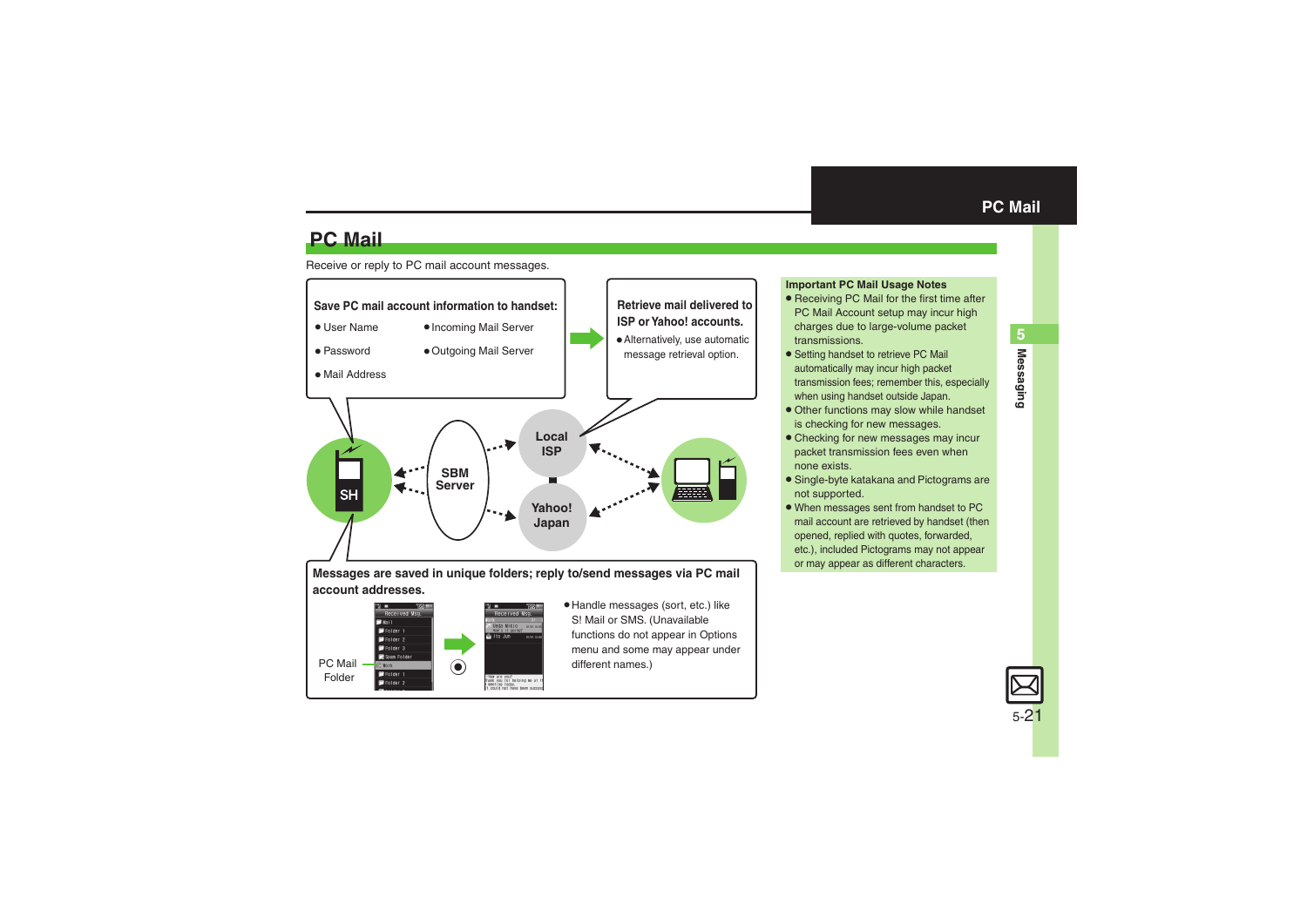#### **PC Mail**

### **PC Mail Account Setup**

- . Proceed with setup according to information supplied by ISP.
- . PC Mail services may be unavailable depending on the services, settings or contract details for your PC mail account. Confirm compatibility with POP/SMTP message retrieval/transmission via e-mail software beforehand.

### **E** Mandatory Items for Retrieval

| <b>User Name</b>       | Required to connect to<br>incoming mail server |
|------------------------|------------------------------------------------|
| <b>Password</b>        | Required to connect to<br>incoming mail server |
| <b>ReceivingServer</b> | Incoming mail server<br>address                |

### [ **Mandatory Items for Transmission**

| Mail Address   Address to use PC Mail |
|---------------------------------------|
| Sender Server dutgoing mail server    |

#### **Setting Other Items**

. Edit information as needed; for description, select an item and press  $\textcircled{\tiny{\textcircled{\tiny{}}}}$ .

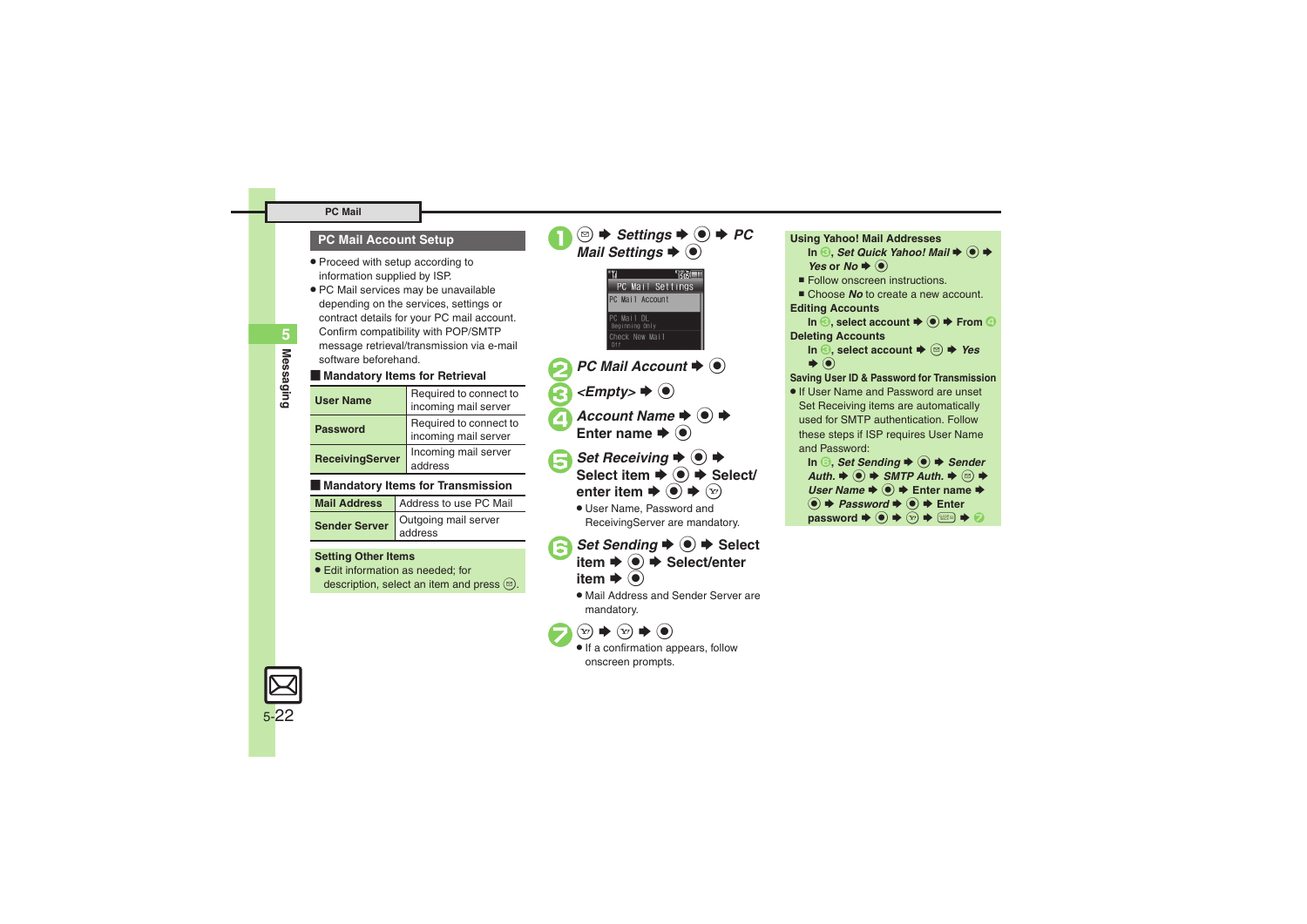### <span id="page-22-0"></span>**Retrieving New PC Mail**

Retrieve new messages from created accounts. If message count is high, some may not be received on the first attempt.



Message Window

- $\bullet$  Press  $\circledcirc$  to retrieve full message.
- . Message window is similar to that of S! Mail.





### **Checking Received PC Mail**





. Message list appears. Message list is similar to that of S! Mail.

## **2** Select message  $\rightarrow$  <sup>0</sup>

. Message window opens.

### **Replying to PC Mail**



- **1** In message window,  $\circledcirc$ . PC Mail Composition window opens.
	- . Original message text is quoted (except for HTML messages).
- **2** Complete message ♦ ۞ ♦ **Transmission starts**

**Replying without Quoting Original Message Text [Message Window]**  B S *Reply* S $\textcircled{\textbullet}$   $\blacktriangleright$  *PC Mail*  $\blacktriangleright$   $\textcircled{\textbullet}$   $\blacktriangleright$  Complete **message**  SA **Changing Account for Outgoing Messages [PC Mail Composition Window]**  Select recipient field  $\blacklozenge$  **● From:**  $\blacktriangleright$  **ⓒ**  $\blacktriangleright$  **Select account**  $\blacktriangleright$  **ⓒ** 

### **Sending PC Mail**

Follow these steps to create and send PC Mail:

 $\mathbf 0$ ั๒) ◆ Create Message **◆** ● Select PC Mail Account  $\blacktriangleright$  <sup>(a)</sup> **c** Complete message  $\rightarrow$  ⊗  $\rightarrow$ **Transmission startsConverting to S! Mail** After <sup>**②**, ③ ◆ *Convert to S! Mail* ◆</sup>  $\circledcirc \bullet \text{Yes} \bullet \circledcirc$ 

### **Note**

. Single-byte katakana and Pictograms are not supported.

### **Advanced**

b O[Retrieving complete PC Mail messages](#page-37-4) O[Retrieving new messages automatically](#page-37-5) O[Retrieving PC Mail for specified folder](#page-38-0) ODisabling automatic word [wrap](#page-38-1) <sup>®</sup> [Retrieving complete messages from specified addresses](#page-38-2) <sup>®</sup> [Deleting addresses/domains specified for complete message retrieval](#page-38-3) <sup>®</sup> Restricting [complete message retrieval by size](#page-38-4) (**[P.5-38](#page-37-4)** - **[5-39](#page-38-4)**)



**Messaging 5**

Messaging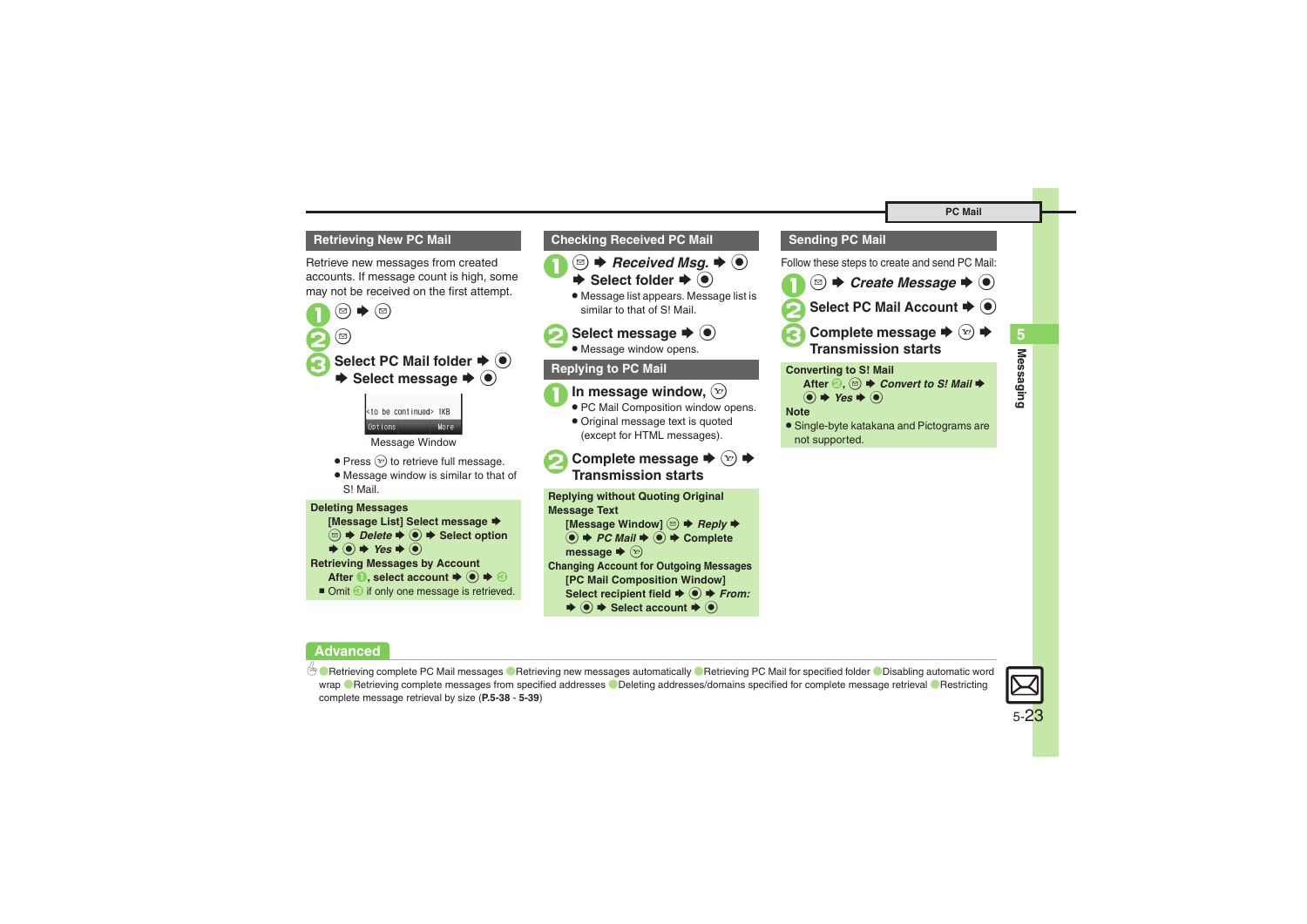<span id="page-23-3"></span><span id="page-23-2"></span><span id="page-23-1"></span><span id="page-23-0"></span>

| <b>Creating/Sending Messages</b>                                                                                                                                                                                  |                                                                                                                                                                                                                                                                                                             |                                                            | <b>Saving Recipients</b>                                                                                                                                                                                                                                                                                                         |
|-------------------------------------------------------------------------------------------------------------------------------------------------------------------------------------------------------------------|-------------------------------------------------------------------------------------------------------------------------------------------------------------------------------------------------------------------------------------------------------------------------------------------------------------|------------------------------------------------------------|----------------------------------------------------------------------------------------------------------------------------------------------------------------------------------------------------------------------------------------------------------------------------------------------------------------------------------|
| $\blacksquare$ Recipient<br>In Mail Composition window, select recipient<br><b>Using other</b><br>field $\Rightarrow$ ( $\bullet$ ) $\Rightarrow$ Select method $\Rightarrow$ ( $\bullet$ ) $\Rightarrow$ Select/ |                                                                                                                                                                                                                                                                                                             | <b>Using Speed Dial/</b>                                   | <b><sup><b> </b> □ → Settings → ● → Speed Dial/Mail → ●</sup></b><br>$\leq$ <i>Empty&gt;</i> $\Rightarrow$ $\circledcirc$ $\Rightarrow$ Select entry $\Rightarrow$ $\circledcirc$ $\Rightarrow$<br>Select number or mail address $\rightarrow$ $\odot$ $\rightarrow$ <i>Do not</i><br>Assign $\bullet$ $\odot$ $\bullet$ $\odot$ |
| recipient entry<br>methods                                                                                                                                                                                        | enter number/address $\bullet$ ( $\bullet$ )                                                                                                                                                                                                                                                                | <b>Mail list</b>                                           | <b>Creating Messages</b>                                                                                                                                                                                                                                                                                                         |
| <b>Adding recipients</b>                                                                                                                                                                                          | In Mail Composition window, select recipient<br>field $\Rightarrow$ ( $\bullet$ ) $\Rightarrow$ Add Recipient $\Rightarrow$ ( $\bullet$ ) $\Rightarrow$ Select<br>method $\bullet$ $\bullet$ > Select/enter number/address<br>$\blacktriangleright$ (e) $\blacktriangleright$ (e)                           |                                                            | In Standby, $(0^{n})$ - $(9^{n})$ (Speed Dial/Mail<br>entry number) $\blacktriangleright$ ( $\textcircled{\scriptsize{\textcircled{\small{}}}}$ )<br>. When messaging to SoftBank handset numbers,<br>select S! Mail or SMS and press (.).                                                                                       |
| <b>Switching</b>                                                                                                                                                                                                  | In Mail Composition window, select recipient<br>field $\Rightarrow$ ( $\bullet$ ) $\Rightarrow$ Select recipient $\Rightarrow$ ( $\textcircled{a}$ ) $\Rightarrow$ Select                                                                                                                                   |                                                            | Start Here In Mail Composition window, select<br>recipient field $\Rightarrow$ $\circledast$ $\Rightarrow$ See below                                                                                                                                                                                                             |
| recipient status<br>(To, Cc and Bcc)                                                                                                                                                                              | status $\blacktriangleright$ (e) $\blacktriangleright$ (x)<br>• Other recipients cannot see numbers/addresses set                                                                                                                                                                                           | <b>Editing/deleting</b>                                    | <b>Editing Recipients</b><br>Select recipient $\Rightarrow$ (a) $\Rightarrow$ Edit $\Rightarrow$ (a) $\Rightarrow$ (x)                                                                                                                                                                                                           |
| <b>Saving Recipients</b><br>(from Phone Book)                                                                                                                                                                     | to Bcc.<br>Start Here $\binom{n}{k}$ $\Rightarrow$ $\odot$ Select number $\Rightarrow$ See below                                                                                                                                                                                                            | recipients                                                 | <b>Deleting a Recipient</b><br>Select recipient $\blacktriangleright \textcircled{\scriptsize{\textcircled{\#}}}$ Delete $\blacktriangleright \textcircled{\scriptsize{\textcircled{\#}}}$ $\blacktriangleright \textcircled{\scriptsize{\textcircled{\#}}}$                                                                     |
|                                                                                                                                                                                                                   | <b>Saving Recipients (from Phone Book)</b><br>$\textcircled{\textcolor{blue}{\bullet}}$ + Refer Phone Book $\textuparrowled{\textcolor{blue}{\bullet}}$ + Select entry<br>$\blacktriangleright \textcircled{\scriptsize{\textcircled{\#}}} \blacktriangleright \textcircled{\scriptsize{\textcircled{\#}}}$ |                                                            | <b>Deleting All Recipients</b><br>Select recipient $\bullet$ ( $\circledcirc$ ) $\bullet$ Delete All $\bullet$ ( $\bullet$ ) $\bullet$<br>Yes $\blacktriangleright$ ( $\blacklozenge$ ) $\blacktriangleright$ $\widehat{\triangleright}$                                                                                         |
|                                                                                                                                                                                                                   | <b>Creating Messages</b>                                                                                                                                                                                                                                                                                    |                                                            | Start Here $\left(\mathbf{r} \cdot \mathbf{r}\right) \Rightarrow \mathbf{r} \cdot \mathbf{r}$ Select entry $\Rightarrow \mathbf{r} \cdot \mathbf{r} \Rightarrow \mathbf{r} \cdot \mathbf{r}$ See below                                                                                                                           |
|                                                                                                                                                                                                                   | Create Message $\bullet$ $\bullet$<br>. When messaging to SoftBank handset numbers,<br>select $S!$ Mail or SMS and press $\left( \bullet \right)$ .                                                                                                                                                         | <b>Editing/removing</b><br><b>Rakutomo Link</b><br>entries | <b>Editing Entries</b><br>Change Registered Contents $\bullet$ $\bullet$ $\bullet$ Change<br>the Use Address $\bullet$ $\bullet$ $\bullet$ Mail address: $\bullet$ $\bullet$<br>Select new number/address $\blacktriangleright$ ( $\blacklozenge$ ) $\blacktriangleright$ ( $\triangleright$ )                                   |
|                                                                                                                                                                                                                   |                                                                                                                                                                                                                                                                                                             |                                                            | <b>Removing Entries</b><br>Remove $\Rightarrow$ ( $\bullet$ ) $\Rightarrow$ Yes $\Rightarrow$ ( $\bullet$ )                                                                                                                                                                                                                      |

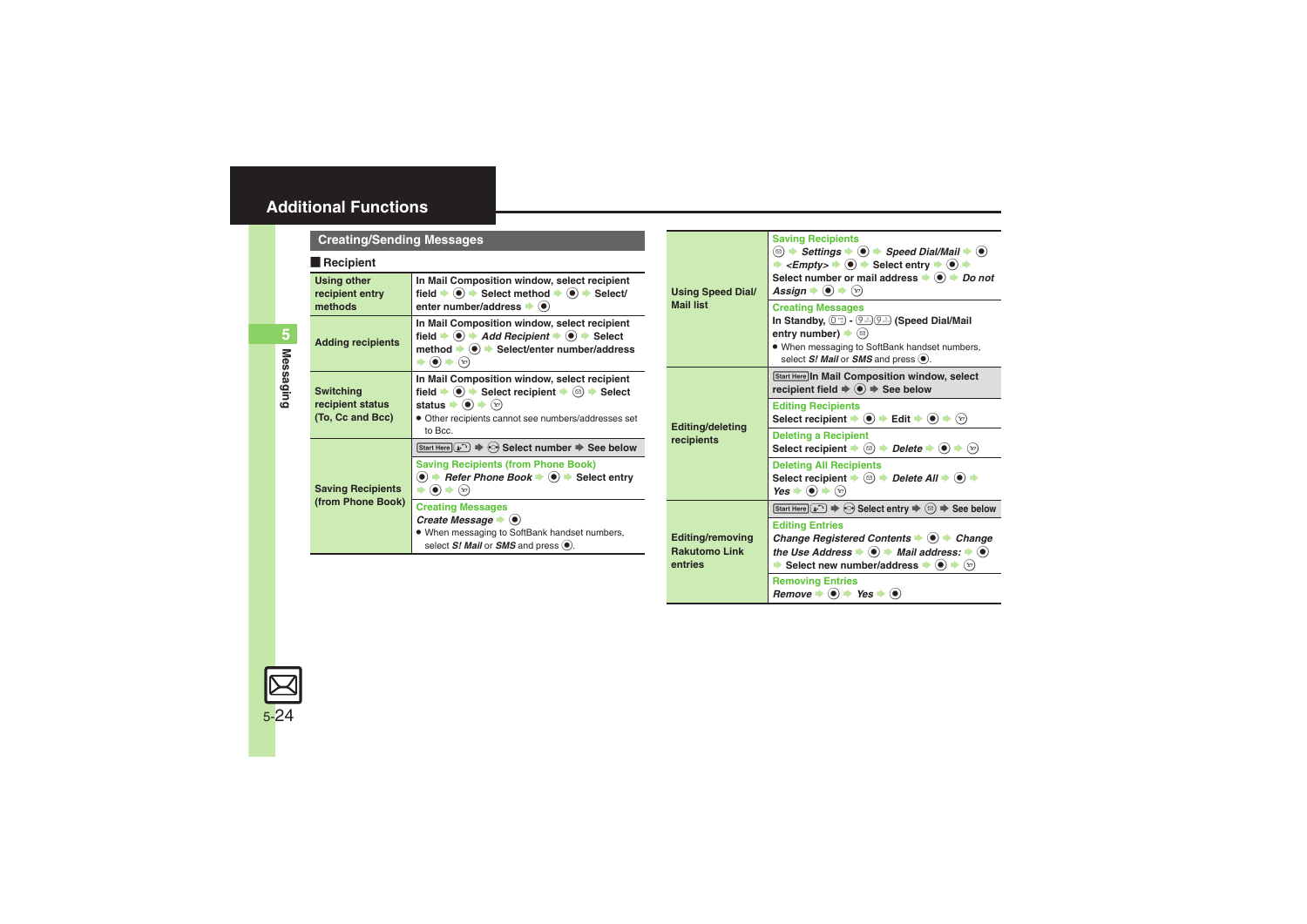<span id="page-24-5"></span><span id="page-24-4"></span><span id="page-24-3"></span>

| <b>Editing Speed Dial/</b><br><b>Mail list</b>                     | Start Here $\circledcirc$ $\Rightarrow$ Settings $\Rightarrow$ $\circledcirc$ $\Rightarrow$ Speed Dial/Mail<br>$\Rightarrow$ ( $\bullet$ ) $\Rightarrow$ See below                                                                                                                                                                                                                                                                                                           |
|--------------------------------------------------------------------|------------------------------------------------------------------------------------------------------------------------------------------------------------------------------------------------------------------------------------------------------------------------------------------------------------------------------------------------------------------------------------------------------------------------------------------------------------------------------|
|                                                                    | <b>Editing Entries</b><br>Select entry $\Rightarrow$ $\textcircled{=}$ $\Rightarrow$ Change $\Rightarrow$ $\textcircled{+}$ Mail<br>address: $\bullet$ ( $\bullet$ ) $\bullet$ Select new number/address<br>$\left( \bullet \right) \Rightarrow \left( x \right)$                                                                                                                                                                                                            |
|                                                                    | <b>Removing Entries</b><br>Select entry $\blacktriangleright$ ( $\textcircled{\scriptsize{\textsf{}}}\}$ ) $\blacktriangleright$ Remove Selected $\blacktriangleright$ ( $\blacklozenge$ )<br>$\rightarrow$ Yes $\rightarrow$ (0)                                                                                                                                                                                                                                            |
|                                                                    | <b>Removing All Entries</b><br>$\textcircled{ }$ $\blacktriangleright$ Remove All $\blacktriangleright$ ( $\blacklozenge$ ) $\blacktriangleright$ Yes $\blacktriangleright$ ( $\blacklozenge$ )                                                                                                                                                                                                                                                                              |
| Message Text                                                       |                                                                                                                                                                                                                                                                                                                                                                                                                                                                              |
| <b>Editing Decoration</b><br><b>Signatures</b>                     | In Mail Composition window, $\circledcirc$ $\blacktriangleright$ Signature<br>$\Rightarrow$ (0) $\Rightarrow$ Set/Edit Signature $\Rightarrow$ (0) $\Rightarrow$ Edit<br>Decoration Signature $\Rightarrow$ ( $\bullet$ ) $\Rightarrow$ Select file $\Rightarrow$ ( $\bullet$ )<br>Edit $\bullet$ ( $\bullet$ ) $\bullet$ Select save option $\bullet$ ( $\bullet$ )<br>· Follow onscreen prompt.<br>• Edited file is set as default signature.                              |
| <b>Saving additional</b><br><b>Decoration</b><br><b>Signatures</b> | In Mail Composition window, $\circledcirc$ > Signature<br>$\Rightarrow$ (0) $\Rightarrow$ Set/Edit Signature $\Rightarrow$ (0) $\Rightarrow$ Create<br>New Decoration Signature $\bullet$ $\bullet$ $\bullet$ Create<br>signature $\Rightarrow$ ( $\bullet$ ) $\Rightarrow$ Save as New $\Rightarrow$ ( $\bullet$ ) $\Rightarrow$ Enter<br>name $\Rightarrow$ ( $\bullet$ ) $\Rightarrow$ Yes or No $\Rightarrow$ ( $\bullet$ )<br>· Saved file is set as default signature. |
| <b>Inserting signature</b><br>during text entry                    | In text entry window, 2 + Insert/Font Size →<br>$\bullet$ $\bullet$ Signature $\bullet$ $\bullet$<br>$\bullet$ If Switch to Graphic Mail confirmation appears, press $\circledbullet$ .<br>· Signature is inserted below message text.                                                                                                                                                                                                                                       |
| <b>Inserting ASCII Art</b>                                         | In text entry window, $\textcircled{\scriptsize{\textcircled{\#}}}$ Call ASCII Art $\blacktriangleright$ $\textcircled{\scriptsize{\bullet}}$<br>$\rightarrow$ Select entry $\rightarrow$ $\odot$                                                                                                                                                                                                                                                                            |
| <b>Converting mail</b><br>type (SMS/S! Mail)                       | In Mail Composition window, $\textcircled{a}$ $\blacktriangleright$ Change to<br>SMS or Convert to S! Mail $\blacktriangleright$ ( $\blacklozenge$ ) $\blacktriangleright$ Yes $\blacktriangleright$ ( $\blacklozenge$ )                                                                                                                                                                                                                                                     |

### [ **Save, Send Reservation & Sent Cancel**

<span id="page-24-1"></span>

| <b>Saving without</b><br>sending | After completing message, $\circledcirc$<br><b>Save to</b><br>Drafts $\blacktriangleright$ ( $\blacklozenge$ )                                                                                                                                                  |
|----------------------------------|-----------------------------------------------------------------------------------------------------------------------------------------------------------------------------------------------------------------------------------------------------------------|
| Sending<br>automatically later   | Start Here After completing message, $(\text{m}) \Rightarrow$ Send<br>Reservation $\Rightarrow$ $\circledast$ $\Rightarrow$ See below                                                                                                                           |
|                                  | <b>Auto Send when Signal Returns</b><br>Within the Network $\blacktriangleright$ ( $\blacklozenge$ ) $\blacktriangleright$ Yes $\blacktriangleright$ ( $\blacklozenge$ )                                                                                        |
|                                  | Designating Send Date/Time (within 30 days)<br>Date & Time $\Rightarrow$ $\circledcirc$ $\Rightarrow$ Enter date/time $\Rightarrow$ $\circledcirc$ i<br>$Yes \rightarrow (•)$                                                                                   |
| <b>Canceling sent</b><br>S! Mail | $\bullet$ $\bullet$ Select folder $\bullet$<br><b>Sent Messages</b><br>[⊠)<br>Select message $\bullet$ ( $\textcircled{e}$ ) $\bullet$ Set Sent Cancel<br>$\bullet$ $\bullet$ Yes $\bullet$ $\bullet$<br>Effective for messages addressed to SoftBank handsets. |

### [ **Messaging Settings**

. For SMS, only Delivery Report and Expiry Time are available.

. For PC Mail, only Reply to Settings and Priority are available.

<span id="page-24-2"></span><span id="page-24-0"></span>

| <b>Requesting delivery</b><br>confirmation                              | In Mail Composition window, $\textcircled{a}$ <i>Messaging</i><br>Settings $\Rightarrow$ ( $\bullet$ ) $\Rightarrow$ Delivery Report $\Rightarrow$ ( $\bullet$ ) $\Rightarrow$ On<br>• Delivery Report arrives when message is delivered.<br>• Open sent message to check delivery status indicator:<br>■ ■: Delivered, ■: Unknown, ■: Failed<br>• Effective for messages addressed to SoftBank handsets. |
|-------------------------------------------------------------------------|-----------------------------------------------------------------------------------------------------------------------------------------------------------------------------------------------------------------------------------------------------------------------------------------------------------------------------------------------------------------------------------------------------------|
| <b>Setting priority</b>                                                 | In Mail Composition window, $\textcircled{a}$ $\blacktriangleright$ Messaging<br>Settings $\bullet$ ( $\bullet$ ) $\bullet$ Priority $\bullet$ ( $\bullet$ ) $\bullet$ Select<br>priority $\blacktriangleright$ ( $\blacklozenge$ )                                                                                                                                                                       |
| Setting message to<br>be deleted from<br>recipient handset<br>once read | In Mail Composition window, $\textcircled{a}$ $\blacktriangleright$ <i>Messaging</i><br>Settings $\Rightarrow$ ( $\bullet$ ) $\Rightarrow$ Set Auto Delete $\Rightarrow$ ( $\bullet$ ) $\Rightarrow$ On<br>Effective for messages addressed to SoftBank handsets.                                                                                                                                         |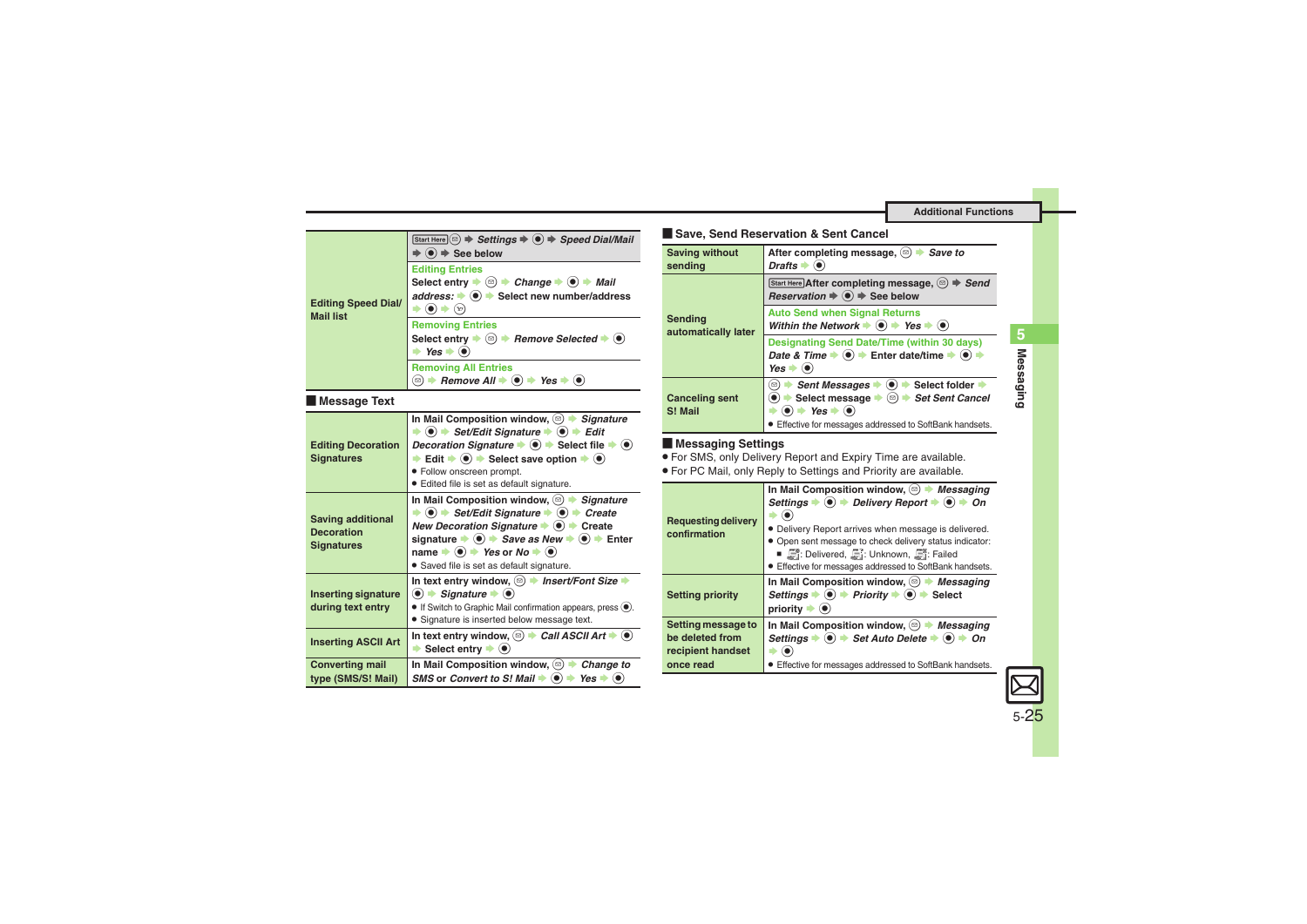| Adding a reply<br>request       | In Mail Composition window, $\circledcirc$ <i>Messaging</i><br>Settings $\Rightarrow$ ( $\bullet$ ) $\Rightarrow$ Reply Request $\Rightarrow$ ( $\bullet$ ) $\Rightarrow$ On<br>$\blacktriangleright$ (e)<br><b>Effective for messages addressed to SoftBank handsets.</b>                                                                                                                                                                                                                                                  |
|---------------------------------|-----------------------------------------------------------------------------------------------------------------------------------------------------------------------------------------------------------------------------------------------------------------------------------------------------------------------------------------------------------------------------------------------------------------------------------------------------------------------------------------------------------------------------|
| Restricting<br>forward/delete   | In Mail Composition window, $\circledcirc$ <i>Messaging</i><br>Settings $\bullet$ ( $\bullet$ ) $\bullet$ Forward NG or Delete NG $\bullet$<br>$\bullet$ $\bullet$ On $\bullet$ $\bullet$<br>• Effective for messages addressed to SoftBank handsets.                                                                                                                                                                                                                                                                       |
| Locking message<br>with Quiz    | Start Here In Mail Composition window, $\circledcirc$ ) $\Rightarrow$<br>Messaging Settings $\Rightarrow$ $\circledcirc$ $\Rightarrow$ Quiz $\Rightarrow$ $\circledcirc$ $\Rightarrow$<br>Switch On/Off $\Rightarrow$ $\circledast$ $\Rightarrow$ On $\Rightarrow$ $\circledast$ $\Rightarrow$ See below<br><b>Effective for messages addressed to SoftBank handsets.</b>                                                                                                                                                   |
|                                 | <b>Using Preset Questions (Multiple Choice)</b><br>Select question $\Rightarrow$ ( $\bullet$ ) $\Rightarrow$ Selection $\Rightarrow$ ( $\bullet$ ) $\Rightarrow$<br>Select number $\Rightarrow$ ( $\bullet$ ) $\Rightarrow$ Enter/edit option $\Rightarrow$ ( $\bullet$ )<br>Enter/edit all options $\blacktriangleright$ Select answer $\blacktriangleright$ $\widehat{y}$<br>$\blacktriangleright$ (a) $\blacktriangleright$ (a)<br>. May be unavailable for some questions.                                              |
|                                 | <b>Using Preset Questions (Exact Answer Entry)</b><br>Select question $\bullet$ $\bullet$ $\bullet$ <i>Match Characters</i> $\bullet$<br>$\left( \bullet \right)$ $\bullet$ Enter answer $\bullet$ $\left( \bullet \right)$ $\bullet$ $\left( \circ \right)$<br>. May be unavailable for some questions.                                                                                                                                                                                                                    |
|                                 | <b>Creating Custom Quiz (Multiple Choice)</b><br>< <i>Create Original&gt;</i> $\rightarrow$ ( $\bullet$ ) $\rightarrow$ Enter question $\rightarrow$<br>$\textcircled{\textbullet}$ $\blacktriangleright$ Selection $\blacktriangleright$ $\textcircled{\textbullet}$ Select number $\blacktriangleright$ $\textcircled{\textbullet}$<br>Enter option $\Rightarrow$ $\circledast$ $\Rightarrow$ Complete entry $\Rightarrow$<br>Select answer $\blacktriangleright$ (v) $\blacktriangleright$ (e) $\blacktriangleright$ (e) |
|                                 | <b>Creating Custom Quiz (Exact Answer Entry)</b><br><create original=""> <math>\blacktriangleright</math> (<math>\blacklozenge</math>) <math>\blacktriangleright</math> Enter question <math>\blacktriangleright</math><br/><math>\textcircled{\textbullet}</math> <math>\textcircled{\textbullet}</math> Match Characters <math>\textcircled{\textbullet}</math> <math>\textcircled{\textbullet}</math> Enter answer<br/><math>\blacktriangleright</math> (e) <math>\blacktriangleright</math> (e)</create>                |
| <b>Editing assigned</b><br>Quiz | In Mail Composition window, $\circledcirc$ <i>Messaging</i><br>Settings $\Rightarrow$ $\circledcirc$ $\Rightarrow$ Quiz $\Rightarrow$ $\circledcirc$ $\Rightarrow$ Edit Question<br>$\bullet$ ( $\bullet$ ) $\bullet$ Edit question/options/answer $\bullet$ ( $\circ$ )<br>$(\circledcirc)$ again after editing options)<br>• Effective for messages addressed to SoftBank handsets.                                                                                                                                       |

<span id="page-25-2"></span><span id="page-25-1"></span><span id="page-25-0"></span>

| <b>Lowering size limit</b><br>for outgoing<br>S! Mail messages                | In Mail Composition window, $\textcircled{=}$ Messaging<br>Settings $\bullet$ $\bullet$ $\bullet$ Create Msq. Size $\bullet$ $\bullet$ $\bullet$<br>$300KB \rightarrow \odot$                                                                                                   |
|-------------------------------------------------------------------------------|---------------------------------------------------------------------------------------------------------------------------------------------------------------------------------------------------------------------------------------------------------------------------------|
|                                                                               | Start Here In Mail Composition window, ( $\text{D} \Rightarrow$<br>Messaging Settings $\Rightarrow$ $\circledast$ $\Rightarrow$ Reply to Settings<br>$\Rightarrow$ $\circledbullet$ $\Rightarrow$ See below                                                                     |
| <b>Designating/editing</b><br>reply-to address                                | <b>Designating</b><br>Switch On/Off $\Rightarrow$ ( $\bullet$ ) $\Rightarrow$ On $\Rightarrow$ ( $\bullet$ ) $\Rightarrow$ Select<br>method $\Rightarrow$ $\circledast$ $\Rightarrow$ Select/enter address $\Rightarrow$ $\circledast$                                          |
|                                                                               | <b>Editing</b><br>Edit Address $\Rightarrow$ ( $\bullet$ ) $\Rightarrow$ Edit $\Rightarrow$ ( $\bullet$ )                                                                                                                                                                       |
| <b>Changing SMS</b><br><b>Server storage</b><br>limit for outgoing<br>message | In Mail Composition window, $\textcircled{a}$ <i>Messaging</i><br>Settings $\Rightarrow$ ( $\bullet$ ) $\Rightarrow$ Expiry Time $\Rightarrow$ ( $\bullet$ ) $\Rightarrow$ Select<br>option $\blacktriangleright$ $\circledcirc$<br>• Available for SMS only.                   |
| <b>Attachments</b>                                                            |                                                                                                                                                                                                                                                                                 |
| <b>Changing attached</b><br>image size                                        | Select attached file $\bullet$ ( $\circledcirc$ ) $\bullet$ Resize Picture $\bullet$<br>$\bullet$ $\bullet$ Select size $\bullet$ $\bullet$<br>. May be unavailable for some images.                                                                                            |
|                                                                               | <b>Start Here In Mail Composition window, select</b><br>attachment field $\Rightarrow$ $\circledast$ $\Rightarrow$ See below                                                                                                                                                    |
|                                                                               | <b>Still Images</b><br>Picture $\blacktriangleright$ ( $\blacklozenge$ ) $\blacktriangleright$ Take Picture $\blacktriangleright$ ( $\blacklozenge$ ) $\blacktriangleright$ ( $\blacklozenge$ ) to<br>shoot $\blacktriangleright$ ( $\blacklozenge$ )                           |
| Capturing/<br>recording and<br>attaching                                      | Video<br>Video $\Rightarrow$ ( $\bullet$ ) $\Rightarrow$ Record Video $\Rightarrow$ ( $\bullet$ ) $\Rightarrow$ ( $\bullet$ ) to<br>start recording $\bullet$ ( $\bullet$ ) to stop $\bullet$ <i>Accept</i> $\bullet$ ( $\bullet$ )<br>Select storage media $\bullet$ $\bullet$ |
|                                                                               | <b>Sounds</b><br>Sound $\div$ ( $\bullet$ ) $\div$ Record Voice $\div$ ( $\bullet$ ) $\div$ ( $\bullet$ ) to                                                                                                                                                                    |

 $\overline{5}$ **Messaging 5** Messaging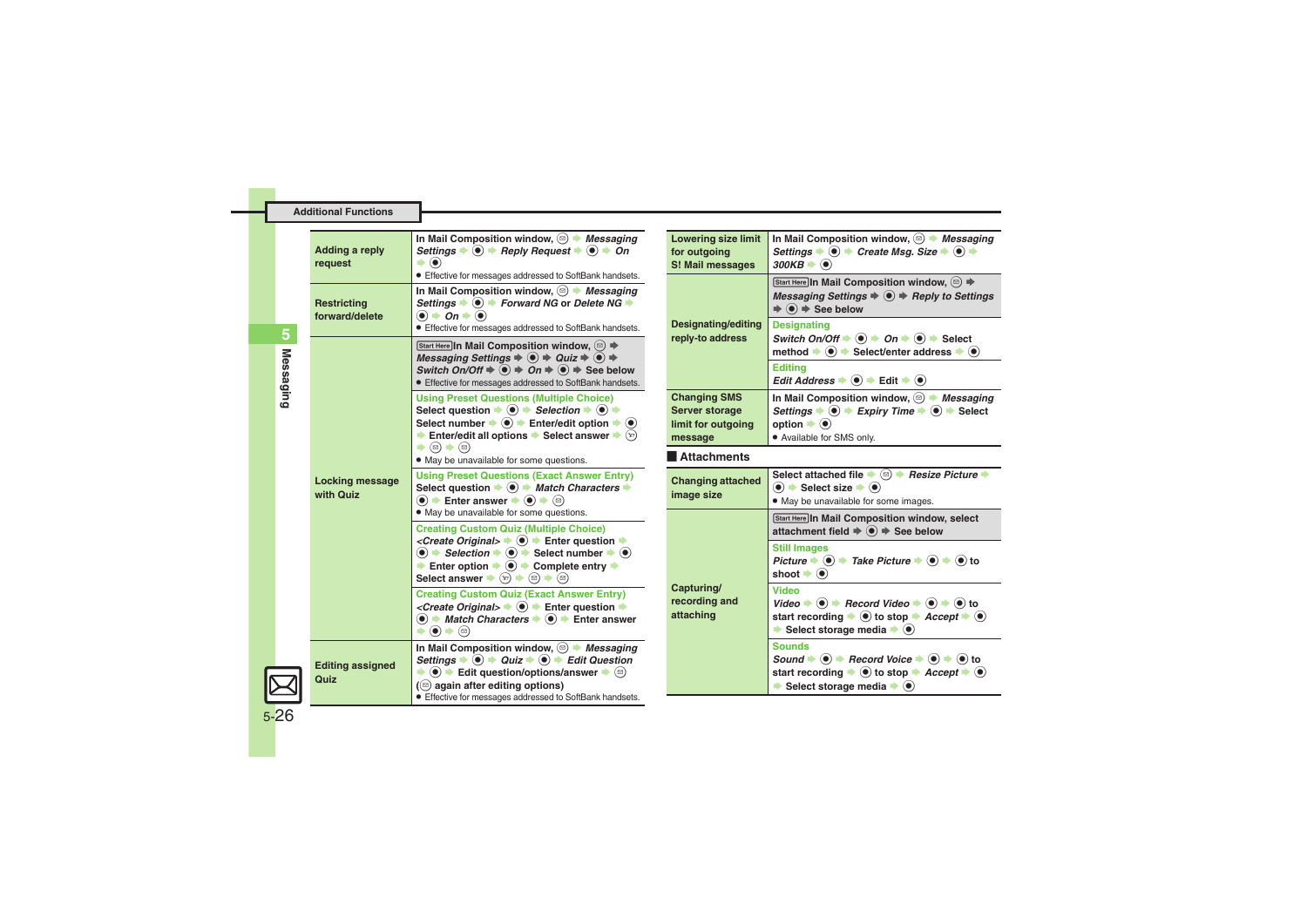<span id="page-26-8"></span><span id="page-26-7"></span><span id="page-26-6"></span><span id="page-26-5"></span>**Additional Functions**

<span id="page-26-4"></span><span id="page-26-3"></span><span id="page-26-2"></span><span id="page-26-1"></span><span id="page-26-0"></span>

| <b>Set Auto Play File</b>                    | Select attached file $\Rightarrow$ $\textcircled{a}$ $\Rightarrow$ Set Auto Play File<br>$\Rightarrow$ (a) $\Rightarrow$ Switch On/Off $\Rightarrow$ (a) $\Rightarrow$ On $\Rightarrow$ (a) $\Rightarrow$<br><i>Enter Message</i> $\bullet$ ( $\bullet$ ) $\bullet$ Enter comment $\bullet$ ( $\bullet$ )       | Deleting Flash <sup>®</sup> file       | In text entry window after inserting Flash® file,<br>move cursor before Flash <sup>®</sup> icon (<br>• When Graphic Mail window is open, press $(\overline{x})$ first.                                                                                                                                 |
|----------------------------------------------|-----------------------------------------------------------------------------------------------------------------------------------------------------------------------------------------------------------------------------------------------------------------------------------------------------------------|----------------------------------------|--------------------------------------------------------------------------------------------------------------------------------------------------------------------------------------------------------------------------------------------------------------------------------------------------------|
|                                              | $\Rightarrow \text{lim} \Rightarrow \text{ } (\text{v})$<br>• Not available for PC Mail.                                                                                                                                                                                                                        | <b>Inserting</b><br>horizontal line    | In text entry window, $\circledcirc$ $\rightarrow$ INSERT $\rightarrow$ $\circledcirc$ $\rightarrow$<br>Line $\bullet$ $\odot$                                                                                                                                                                         |
| Graphic Mail                                 |                                                                                                                                                                                                                                                                                                                 |                                        | Start Here In text entry window, $(\overline{x}) \Rightarrow$ See below                                                                                                                                                                                                                                |
| <b>Changing text</b><br>color, size & effect | In text entry window, $\boxed{\infty}$ $\Rightarrow$ $\boxed{\circledcirc}$ $\Rightarrow$ Select start<br>point $\Rightarrow$ ( $\bullet$ ) $\Rightarrow$ Highlight text range $\Rightarrow$ ( $\bullet$ )<br>→ COLOR, SIZE or EFFECT $\rightarrow$ ( $\bullet$ ) $\rightarrow$ Set $\rightarrow$ ( $\bullet$ ) | <b>Flashing text</b>                   | <b>Flashing</b><br>$EFFECT \rightarrow \textcircled{\textcircled{\textcirc}}$ $\rightarrow$ Blink $\rightarrow \textcircled{\textcircled{\textcirc}}$ Blink On $\rightarrow \textcircled{\textcircled{\textcirc}}$<br>$\blacktriangleright$ Enter text                                                 |
| <b>Changing text</b><br>color                | In text entry window, $\circledcirc$ $\Rightarrow$ COLOR $\Rightarrow$ $\circledcirc$ $\Rightarrow$<br>Select color $\bigcirc$ $\bigcirc$ $\bigcirc$ Enter text                                                                                                                                                 |                                        | <b>Canceling</b><br>(2) $\rightarrow$ Select start point $\rightarrow$ ( $\bullet$ ) $\rightarrow$ Highlight text                                                                                                                                                                                      |
| Changing<br>background color                 | In text entry window, $\boxed{\infty}$ $\rightarrow$ BG $\rightarrow$ ( $\bullet$ ) $\rightarrow$ Select<br>$color \nArr \n$                                                                                                                                                                                    |                                        | range $\Rightarrow$ ( $\bullet$ ) $\Rightarrow$ EFFECT $\Rightarrow$ ( $\bullet$ ) $\Rightarrow$ Blink $\Rightarrow$ ( $\bullet$ ) $\Rightarrow$<br>Blink Off $\bullet$ $\odot$                                                                                                                        |
|                                              | Start Here In text entry window, $\mathcal{D} \Rightarrow$ INSERT $\Rightarrow$<br>$\textcircled{\textcircled{\textcirc}}$ $\Rightarrow$ See below                                                                                                                                                              | Aligning text (left/<br>right/center)  | In text entry window, $\boxed{\infty}$ $\rightarrow$ EFFECT $\rightarrow$ $\boxed{\bullet}$ $\rightarrow$<br>Alignment $\Rightarrow$ $\circledast$ $\Rightarrow$ Select option $\Rightarrow$ $\circledast$ $\Rightarrow$ Enter text                                                                    |
| <b>Inserting</b><br>background sound         | <b>Inserting</b><br>$BGM Sound \rightarrow \textcircled{\bullet}$ > Select folder $\rightarrow \textcircled{\bullet}$ +                                                                                                                                                                                         |                                        | Start Here In text entry window, enter message $\Rightarrow$<br>(2) (Long) $\Rightarrow$ Original $\Rightarrow$ (2) $\Rightarrow$ See below                                                                                                                                                            |
|                                              | Select file $\blacktriangleright$ ( $\blacklozenge$ )<br><b>Deleting</b><br>Delete BGM $\Rightarrow$ ( $\bullet$ ) $\Rightarrow$ Yes $\Rightarrow$ ( $\bullet$ )                                                                                                                                                |                                        | <b>Disabling My Pictograms</b><br>Pictograms Type $\Rightarrow$ $\circledast$ $\Rightarrow$ Pictograms $\Rightarrow$ $\circledast$ $\Rightarrow$<br>$\mathcal{L}_{\mathbb{F}}$ → $\mathcal{L}_{\mathbb{F}}$ (Next) or $\mathfrak{D}$ (Prev.) $\Rightarrow$ $\odot$                                     |
| Inserting Flash <sup>®</sup><br>file         | In text entry window, $\circledcirc$ $\rightarrow$ INSERT $\rightarrow$ $\circledcirc$ $\rightarrow$<br>$Flash \rightarrow \textcircled{\bullet} \rightarrow \text{Select file} \rightarrow \textcircled{\bullet}$                                                                                              |                                        | <b>Inserting Pictograms/My Pictograms at the</b><br><b>End of Text Only</b>                                                                                                                                                                                                                            |
| Previewing Flash <sup>®</sup>                | In text entry window after inserting Flash® file,<br>$\textcircled{ }$ $\blacktriangleright$ Preview $\blacktriangleright$ $\textcircled{ }$                                                                                                                                                                    | <b>Using custom</b><br>decoration type | Insert Pictograms Position $\bullet$ $\bullet$ Page Bottom<br>$\Rightarrow$ $\circledast$ $\Rightarrow$ $\circledast$ $\Rightarrow$ $\circledast$ (Next) or $\circledast$ (Prev.) $\Rightarrow$ $\circledast$                                                                                          |
| file                                         | • When Graphic Mail window is open, press $(\overline{x})$ first.                                                                                                                                                                                                                                               |                                        | <b>Changing Pictogram/My Pictogram Quantity</b><br>Insert Pictograms Volume $\Rightarrow$ $\circledast$ $\Rightarrow$ Select option<br>$\Rightarrow$ (e) $\Rightarrow$ (x) $\Rightarrow$ (x) (Next) or (x) (Prev.) $\Rightarrow$ (e)                                                                   |
|                                              |                                                                                                                                                                                                                                                                                                                 |                                        | <b>Enabling/Disabling Text Color/Size &amp;</b><br><b>Background Color Auto Change</b>                                                                                                                                                                                                                 |
|                                              |                                                                                                                                                                                                                                                                                                                 |                                        | Change Font Color, Change Font Size or<br>Change Background Color $\blacktriangleright$ ( $\blacklozenge$ ) $\blacktriangleright$ Do or Do<br>not $\Rightarrow$ $\circledcirc$ $\Rightarrow$ $\circledcirc$ $\Rightarrow$ $\circledcirc$ (Next) or $\circledcirc$ (Prev.) $\Rightarrow$ $\circledcirc$ |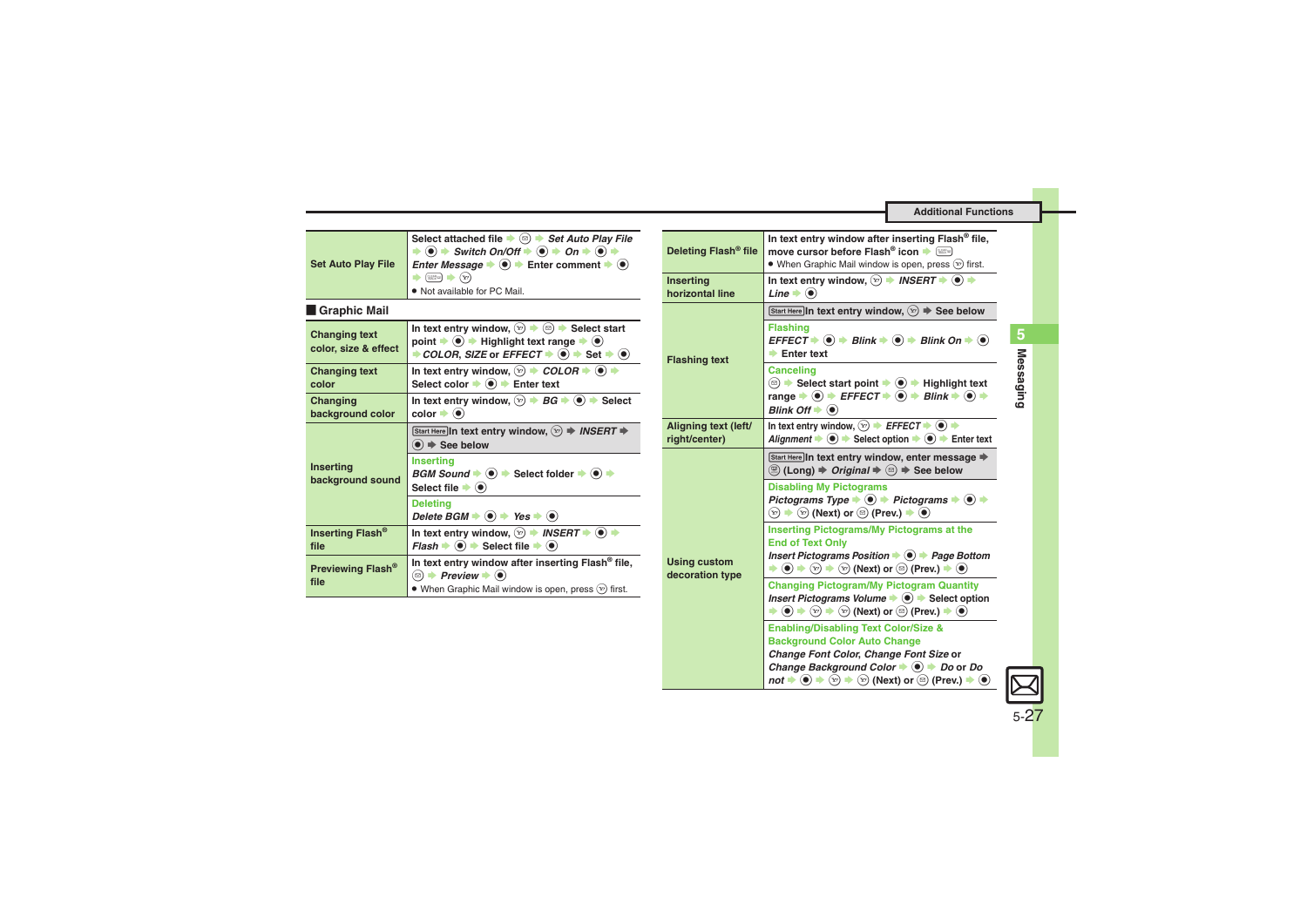### [ **My Pictograms**

<span id="page-27-3"></span><span id="page-27-2"></span><span id="page-27-1"></span><span id="page-27-0"></span>

| ,                                     |                                                                                                                                                                                                                                                                                                                                                                                                                                                                                                                                                                                                                                                                                                                                                                                                                                                                        |  |
|---------------------------------------|------------------------------------------------------------------------------------------------------------------------------------------------------------------------------------------------------------------------------------------------------------------------------------------------------------------------------------------------------------------------------------------------------------------------------------------------------------------------------------------------------------------------------------------------------------------------------------------------------------------------------------------------------------------------------------------------------------------------------------------------------------------------------------------------------------------------------------------------------------------------|--|
| <b>Creating Categories</b>            | In text entry window, $\left(\frac{1}{2}\right)$ $\rightarrow$ $\left(\frac{1}{6}\right)$ $\rightarrow$ <add new<br=""><math>\text{Entry} &gt; \bigstar</math> (<math>\bigcirc</math>) <math>\bigstar</math> Folder Name: <math>\bigstar</math> (<math>\bigcirc</math>) <math>\bigstar</math> Enter<br/>name <math>\Rightarrow</math> (<math>\bullet</math>) <math>\Rightarrow</math> <i>Reading 1:</i> <math>\Rightarrow</math> (<math>\bullet</math>) <math>\Rightarrow</math> Enter<br/>reading <math>\Rightarrow</math> (<math>\bullet</math>) <math>\Rightarrow</math> Icon: <math>\Rightarrow</math> (<math>\bullet</math>) <math>\Rightarrow</math> Select<br/>Pictogram <math>\bullet</math> <math>\bullet</math> <math>\bullet</math> <math>\heartsuit</math><br/>Created Categories appear in suggestion list when<br/>corresponding reading is typed.</add> |  |
| <b>Editing Categories</b>             | In text entry window, $\left(\frac{1}{2}\right)$ $\Rightarrow$ $\left(\frac{1}{8}\right)$ $\Rightarrow$ Select<br>Category $\blacktriangleright$ ( $\textcircled{e}$ ) $\blacktriangleright$ Edit Category Name $\blacktriangleright$ ( $\bullet$ )<br>Select item $\Rightarrow$ $\bullet$ $\Rightarrow$ Edit $\Rightarrow$ $\bullet$ $\Rightarrow$<br>$(\infty)$                                                                                                                                                                                                                                                                                                                                                                                                                                                                                                      |  |
| Changing<br>Category order            | In text entry window, $\left(\frac{1}{2}\right)$ $\Rightarrow$ $\left(\frac{1}{8}\right)$ $\Rightarrow$ Select<br>Category $\bullet$ ( $\circledcirc$ ) $\bullet$ Relocate Category $\bullet$ ( $\bullet$ )<br>Select target location $\blacktriangleright$ ( $\blacklozenge$ )                                                                                                                                                                                                                                                                                                                                                                                                                                                                                                                                                                                        |  |
| <b>Opening Category</b><br>properties | In text entry window, $\left(\frac{1}{2}\right)$ $\left(\frac{1}{6}\right)$ $\rightarrow$ Select<br>Category $\bullet$ ( $\circledcirc$ ) $\bullet$ Details $\bullet$ ( $\bullet$ )                                                                                                                                                                                                                                                                                                                                                                                                                                                                                                                                                                                                                                                                                    |  |
| <b>Deleting Categories</b>            | In text entry window, $\left(\frac{1}{2}\right)$ $\Rightarrow$ $\left(\frac{1}{8}\right)$ $\Rightarrow$ Select<br>Category $\Rightarrow$ ( $\text{a}$ ) $\Rightarrow$ Delete Category $\Rightarrow$ ( $\bullet$ )<br>Yes I                                                                                                                                                                                                                                                                                                                                                                                                                                                                                                                                                                                                                                             |  |

### **Receiving/Opening Messages**

### **Receiving**

<span id="page-27-7"></span><span id="page-27-6"></span><span id="page-27-5"></span>

| <b>Accessing new</b><br>mail out of Standby  | $\circledcirc$ (Long)                                                                                                                                                                                                                                                                                                                                                          |
|----------------------------------------------|--------------------------------------------------------------------------------------------------------------------------------------------------------------------------------------------------------------------------------------------------------------------------------------------------------------------------------------------------------------------------------|
| <b>Retrieving new</b><br>S! Mail manually    | $\Xi) \blacktriangleright (\Xi)$<br>• When a PC Mail Account exists, select S! Mail and<br>press $\left( \bullet \right)$ .<br>· Retrieve messages missed while handset is<br>out-of-range.                                                                                                                                                                                    |
| <b>Retrieving Server</b><br><b>Mail list</b> | (□) $\rightarrow$ Server Mail Box $\rightarrow$ ( $\bullet$ ) $\rightarrow$ Mail List $\rightarrow$ ( $\bullet$ )<br>$\rightarrow$ Yes $\rightarrow$ ( $\bullet$ )                                                                                                                                                                                                             |
| Retrieving<br>remaining portions             | <b>Via Mail Notice</b><br>In message list, select Mail Notice $\blacktriangleright$ ( $\blacklozenge$ )<br>$(\mathbf{x})$<br>• If retrieve size options appear, select one and press<br><b>Via Server Mail List</b><br>Select message $\blacktriangleright$ ( $\blacklozenge$ )<br>. If retrieve list confirmation appears, choose Yes and<br>press $\left( \bullet \right)$ . |
|                                              | Start Here $\circledcirc$ $\Rightarrow$ Server Mail Box $\Rightarrow$ $\circledcirc$ $\Rightarrow$ See below                                                                                                                                                                                                                                                                   |
| <b>Retrieving all</b>                        | <b>Directly from Server</b><br>Retrieve All $\blacktriangleright$ ( $\blacklozenge$ )                                                                                                                                                                                                                                                                                          |
| <b>Server Mail</b>                           | <b>Via Server Mail List</b><br>Mail List $\blacktriangleright$ ( $\blacklozenge$ ) $\blacktriangleright$ $\bowtie$ ) $\blacktriangleright$ Retrieve All $\blacktriangleright$ ( $\blacklozenge$ )<br>. If retrieve list confirmation appears, choose Yes and<br>press $\odot$ .                                                                                                |

<span id="page-27-4"></span>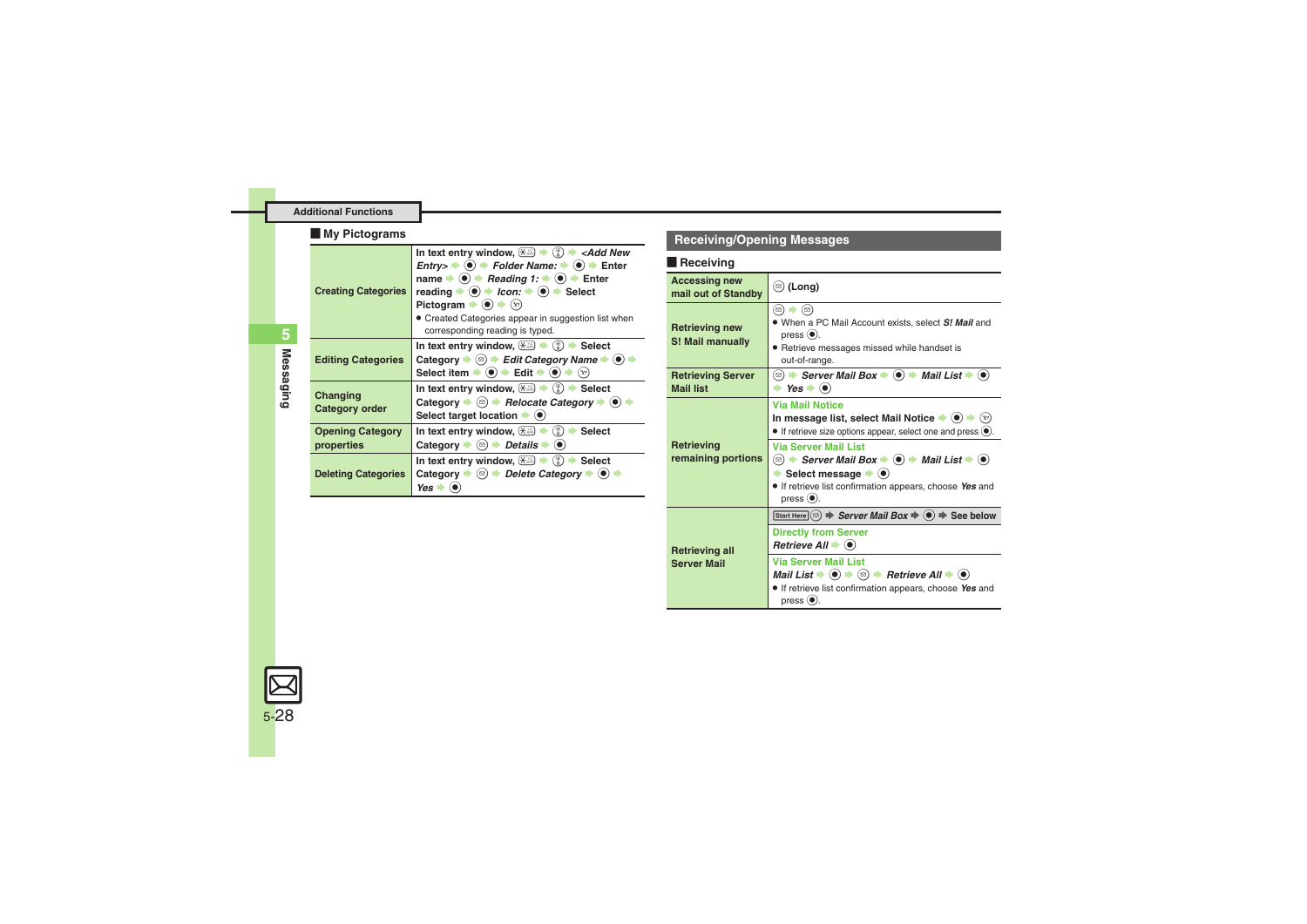<span id="page-28-2"></span><span id="page-28-1"></span>**Setting Location Information as Destination** In message window, select URL  $\Rightarrow$   $\circledast \Rightarrow$  *Set to Destination*  $\Rightarrow$   $\circledast \Rightarrow$  *Yes*  $\Rightarrow$   $\circledast$ 

<span id="page-28-0"></span>

| <b>Message Window</b>                             |                                                                                                                                                                                                                                                                                                             |                                       | <b>Saving Sender Address</b>                                                                                                                                                                                                                                                                                                                                  |
|---------------------------------------------------|-------------------------------------------------------------------------------------------------------------------------------------------------------------------------------------------------------------------------------------------------------------------------------------------------------------|---------------------------------------|---------------------------------------------------------------------------------------------------------------------------------------------------------------------------------------------------------------------------------------------------------------------------------------------------------------------------------------------------------------|
| <b>Saving attachments</b><br>to Data Folder       | In message window, select file $\blacktriangleright$ ( $\textcircled{a}$ ) $\blacktriangleright$ Save to<br>Data Folder $\Rightarrow$ $\circledast$ $\Rightarrow$ Enter name $\Rightarrow$ $\circledast$ $\Rightarrow$ Save<br>here $\bullet$ $\bullet$<br>• For templates, Save as Template appears. (Omit | <b>Saving to Phone</b><br><b>Book</b> | In message window, $\textcircled{a}$ $\rightarrow$ <i>Save Address</i> $\rightarrow$ $\textcircled{a}$<br>Select number or mail address $\rightarrow$ ( $\bullet$ ) $\rightarrow$ As<br><i>New Entry</i> $\rightarrow$ <b>●</b> $\rightarrow$ Complete other fields $\rightarrow$ $\langle x \rangle$<br>. To add to an existing entry, select As New Detail. |
| Installing attached<br>widgets                    | file name entry step.)<br>In message window, select file $\blacktriangleright \textcircled{\scriptsize{\textcircled{\#}}}$ install<br>Attach $\Rightarrow$ $\circledcirc$ $\Rightarrow$ Enter name $\Rightarrow$ $\circledcirc$                                                                             |                                       | <b>Saving Linked Info</b><br>In message window, select number or mail<br>address $\bullet$ $\bullet$ $\bullet$ Save to Phone Book or Save                                                                                                                                                                                                                     |
|                                                   | Start Here In message window, select file $\Rightarrow$ $\textcircled{z}$ $\Rightarrow$<br>See below                                                                                                                                                                                                        |                                       | Address $\bullet$ $\bullet$ $\bullet$ As New Entry $\bullet$ $\bullet$ $\bullet$<br>Complete other fields $\blacktriangleright$ $(\triangleright)$<br>. To add to an existing entry, select As New Detail.                                                                                                                                                    |
| <b>Using attachments</b><br><b>Playing slides</b> | <b>As Wallpaper</b><br>Set as Wallpaper $\Rightarrow$ $\circledast$ $\Rightarrow$ Enter name $\Rightarrow$ $\circledast$ $\Rightarrow$<br>Save here $\bullet$ $\bullet$ $\bullet$ Vertical or Horizontal $\bullet$ $\bullet$<br>$\blacktriangleright$ $\odot$                                               | Using linked info                     | <b>Dialing Numbers</b><br>In message window, select number $\blacktriangleright$ ( $\blacklozenge$ ) $\blacktriangleright$<br>Call or Video Call $\blacktriangleright$ $\blacklozenge$                                                                                                                                                                        |
|                                                   | • For images smaller or larger than Display, Wallpaper<br>Display options appear; follow onscreen prompts.<br><b>As Ringtone/Ringvideo</b><br>Set as Ringtone or Set as Ring Video $\blacklozenge$ $\blacklozenge$                                                                                          |                                       | <b>Sending Messages</b><br>In message window, select number or mail<br>address $\Rightarrow$ $\circledcirc$ $\Rightarrow$ Create Message $\Rightarrow$ $\circledcirc$ $\Rightarrow$ S! Mail<br>or $\mathsf{SMS} \rightarrow \textcircled{\bullet}$ $\rightarrow$ Complete message $\rightarrow \textcircled{\scriptsize{x}}$                                  |
|                                                   | Enter name $\Rightarrow$ $\circledast$ $\Rightarrow$ Save here $\Rightarrow$ $\circledast$ $\Rightarrow$ Select<br>item $\bullet$ $\bullet$<br>. For For New Message or For New PC Mail, enter<br>ring time and press $\odot$ .                                                                             |                                       | • For mail addresses, omit mail type selection step.<br><b>Accessing Internet Sites</b><br>In message window, select URL $\Rightarrow$ $\circ$ $\Rightarrow$ Yes<br>$\blacktriangleright$ (e)                                                                                                                                                                 |
|                                                   | In message window, $\textcircled{a}$ $\blacktriangleright$ Slide Play $\blacktriangleright$ $\textcircled{e}$<br>• A slide consists of message text with attachments.                                                                                                                                       |                                       | • Choose Select Br. to select a browser.<br><b>Saving Location Information URLs</b>                                                                                                                                                                                                                                                                           |
|                                                   |                                                                                                                                                                                                                                                                                                             |                                       | In message window, select URL $\blacktriangleright$ ( $\blacklozenge$ ) $\blacktriangleright$<br>RegisterMyLocation $\Rightarrow$ ( $\bullet$ ) $\Rightarrow$ Name $\Rightarrow$ ( $\bullet$ ) $\Rightarrow$<br>Enter name $\bullet$ $\bullet$ $\bullet$ $\circ$                                                                                              |

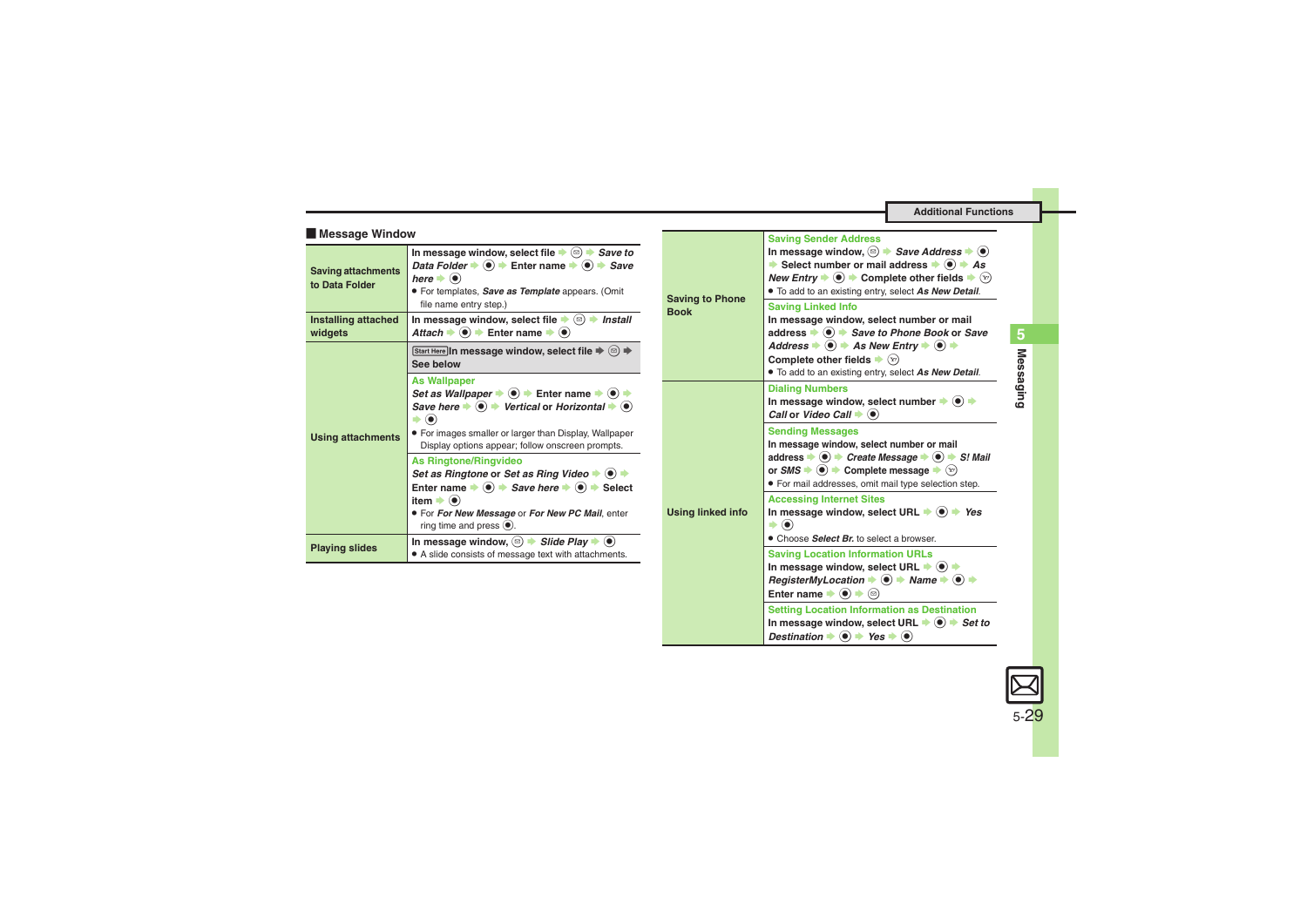|                                                  | Start Here In message window, $\textcircled{\scriptsize{\triangle}} \Rightarrow \textit{Copy} \Rightarrow \textcircled{\scriptsize{\triangle}}$<br>$\Rightarrow$ See below<br><b>Sender/Recipient Number/Address</b>                                                |                                                     | Start Here In Graphic Mail message window, $\circledcirc$<br>$\Rightarrow$ Save Items $\Rightarrow$ $\circledast$ $\Rightarrow$ Save My Pictograms $\Rightarrow$<br>$\bullet$ $\Rightarrow$ See below                                   |
|--------------------------------------------------|---------------------------------------------------------------------------------------------------------------------------------------------------------------------------------------------------------------------------------------------------------------------|-----------------------------------------------------|-----------------------------------------------------------------------------------------------------------------------------------------------------------------------------------------------------------------------------------------|
| <b>Copying text</b>                              | Address $\bullet$ $\bullet$ > Select number/address $\bullet$ $\bullet$<br><b>Subject or Message Text</b>                                                                                                                                                           |                                                     | <b>All Files</b><br>Save All $\Rightarrow$ ( $\bullet$ ) $\Rightarrow$ Select folder $\Rightarrow$ ( $\bullet$ ) $\Rightarrow$ Save                                                                                                     |
|                                                  | Subject or Message Text $\Rightarrow$ $\circledast$ Select first<br>character $\blacktriangleright \textcircled{\scriptsize{\bullet}}$ $\blacktriangleright$ Highlight text range $\blacktriangleright \textcircled{\scriptsize{\bullet}}$                          | <b>Saving My</b><br><b>Pictograms within</b>        | here $\bullet$ $\bullet$<br><b>One File</b>                                                                                                                                                                                             |
| Looking up                                       | In message window, $\textcircled{\scriptsize{\triangle}}$ $\blacktriangleright$ Copy & Search Dict.<br>$\Rightarrow$ (0) $\Rightarrow$ Select first character $\Rightarrow$ (0) $\Rightarrow$                                                                       | <b>Graphic Mail</b>                                 | Select file $\Rightarrow$ ( $\bullet$ ) $\Rightarrow$ Enter name $\Rightarrow$ ( $\bullet$ ) $\Rightarrow$ Select<br>folder $\Rightarrow$ $\bullet$ $\Rightarrow$ Save here $\Rightarrow$ $\bullet$                                     |
| message text words<br>in dictionaries            | Highlight text range $\Rightarrow$ $\circledcirc$ $\Rightarrow$ Select dictionary<br>$\Rightarrow$ $\bullet$ $\Rightarrow$ Search $\Rightarrow$ $\bullet$ Select word $\Rightarrow$ $\bullet$                                                                       |                                                     | <b>Selected Files</b><br>$(x)$ $\rightarrow$ Select file $\rightarrow$ ( $\bullet$ ) ( $\mid$ $\mid$ / $\mid$ ) $\rightarrow$ Complete                                                                                                  |
| Jumping to<br>message top/bottom                 | In message window, $\textcircled{a}$ $\blacktriangleright$ View Settings $\blacktriangleright$ $\textcircled{e}$<br>Scroll Jump $\Rightarrow$ $\circledcirc$ $\Rightarrow$ Jump to Top or Jump                                                                      |                                                     | selection $\blacktriangleright$ ( $\widehat{x}$ ) $\blacktriangleright$ Select folder $\blacktriangleright$ ( $\blacklozenge$ ) $\blacktriangleright$ Save<br>here $\bullet$ $\bullet$                                                  |
| <b>Deleting</b>                                  | to Bottom $\blacktriangleright$ ( $\blacklozenge$ )<br>In message window, select file $\blacktriangleright$ ( $\textcircled{\scriptsize{3}}$ ) $\blacktriangleright$                                                                                                | <b>Saving Graphic</b><br><b>Mail as templates</b>   | In Graphic Mail message window, $\circledcirc$ $\rightarrow$ Save<br>as Template $\Rightarrow$ $\circledast$ $\Rightarrow$ Enter name $\Rightarrow$ $\circledast$ $\Rightarrow$ Save<br>here $\bullet$ $\bullet$                        |
| <b>attachments</b><br>Reporting                  | Remove File $\Rightarrow$ ( $\bullet$ ) $\Rightarrow$ Yes $\Rightarrow$ ( $\bullet$ )<br>In message window, $\textcircled{\scriptsize{\triangle}}$ Report Spam $\blacktriangleright$ ( $\textcircled{\scriptsize{\diamond}}$ )                                      | $\blacksquare$ Replying                             |                                                                                                                                                                                                                                         |
| unsolicited<br>message sources<br>as spammers    | $\Rightarrow$ $\odot$<br>• Signature is not inserted automatically.<br>• Not available for PC Mail.                                                                                                                                                                 | Selecting mail<br>type/quote option                 | In message window, $\textcircled{\scriptsize\triangle}$ $\Rightarrow$ Reply $\Rightarrow$ $\textcircled{\scriptsize\triangle}$<br>Select type/option $\bullet$ ( $\bullet$ ) $\bullet$ Complete message<br>$\Rightarrow$ $\circledcirc$ |
| <b>Saving attachments</b><br>within Graphic Mail | In Graphic Mail message window, $\circledcirc$ $\rightarrow$ Save<br><i>Items</i> $\rightarrow$ $\odot$ $\rightarrow$ Select file $\rightarrow$ $\odot$ $\rightarrow$ Enter name<br>$\Rightarrow$ ( $\bullet$ ) $\Rightarrow$ Save here $\Rightarrow$ ( $\bullet$ ) | <b>Opening received</b><br>message for<br>reference | In message window, $\textcircled{\scriptsize{\triangle}}$ Rep. with View<br>$\bullet$ $\bullet$ Select option $\bullet$ $\bullet$ $\bullet$ Complete<br>message $(\mathbf{y})$                                                          |
|                                                  |                                                                                                                                                                                                                                                                     |                                                     | <b>Editing Quick Reply Text</b>                                                                                                                                                                                                         |

<span id="page-29-2"></span><span id="page-29-1"></span>**Replying quickly using fixed text**

**B**  $\bullet$  *Settings*  $\bullet$  **O**  $\bullet$  *Create/Send Settings*  $\rightarrow$  **⊙**  $\rightarrow$  Reply Settings  $\rightarrow$  **⊙**  $\rightarrow$  Set Quick  $\text{Reply} \neq \textcircled{\textcolor{blue}{\bullet}} \Rightarrow \text{Select text} \neq \textcircled{\textcolor{blue}{\bullet}} \Rightarrow \text{Edit} \neq \textcircled{\textcolor{blue}{\bullet}}$ 

**In message window,**  $\textcircled{x}$  **(Long) → Select text** 

**Using Quick Reply**

 $\bullet$   $\bullet$ 

<span id="page-29-0"></span>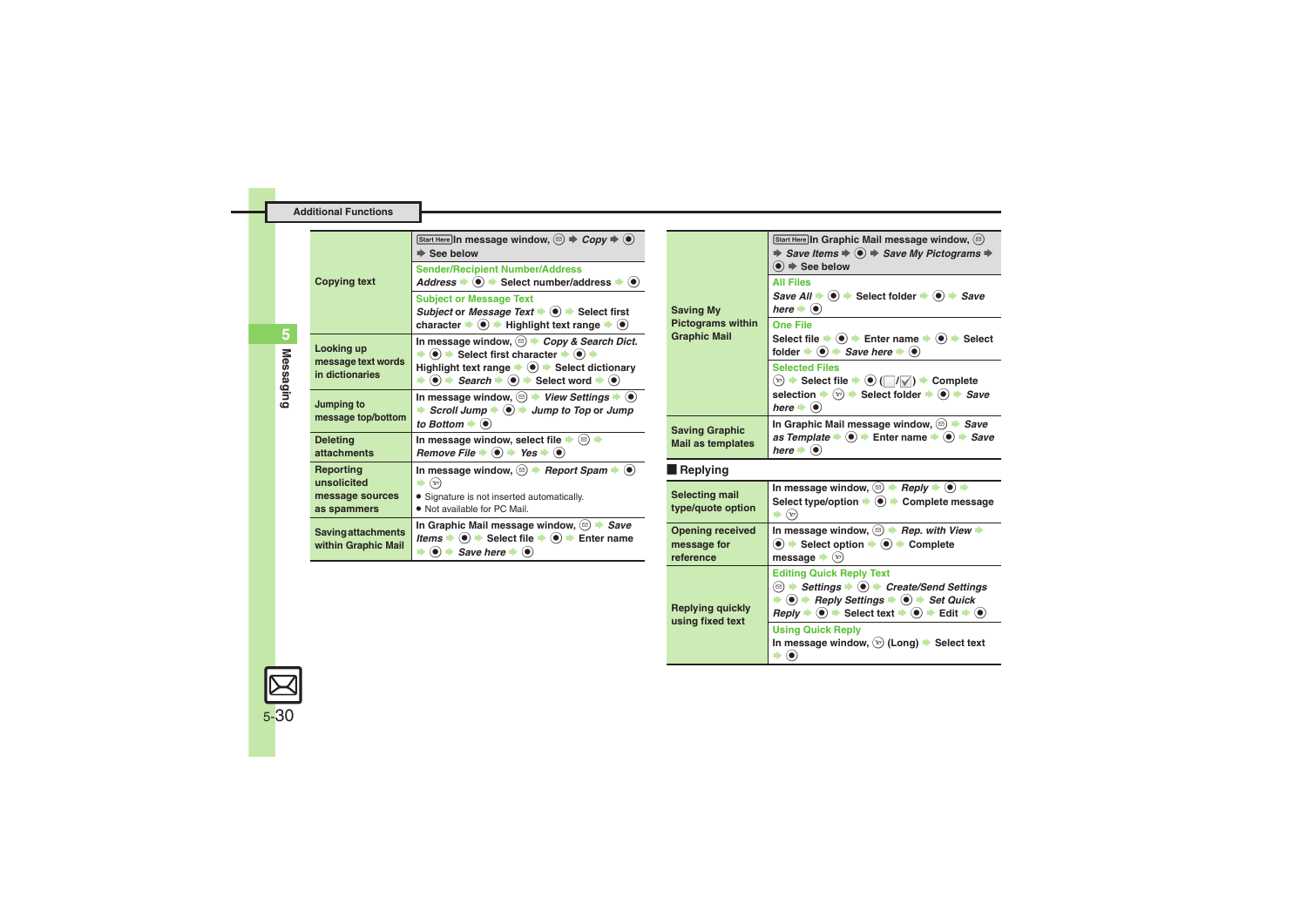<span id="page-30-0"></span>

### **Managing Messages**

#### [ **Message List**

<span id="page-30-1"></span>

| <b>Selecting</b><br>In message list, $(\overline{x})$ $\rightarrow$ Select message $\rightarrow$ ( $\bullet$ ) ( $\lor$ )<br>• To uncheck, press (•) again.<br>Selecting Up to 50 Messages at Once<br>In message list, $\textcircled{a}$ $\blacktriangleright$ <i>Manage Msg.</i> $\blacktriangleright$ $\textcircled{a}$ $\blacktriangleright$<br>Check in Block $\blacktriangleright$ $\blacklozenge$ |
|---------------------------------------------------------------------------------------------------------------------------------------------------------------------------------------------------------------------------------------------------------------------------------------------------------------------------------------------------------------------------------------------------------|
| <b>Unchecking All</b><br>In message list, $\textcircled{a}$ $\blacktriangleright$ Uncheck All $\blacktriangleright$ ( $\bullet$ )                                                                                                                                                                                                                                                                       |
| In message list, select message $\bullet$ ( $\circledcirc$ )<br>Manage Msg. $\Rightarrow$ $\circledcirc$ $\Rightarrow$ Color Label $\Rightarrow$ $\circledcirc$ $\Rightarrow$<br>Select color $\blacktriangleright$ ( $\bullet$ )                                                                                                                                                                       |
| In message list, $\textcircled{=}$ View Settings $\blacktriangleright$ ( $\bullet$ ) $\blacktriangleright$<br>Sort $\blacktriangleright$ ( $\blacklozenge$ ) $\blacktriangleright$ Select option $\blacktriangleright$ ( $\blacklozenge$ )                                                                                                                                                              |
| In message list, select message $\blacktriangleright \textcircled{\scriptsize{\textcircled{\#}}}$ View<br>Mail Address $\bullet$ $\bullet$ Select sender or<br>recipient $\bullet$ ( $\bullet$ )                                                                                                                                                                                                        |
| $\bullet$ Press $\mathcal{F}$ ) to check memory status by service (SMS<br>& S! Mail or PC Mail).<br>. USIM Card SMS message count and volume do not<br>appear.                                                                                                                                                                                                                                          |
| In message list, select message → (2) →<br>Message Details $\bullet$ $\bullet$                                                                                                                                                                                                                                                                                                                          |
| $\Rightarrow$ ( $\bullet$ ) $\Rightarrow$ Select item $\Rightarrow$ ( $\bullet$ )                                                                                                                                                                                                                                                                                                                       |
|                                                                                                                                                                                                                                                                                                                                                                                                         |

# **Messaging 5 Messaging**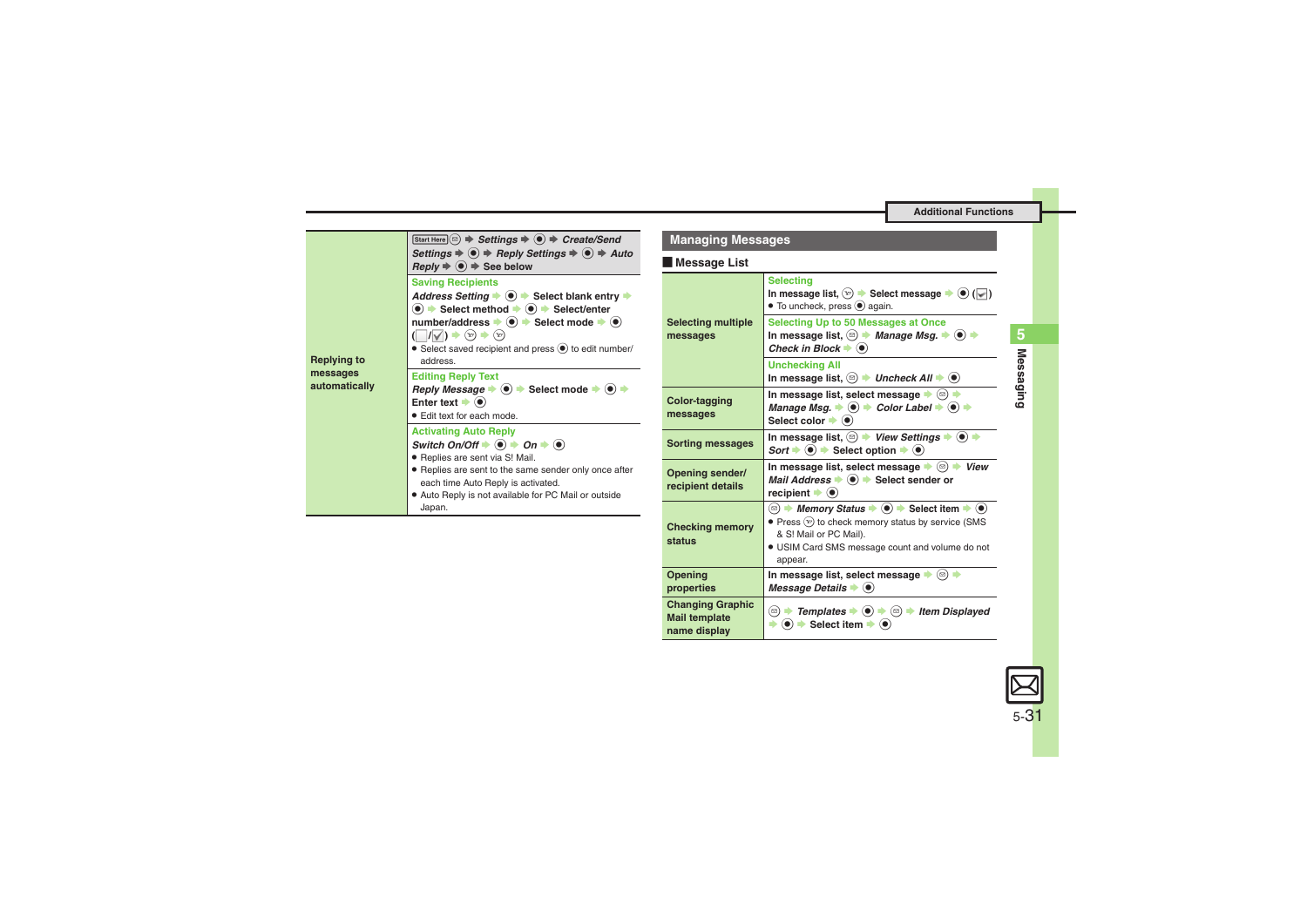<span id="page-31-0"></span>

| <b>Saving SMS</b><br>messages to USIM<br>Card<br><b>Changing received</b>                                                                       | In message list, select SMS message $\blacktriangleright$ (2) $\blacktriangleright$<br>Manage Msg. $\Rightarrow$ $\circledcirc$ $\Rightarrow$ Move to USIM $\Rightarrow$ $\circledcirc$<br>. Not available for some SMS messages.<br>In message list, select message $\blacktriangleright$ ( $\textcircled{\scriptsize{\textcircled{\#}}}$ ) | <b>Deleting Server</b>                                                                                                                                       | Start Here $\textcircled{a}$ $\Rightarrow$ Server Mail Box $\Rightarrow$ $\textcircled{a}$ $\Rightarrow$ Mail List<br>$\Rightarrow$ ( $\bullet$ ) $\Rightarrow$ See below<br>. If retrieve list confirmation appears, choose Yes and<br>$pres0$ .                                           |
|-------------------------------------------------------------------------------------------------------------------------------------------------|----------------------------------------------------------------------------------------------------------------------------------------------------------------------------------------------------------------------------------------------------------------------------------------------------------------------------------------------|--------------------------------------------------------------------------------------------------------------------------------------------------------------|---------------------------------------------------------------------------------------------------------------------------------------------------------------------------------------------------------------------------------------------------------------------------------------------|
| Manage Msq. $\bullet$ $\bullet$ $\bullet$ Switch to Unread or<br>message status<br>Switch to Read $\blacktriangleright$ $\lhd$<br>(read/unread) | <b>Mail via Server</b><br><b>Mail list</b>                                                                                                                                                                                                                                                                                                   | <b>One Message</b><br>Select message $\Rightarrow$ $\textcircled{=}$ $\Rightarrow$ Delete $\Rightarrow$ $\textcircled{=}$ Yes $\Rightarrow$ $\textcircled{}$ |                                                                                                                                                                                                                                                                                             |
| Deleting Messages                                                                                                                               |                                                                                                                                                                                                                                                                                                                                              | <b>All Messages</b><br><b> <del>□</del></b> $\rightarrow$ Delete All $\rightarrow$ ( $\bullet$ ) $\rightarrow$ Yes $\rightarrow$ ( $\bullet$ )               |                                                                                                                                                                                                                                                                                             |
|                                                                                                                                                 | <b>One Message</b><br>In message list, select message $\blacktriangleright$ ( $\text{D}$ ) $\blacktriangleright$<br>Delete $\bullet$ ( $\bullet$ ) $\bullet$ Yes $\bullet$ ( $\bullet$ )                                                                                                                                                     | <b>Deleting all Server</b><br><b>Mail directly from</b><br><b>Server</b>                                                                                     | Start Here $\textcircled{a} \Rightarrow$ Server Mail Box $\Rightarrow$ $\textcircled{a} \Rightarrow$ Delete<br>$All \Rightarrow \textcircled{\textcircled{\textcirc}} \Rightarrow Yes \Rightarrow \textcircled{\textcircled{\textcirc}} \Rightarrow See below$                              |
|                                                                                                                                                 | • Alternatively, delete an open message.<br><b>All Messages</b><br>In message list, $\textcircled{a}$ $\rightarrow$ Delete All $\rightarrow$ $\textcircled{a}$ $\rightarrow$ Delete<br>All or Except Locked Msg. $\Rightarrow$ (a) $\Rightarrow$ Yes $\Rightarrow$ (a)                                                                       |                                                                                                                                                              | <b>All Retrieved Messages</b><br>Except New Msg. $\bullet$ $\bullet$                                                                                                                                                                                                                        |
|                                                                                                                                                 |                                                                                                                                                                                                                                                                                                                                              |                                                                                                                                                              | <b>All Messages</b><br>Delete All $\blacktriangleright$ ( $\blacklozenge$ )                                                                                                                                                                                                                 |
| <b>Deleting messages</b>                                                                                                                        | All Messages in Spam Folder                                                                                                                                                                                                                                                                                                                  | Folders                                                                                                                                                      |                                                                                                                                                                                                                                                                                             |
|                                                                                                                                                 | In message list (Spam Folder), Sollete All<br>$\bullet$ ( $\bullet$ ) $\bullet$ Delete All or Except Locked Msg. $\bullet$<br>$\bullet$ $\bullet$ Yes or No $\bullet$ $\bullet$                                                                                                                                                              | <b>Moving messages</b><br>manually                                                                                                                           | In message list, select message $\blacktriangleright$ ( $\textcircled{\scriptsize{3}}$ ) $\blacktriangleright$<br>Manage Msg. $\Rightarrow$ ( $\bullet$ ) $\Rightarrow$ Move to Folder $\Rightarrow$ ( $\bullet$ ) $\Rightarrow$<br>Select folder $\blacktriangleright$ ( $\blacklozenge$ ) |
|                                                                                                                                                 | All Messages in Drafts or Unsent Messages<br>In message list (Drafts or Unsent Messages),<br><b><sup><b>□ + Delete All + ● + Yes + ●</b></sup></b>                                                                                                                                                                                           |                                                                                                                                                              | • If sort messages confirmation appears, choose Yes<br>and press $\odot$ ; messages sent to/received from the<br>number/address will be sorted into selected folder                                                                                                                         |
| <b>Deleting Server</b><br><b>Mail via Mail Notice</b>                                                                                           | In message list, select Mail Notice $\blacktriangleright$ ( $\textcircled{\scriptsize{}}$ ) $\blacktriangleright$<br>Delete $\Rightarrow$ ( $\bullet$ ) $\Rightarrow$ Select option $\Rightarrow$ ( $\bullet$ ) $\Rightarrow$ Yes $\Rightarrow$ ( $\bullet$ )                                                                                |                                                                                                                                                              | automatically.<br>In folder list, select folder $\blacktriangleright$ ( $\textcircled{e}$ ) $\blacktriangleright$ <i>Rename</i> $\blacktriangleright$                                                                                                                                       |
|                                                                                                                                                 |                                                                                                                                                                                                                                                                                                                                              | <b>Renaming folders</b>                                                                                                                                      | $\bullet$ $\bullet$ Enter name $\bullet$ $\bullet$                                                                                                                                                                                                                                          |

<span id="page-31-3"></span><span id="page-31-2"></span><span id="page-31-1"></span>. Available in Chat Folder list as well.

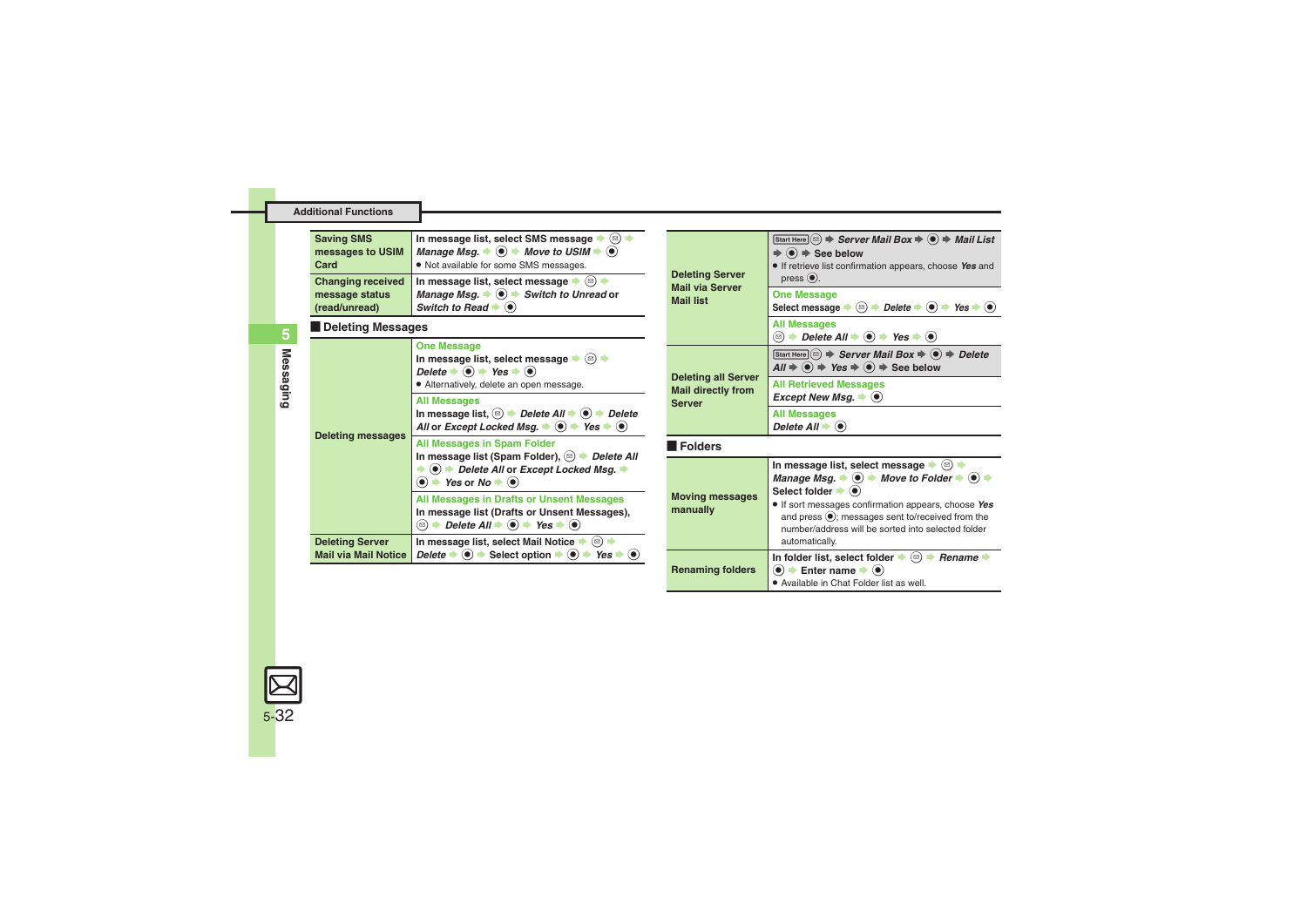**<sup><b>③ ★ Chat Folder ★ <b>⑥** ★ Select folder ★ ⑤<br>★ Delete Folder → **⑥** ★ Yes → **⑥**</sup> . When Double Number is active, corresponding folders in other modes are also deleted.

<span id="page-32-6"></span><span id="page-32-5"></span><span id="page-32-4"></span><span id="page-32-3"></span><span id="page-32-2"></span><span id="page-32-1"></span><span id="page-32-0"></span>

|                                                     |                                                                                                                                                                                                                                                                                                                                                                                  | Sorting into Folders            |                                                                                                                                                                                                                                                                                      |
|-----------------------------------------------------|----------------------------------------------------------------------------------------------------------------------------------------------------------------------------------------------------------------------------------------------------------------------------------------------------------------------------------------------------------------------------------|---------------------------------|--------------------------------------------------------------------------------------------------------------------------------------------------------------------------------------------------------------------------------------------------------------------------------------|
| <b>Deleting folders</b>                             | In folder list, select folder $\blacktriangleright$ ( $\textcircled{e}$ ) $\blacktriangleright$ Delete $\blacktriangleright$ ( $\bullet$ )<br>$\Rightarrow$ Yes $\Rightarrow$ ( $\bullet$ )<br>. When Double Number is active, corresponding<br>folders in other modes are also deleted.                                                                                         | <b>Re-sorting messages</b>      | In folder list, select folder $\Rightarrow$ $\textcircled{a}$ $\Rightarrow$ <i>Classify</i> $\Rightarrow$ $\textcircled{a}$<br>• Available in Chat Folder list as well.<br><b><sup><b> </b> &gt; Settings → <math>\bullet</math> + Receive Settings → <math>\bullet</math></sup></b> |
| <b>Deleting Spam</b><br><b>Folder messages</b>      | In folder list, Spam Folder $\blacktriangleright$ ( $\textcircled{a}$ ) $\blacktriangleright$ Delete $\blacktriangleright$<br>$\textcircled{\bullet}$ $\Rightarrow$ Delete Spam Measures. $\Rightarrow$ $\textcircled{\bullet}$ $\Rightarrow$ Yes or<br>$No \rightarrow \odot$                                                                                                   | Sorting spam by<br>setting keys | ▶ Spam Mail Settings $\bigcirc$ ♦ Sort Spam Mail<br>$\Rightarrow$ (o) $\Rightarrow$ Individual(Common) $\Rightarrow$ (o) ( $\lor$ ) $\Rightarrow$ ( $\circ$ )<br>Select blank entry $\Rightarrow$ ( $\bullet$ ) $\Rightarrow$ Select key $\Rightarrow$ ( $\bullet$ )                 |
| <b>Adding folders</b>                               | In folder list, $\textcircled{a}$ $\blacktriangleright$ Create New Folder $\blacktriangleright$ $\textcircled{e}$ $\blacktriangleright$<br>Enter name $\blacktriangleright$ ( $\blacklozenge$ )<br>• Available in Chat Folder list as well.                                                                                                                                      |                                 | Select/enter number/address/subject $\blacktriangleright$ ( $\blacklozenge$ )<br>$\blacktriangleright (\mathbf{y}) \blacktriangleright (\mathbf{y}) \blacktriangleright (\mathbf{0})$                                                                                                |
| <b>Moving folders</b>                               | In folder list, select folder $\bullet$ ( $\circledcirc$ ) $\bullet$ Relocate<br>$Folder \rightarrow (0) \rightarrow Select\ target\ location \rightarrow (0)$                                                                                                                                                                                                                   | Editing/deleting                | Start Here In folder list, select folder $\Rightarrow$ $\textcircled{z} \Rightarrow My$<br>$Foldsymbol{o} \triangleq \langle \bullet \rangle \Rightarrow$ Select entry $\Rightarrow$ See below                                                                                       |
| <b>Changing status of</b><br>all messages within    | In folder list, select folder $\blacktriangleright$ ( $\textcircled{a}$ ) $\blacktriangleright$ To All Read<br>$\Rightarrow$ ( $\bullet$ ) $\Rightarrow$ Yes $\Rightarrow$ ( $\bullet$ )                                                                                                                                                                                         |                                 | <b>Editing Sender/Recipient Key</b><br>Select/enter number/address $\blacktriangleright$ ( $\blacklozenge$ ) $\blacktriangleright$ ( $\triangleright$ )                                                                                                                              |
| folders to read<br>Canceling                        | sort keys<br>In folder list, select folder $\Rightarrow$ $\textcircled{r}$ $\Rightarrow$ Protect $\Rightarrow$ $\textcircled{r}$<br>• To cancel protection, select <b>Not Protect</b> and press $\bullet$<br>in the steps above.<br>Unlock Secret folders temporarily and select<br>Secret folder $\bullet$ ( $\textcircled{a}$ ) $\bullet$ Unset Secret $\bullet$ ( $\bullet$ ) |                                 | <b>Editing Subject Key</b><br>$\bullet$ $\bullet$ Edit $\bullet$ $\bullet$ $\bullet$ $\circ$                                                                                                                                                                                         |
| automatic deletion<br>of messages<br>within folders |                                                                                                                                                                                                                                                                                                                                                                                  |                                 | <b>Deleting an Entry</b><br><b>◯ <math>\rightarrow</math> Delete</b> $\rightarrow$ ( $\bullet$ ) $\rightarrow$ Yes $\rightarrow$ ( $\bullet$ ) $\rightarrow$ ( $\odot$ )                                                                                                             |
| <b>Canceling Secret</b>                             |                                                                                                                                                                                                                                                                                                                                                                                  |                                 | <b>Deleting All Entries</b><br><b>◯ <math>\Rightarrow</math> Clear All <math>\Rightarrow</math> (0) <math>\Rightarrow</math> Yes <math>\Rightarrow</math> (0) <math>\Rightarrow</math> <math>\circledcirc</math></b>                                                                 |
|                                                     |                                                                                                                                                                                                                                                                                                                                                                                  | <b>Chat Folder</b>              |                                                                                                                                                                                                                                                                                      |

<span id="page-32-10"></span><span id="page-32-9"></span><span id="page-32-8"></span><span id="page-32-7"></span>**Deleting folders**

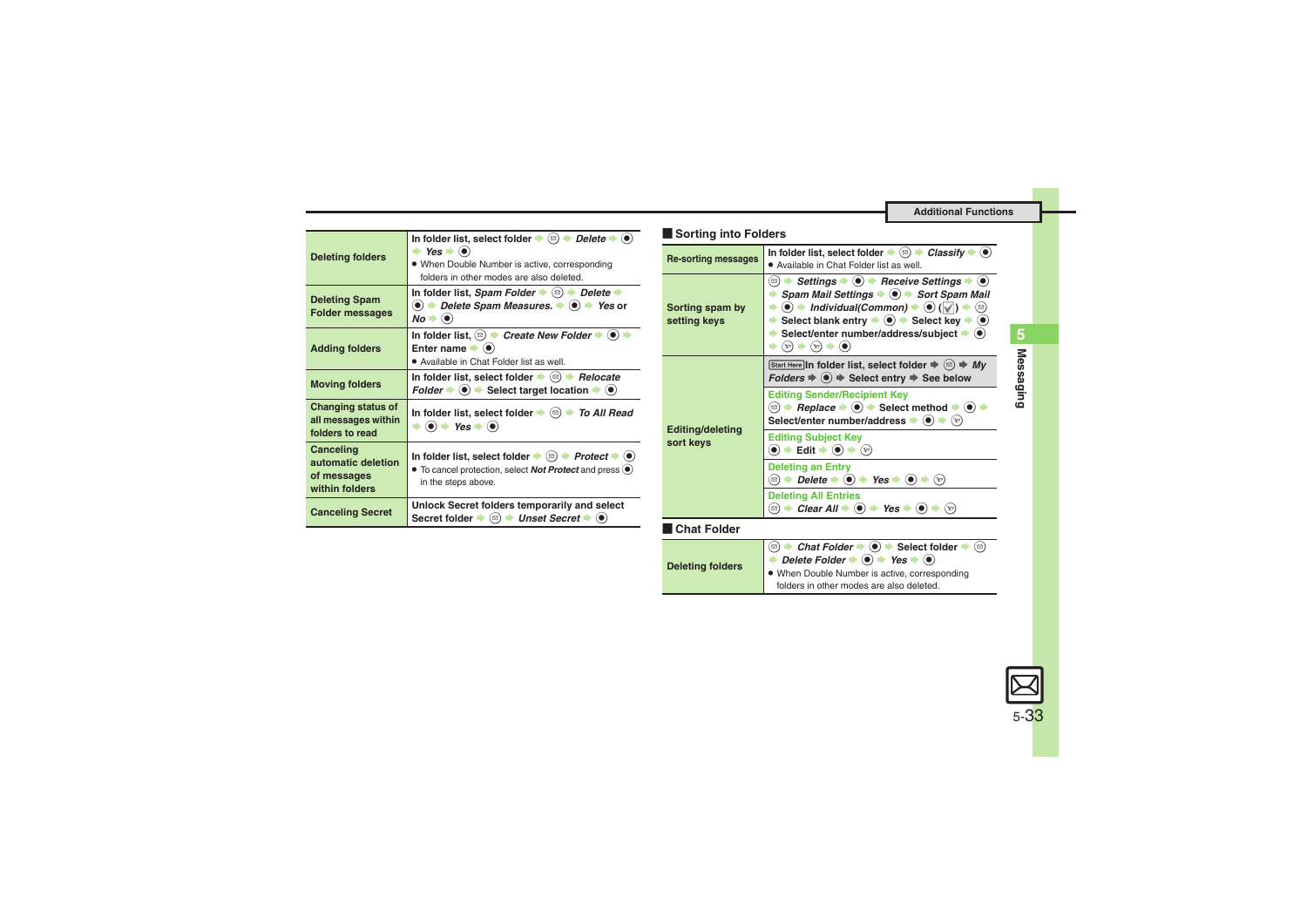<span id="page-33-2"></span>

| <b>Deleting all</b><br>messages         | • Chat Folder $\bullet$ ( $\bullet$ ) $\bullet$ Select folder $\bullet$ ( $\bullet$ )<br>⊡ )<br><b><sup>◎</sup> → Manage Msg. <math>\div</math> ● → Delete All <math>\div</math> ●</b><br>$\odot$<br>Yes I |
|-----------------------------------------|------------------------------------------------------------------------------------------------------------------------------------------------------------------------------------------------------------|
| <b>Resetting Chat</b><br><b>Folders</b> | → Chat Folder $\rightarrow$ ( $\bullet$ ) $\rightarrow$ $\textcircled{e}$ $\rightarrow$ Reset $\rightarrow$ $\textcircled{e}$<br>ั⊠)<br>Yes                                                                |

#### <span id="page-33-3"></span>[ **Mail Groups**

<span id="page-33-6"></span><span id="page-33-5"></span><span id="page-33-4"></span>

| <b>Renaming Mail</b><br><b>Groups</b>                  | <b>② → Settings → ● → Mail Groups → ● →</b><br>Select Group $\bullet$ ( $\circledcirc$ ) $\bullet$ Edit Name $\bullet$ ( $\bullet$ )<br>Enter name $\Rightarrow$ ( $\bullet$ ) $\Rightarrow$ Yes $\Rightarrow$ ( $\bullet$ )                                                                                                                                                                                                                                             |  |
|--------------------------------------------------------|--------------------------------------------------------------------------------------------------------------------------------------------------------------------------------------------------------------------------------------------------------------------------------------------------------------------------------------------------------------------------------------------------------------------------------------------------------------------------|--|
| <b>Deleting Mail</b><br><b>Groups/Group</b><br>members | Start Here $\circledcirc$ $\Rightarrow$ Settings $\Rightarrow$ $\circledcirc$ $\Rightarrow$ Mail Groups $\Rightarrow$<br>$\textcircled{\textbullet}$ $\Rightarrow$ Select Group $\Rightarrow$ See below                                                                                                                                                                                                                                                                  |  |
|                                                        | <b>Mail Groups</b><br>$\textcircled{\scriptsize{\textcircled{\#}}}$ $\rightarrow$ Delete $\rightarrow$ $\textcircled{\bullet}$ $\rightarrow$ Yes $\rightarrow$ $\textcircled{\bullet}$                                                                                                                                                                                                                                                                                   |  |
|                                                        | <b>Group Members</b><br>$\bullet$ $\bullet$ Select member $\bullet$ $\circledcirc$ $\bullet$ Remove Entry $\bullet$<br>$\bullet$ + Yes $\bullet$ $\bullet$ + $\odot$<br>• Source Phone Book entries remain even after<br>deleting members.                                                                                                                                                                                                                               |  |
| <b>Changing Mail</b><br><b>Group members</b>           | <b><math>\textcircled{ }</math> → Settings → <math>\textcircled{ }</math> → Mail Groups → <math>\textcircled{ }</math></b><br>Select Group $\Rightarrow$ ( $\bullet$ ) $\Rightarrow$ Select member $\Rightarrow$ ( $\circledcirc$ )<br>$Re\text{-}assign \text{ Entry} \rightarrow \textcircled{\text{}} \rightarrow \text{Select entry} \rightarrow \textcircled{\text{}}$<br>Select number or mail address $\rightarrow$ ( $\bullet$ ) $\rightarrow$ Yes $\rightarrow$ |  |

### **Using Messages**

<span id="page-33-1"></span><span id="page-33-0"></span>

| <b>Forwarding</b><br>messages                | In message window, $\textcircled{\scriptsize{\textcircled{\#}}}$ Forward $\blacktriangleright$ ( $\bullet$ ) $\blacktriangleright$<br>Select recipient field $\blacktriangleright$ ( $\blacklozenge$ ) $\blacktriangleright$ Select method $\blacktriangleright$<br>$\bullet$ $\bullet$ Select/enter number/address $\bullet$ $\bullet$ $\bullet$ $\star$ $\infty$<br>• Attached files are forwarded.<br>. To forward SMS messages, select S! Mail or SMS<br>and press $\odot$ .                                                |  |
|----------------------------------------------|---------------------------------------------------------------------------------------------------------------------------------------------------------------------------------------------------------------------------------------------------------------------------------------------------------------------------------------------------------------------------------------------------------------------------------------------------------------------------------------------------------------------------------|--|
| <b>Sending from</b><br><b>Drafts</b>         | <b> </b> $\bullet$ <b>Drafts <math>\bullet</math> (<math>\bullet</math>) <math>\bullet</math> Select message <math>\bullet</math></b><br>$\left( \bullet \right)$<br>Complete message $\blacktriangleright$ ( $\triangleright$ )                                                                                                                                                                                                                                                                                                |  |
|                                              | Start Here $\circledcirc$ $\Rightarrow$ Unsent Messages $\Rightarrow$ $\circledcirc$ $\Rightarrow$ Select<br>message $\Rightarrow$ ( $\textcircled{e}$ ) $\Rightarrow$ See below                                                                                                                                                                                                                                                                                                                                                |  |
| <b>Sending unsent</b><br>messages            | <b>Sending without Editing</b><br>$\textsf{Research} \bullet \textsf{�}$                                                                                                                                                                                                                                                                                                                                                                                                                                                        |  |
|                                              | <b>Edit &amp; Send</b><br>Edit $\Rightarrow$ ( $\bullet$ ) $\Rightarrow$ Complete message $\Rightarrow$ ( $\triangledown$ )                                                                                                                                                                                                                                                                                                                                                                                                     |  |
| <b>Using sent</b><br>messages                | ( $\text{D}$ ) $\blacktriangleright$ Sent Messages $\blacktriangleright$ ( $\blacklozenge$ ) $\blacktriangleright$ Select folder $\blacktriangleright$<br>$\textcircled{\textbullet}$ $\blacktriangleright$ Select message $\blacktriangleright$ $\textcircled{\textbullet}$ $\blacktriangleright$ Edit & Send $\blacktriangleright$<br>$\bullet$ $\bullet$ Complete message $\bullet$ (v)                                                                                                                                      |  |
| <b>Saving schedules</b><br>from message list | In message list, select message $\bullet$ ( $\textcircled{e}$ ) $\bullet$<br>Manage Msg. $\Rightarrow$ $\circledcirc$ $\Rightarrow$ Save to Calendar $\Rightarrow$ $\circledcirc$<br>Enter subject $\Rightarrow$ ( $\bullet$ ) $\Rightarrow$ Select Category $\Rightarrow$ ( $\bullet$ )<br>Enter start/end date/time $\rightarrow$ ( $\bullet$ ) $\rightarrow$ Complete<br>other fields $\blacktriangleright$ $(\triangleright)$<br>· Source message is accessible from schedule<br>window (via Related Mail in Options menu). |  |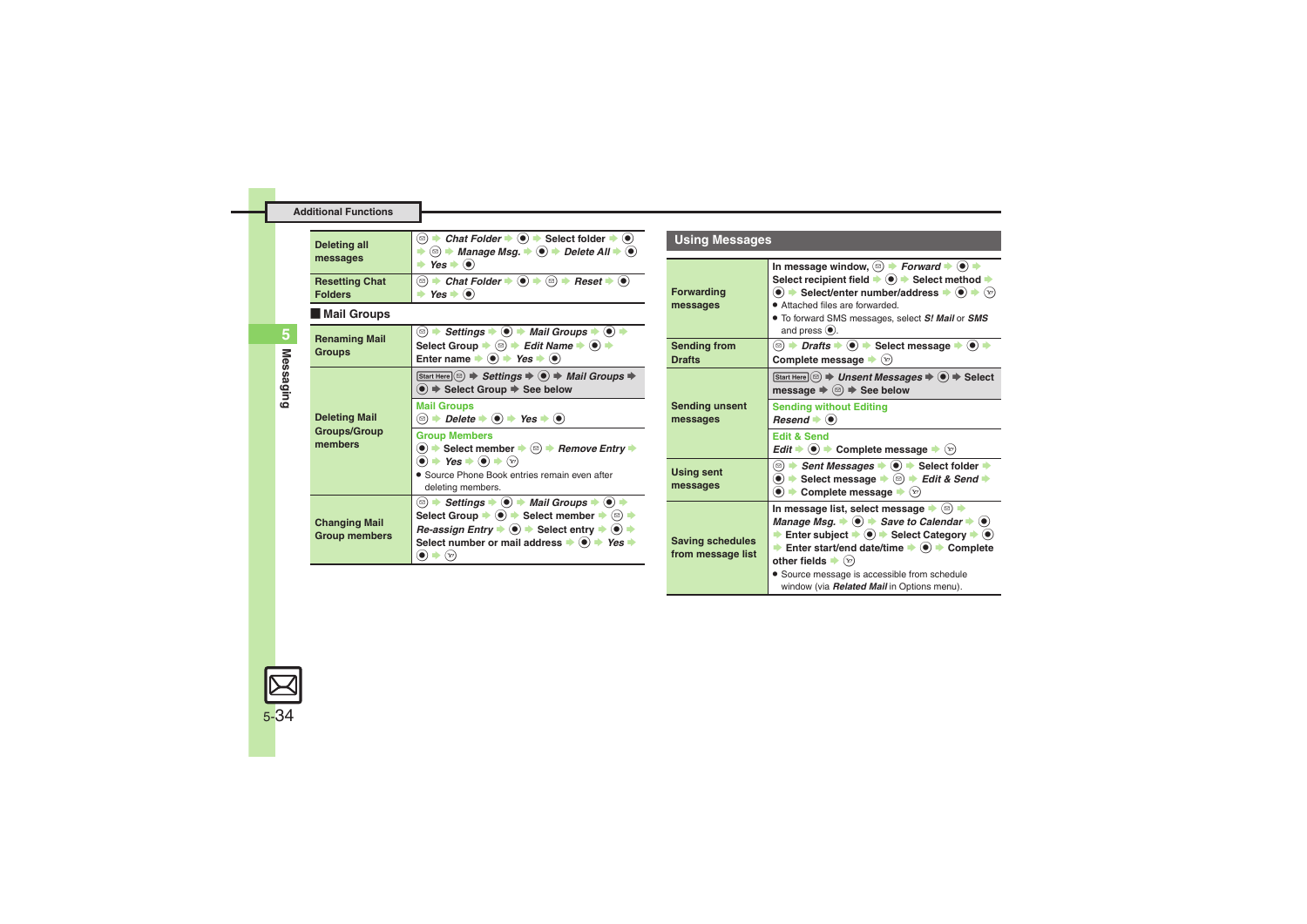<span id="page-34-0"></span>

| <b>Forwarding Server</b><br><b>Mail</b>                           | <b>Via Mail Notice</b><br>In message list, select Mail Notice $\blacktriangleright$ ( $\text{a})$<br>Forward ♦ (•) ♦ Notifi. Forward (forward Mail<br>Notice text only) or <i>Remote Forward</i> $\bullet$ ( $\bullet$ )<br>Select recipient field $\Rightarrow$ ( $\bullet$ ) $\Rightarrow$ Select method $\Rightarrow$<br>$\bullet$ $\bullet$ Select/enter number/address $\bullet$ $\bullet$                                                                                                                                                                                                                                  |  |
|-------------------------------------------------------------------|----------------------------------------------------------------------------------------------------------------------------------------------------------------------------------------------------------------------------------------------------------------------------------------------------------------------------------------------------------------------------------------------------------------------------------------------------------------------------------------------------------------------------------------------------------------------------------------------------------------------------------|--|
|                                                                   | <b>Via Server Mail List</b><br><b><math>\textcircled{\scriptsize{\textsf{a}}}</math> <math>\blacktriangleright</math> Server Mail Box <math>\blacktriangleright</math> (<math>\textcircled{\scriptsize{\textsf{b}}}</math>)</b> $\blacktriangleright$ Mail List $\blacktriangleright$ ( $\textcircled{\scriptsize{\textsf{b}}}$ )<br>Select message $\bullet$ ( $\circledcirc$ ) Remote Forward<br>$\bullet$ $\bullet$ Select recipient field $\bullet$ $\bullet$ $\bullet$ Select<br>method → (•) → Select/enter number/address<br>$(\mathbf{x})$<br>If retrieve list confirmation appears, choose Yes and<br>$pres0(\bullet).$ |  |
| <b>Opening Server</b><br><b>Mail properties</b>                   | <b><math>\textcircled{a}</math> <math>\rightarrow</math> Server Mail Box <math>\rightarrow</math> (<math>\bullet</math>) <math>\rightarrow</math> Mail List <math>\rightarrow</math> (<math>\bullet</math>)</b><br>Select message $\Rightarrow$ ( $\textcircled{a}$ ) $\Rightarrow$ Message Details $\Rightarrow$ ( $\bullet$ )<br>• If retrieve list confirmation appears, choose Yes and<br>press $\odot$ .                                                                                                                                                                                                                    |  |
| <b>Checking Server</b><br><b>Mail message</b><br>count and volume | Server Mail Box $\Rightarrow$ ( $\bullet$ ) $\Rightarrow$ Mailbox Volume<br>[⊠                                                                                                                                                                                                                                                                                                                                                                                                                                                                                                                                                   |  |

### **View Settings**

<span id="page-34-4"></span><span id="page-34-3"></span><span id="page-34-2"></span><span id="page-34-1"></span>

| Changing view for<br><b>Received Msg. folder</b>              | Settings $\bullet$ ( $\bullet$ ) $\bullet$ View Settings $\bullet$ ( $\bullet$ )<br>$\Rightarrow$<br>Received Msq. View $\Rightarrow$ $\circledast$ $\Rightarrow$ Select option $\Rightarrow$ $\circledast$<br>· Folder View by Account is selectable when a PC<br>Mail Account exists.                                                                                                           |
|---------------------------------------------------------------|---------------------------------------------------------------------------------------------------------------------------------------------------------------------------------------------------------------------------------------------------------------------------------------------------------------------------------------------------------------------------------------------------|
| <b>Changing view for</b><br><b>Sent Messages</b><br>folder    | ⊠) $\rightarrow$ Settings $\rightarrow$ (●) $\rightarrow$ View Settings $\rightarrow$ (●) =<br>Sent Msq. View $\Rightarrow$ $\circledast$ Select option $\Rightarrow$ $\circledast$<br>• Folder View by Account is selectable when a PC<br>Mail Account exists.                                                                                                                                   |
| <b>Changing message</b><br>list view                          | <b><math>\textcircled{e}</math> <math>\rightarrow</math> Settings <math>\rightarrow</math> (<math>\bullet</math>) <math>\rightarrow</math> View Settings <math>\rightarrow</math> (<math>\bullet</math>)</b><br>Message List View $\Rightarrow$ ( $\bullet$ ) $\Rightarrow$ Select option $\Rightarrow$ ( $\bullet$ )                                                                             |
| <b>Changing message</b><br>window scroll unit                 | <b><math>\textcircled{e}</math> <math>\rightarrow</math> Settings <math>\rightarrow</math> (<math>\bullet</math>)</b> $\rightarrow$ View Settings $\rightarrow$ ( $\bullet$ )<br>Scroll Unit $\Rightarrow$ ( $\bullet$ ) $\Rightarrow$ Select unit $\Rightarrow$ ( $\bullet$ )                                                                                                                    |
| <b>Enabling sound</b><br>auto-play                            | <b><sup>o</sup></b> $\rightarrow$ Settings $\rightarrow$ ● $\rightarrow$ View Settings $\rightarrow$ ● $\rightarrow$<br>Auto Play Attached Sound $\Rightarrow$ (a) $\Rightarrow$ On $\Rightarrow$ (a)<br>• Setting applies to PC Mail as well.                                                                                                                                                    |
| <b>Disabling image</b><br>auto-resize                         | <b><math>\textcircled{\scriptsize{\textcircled{\#}}}</math> Settings <math>\blacklozenge</math> (<math>\blacklozenge</math>) <math>\blacklozenge</math> View Settings <math>\blacklozenge</math> (<math>\blacklozenge</math>)</b> $\blacklozenge$<br>Picture Appearance $\blacktriangleright$ (0) $\blacktriangleright$ Normal $\blacktriangleright$ (0)<br>• Setting applies to PC Mail as well. |
| <b>Disabling</b><br><b>Animation View</b>                     | $\odot$<br><b><math>\textcircled{\scriptsize{\textcircled{\#}}}</math> Settings <math>\blacklozenge</math> (<math>\blacklozenge</math>)</b> $\blacktriangleright$ View Settings $\blacklozenge$<br>Animation View $\Rightarrow$ ( $\bullet$ ) $\Rightarrow$ Off $\Rightarrow$ ( $\bullet$ )                                                                                                       |
| <b>Showing complete</b><br>sent/received<br>message addresses | <b>□ → Settings → ● → View Settings → ● →</b><br>Address View $\blacktriangleright$ ( $\blacklozenge$ ) $\blacktriangleright$ Show All $\blacktriangleright$ ( $\blacklozenge$ )                                                                                                                                                                                                                  |

5-35

 $\boxtimes$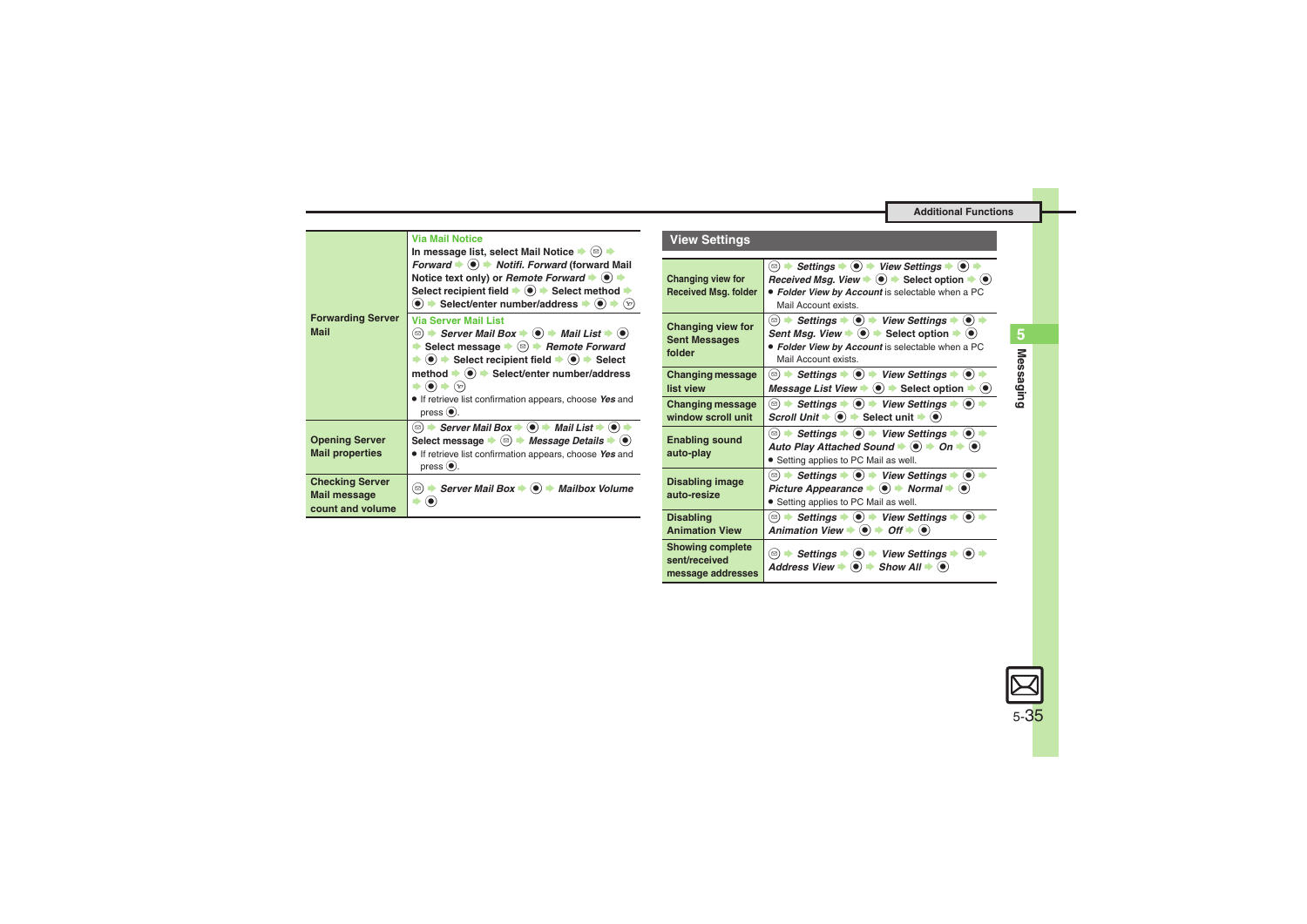<span id="page-35-2"></span><span id="page-35-1"></span><span id="page-35-0"></span>

| <b>Receive Settings</b>                                                       |                                                                                                                                                                                                                                                                                                                                     |                                                                                                                                                                  | Start Here $\circledcirc$ $\Rightarrow$ Settings $\Rightarrow$ $\circledcirc$ $\Rightarrow$ Receive<br>Settings $\Rightarrow$ $\circledbullet$ $\Rightarrow$ Other Than Standby Screen                                                                                                    |                                                                                                                                                                       |
|-------------------------------------------------------------------------------|-------------------------------------------------------------------------------------------------------------------------------------------------------------------------------------------------------------------------------------------------------------------------------------------------------------------------------------|------------------------------------------------------------------------------------------------------------------------------------------------------------------|-------------------------------------------------------------------------------------------------------------------------------------------------------------------------------------------------------------------------------------------------------------------------------------------|-----------------------------------------------------------------------------------------------------------------------------------------------------------------------|
| <b>Limiting incoming</b><br>S! Mail message<br>size                           | <b>★ Message Download ★ ● ★ DL Size Limit</b><br>$\Rightarrow$ (•) $\Rightarrow$ Restricted(300KB) $\Rightarrow$ (•)                                                                                                                                                                                                                | <b>Changing alerts for</b><br>messages<br>received during<br>handset use                                                                                         | $\Rightarrow$ $\circledbullet$ $\Rightarrow$ See below<br><b>Showing New Message Window</b><br>Incoming Display Setting $\Rightarrow$ $\circledcirc$ $\Rightarrow$ On $\Rightarrow$ $\circledcirc$                                                                                        |                                                                                                                                                                       |
|                                                                               | · Exceeding attachments are reduced (images) or<br>deleted (other files) at Server.                                                                                                                                                                                                                                                 |                                                                                                                                                                  | <b>Selecting Scrolling Notice Option</b><br>View Setting $\Rightarrow$ $\circledast$ $\Rightarrow$ Select option $\Rightarrow$ $\circledast$                                                                                                                                              |                                                                                                                                                                       |
|                                                                               | <b>Retrieving all</b><br>messages<br>(including spam)                                                                                                                                                                                                                                                                               | Message Download $\Rightarrow$ $\bullet$ $\Rightarrow$ Condition(Auto)<br>◆<br>$\Rightarrow$ ( $\bullet$ ) $\Rightarrow$ All Message $\Rightarrow$ ( $\bullet$ ) |                                                                                                                                                                                                                                                                                           | <b>Muting Alert Sound</b><br>Alert Sound $\Rightarrow$ $\bullet$ $\Rightarrow$ Off $\Rightarrow$ $\bullet$                                                            |
|                                                                               | automatically                                                                                                                                                                                                                                                                                                                       | . Available when Sort Spam Mail is active.<br>Start Here $\circledcirc$ $\Rightarrow$ Settings $\Rightarrow$ $\circledcirc$ $\Rightarrow$ Receive                | Muting ringer, etc.<br>for messages sorted<br>into Secret folders                                                                                                                                                                                                                         | <b><sup><b> </b> □ → Settings → ● → Receive Settings → ●</sup></b><br>Secret Folder $\Rightarrow$ ( $\bullet$ ) $\Rightarrow$ No Response $\Rightarrow$ ( $\bullet$ ) |
| Deleting addresses/<br>domains specified<br>for complete<br>message retrieval | Settings $\Rightarrow$ <sup>●</sup> → Message Download $\Rightarrow$ ● →<br>Condition(Auto) $\Rightarrow$ $\circledast$ $\Rightarrow$ Selected Mail $\Rightarrow$ $\circledcirc$<br>$\Rightarrow$ See below                                                                                                                         | <b>Hiding graphics</b><br>above Information<br>window                                                                                                            | <b>Example 1</b> Link to Feeling $\bigstar$ <b>(</b> $\bigcirc$ $\bigstar$ Standby Screen Info.<br>$\rightarrow$ (e) $\rightarrow$ Off $\rightarrow$ (e)                                                                                                                                  |                                                                                                                                                                       |
|                                                                               | <b>One Entry (Mail Address)</b><br>Individual Address $\bullet$ $\textcircled{}} \bullet$ Select entry $\bullet$ $\textcircled{}}$<br>→ Delete → $\odot$ → Yes → $\odot$ → $\odot$                                                                                                                                                  |                                                                                                                                                                  | $[Start Here] \textcircled{a} \Rightarrow \text{Setting } \textcircled{a} \Rightarrow \text{ receive}$<br>Settings $\Rightarrow$ $\circledast$ $\Rightarrow$ Link to Feeling $\Rightarrow$ $\circledast$ $\Rightarrow$ Set<br>Illumi. $\Rightarrow$ $\circledast$ $\Rightarrow$ See below |                                                                                                                                                                       |
|                                                                               | <b>All Entries (Mail Address)</b><br>Individual Address $\bullet$ $\circledcirc$ $\bullet$ Select entry $\bullet$ $\circledcirc$<br>→ Clear All $\div$ ( $\bullet$ ) $\div$ Yes $\div$ ( $\bullet$ ) $\div$ ( $\circ$ )                                                                                                             |                                                                                                                                                                  | <b>Disabling Illumination</b><br>Switch On/Off $\Rightarrow$ $\circledast$ $\Rightarrow$ Off $\Rightarrow$ $\circledast$                                                                                                                                                                  |                                                                                                                                                                       |
|                                                                               | <b>One Entry (Domain)</b><br><i>Receive by the Domain</i> $\Rightarrow$ $\textcircled{a}$ $\Rightarrow$ Select entry $\Rightarrow$                                                                                                                                                                                                  | Changing<br><b>illumination settings</b>                                                                                                                         | <b>Changing Illumination Pattern</b><br>Pattern/Color $\div$ ● Select category $\div$ ● $\div$<br>Select pattern $\Rightarrow$ $\circledbullet$ $\Rightarrow$ Select color $\Rightarrow$ $\circledbullet$                                                                                 |                                                                                                                                                                       |
|                                                                               | <b>All Custom Entries (Domain)</b><br>Receive by the Domain $\blacktriangleright \textcircled{\scriptsize{\textcircled{\#}}}$ Select entry $\blacktriangleright$<br><b>◯ <math>\rightarrow</math> Clear All <math>\rightarrow</math> (<math>\bullet</math>)</b> $\rightarrow$ Yes $\rightarrow$ ( $\bullet$ ) $\rightarrow$ $\odot$ |                                                                                                                                                                  | • Light color is unselectable for some patterns.<br><b>Changing Key Illumination Pattern</b><br><i>Key Pattern</i> $\Rightarrow$ ( $\bullet$ ) $\Rightarrow$ Select item $\Rightarrow$ ( $\bullet$ ) $\Rightarrow$                                                                        |                                                                                                                                                                       |
|                                                                               | <b>Selecting automatic</b><br>deletion option for<br>received messages                                                                                                                                                                                                                                                              | Auto Delete Received Msa. $\Rightarrow$ ( $\bullet$ ) $\Rightarrow$ Select<br>option $\blacktriangleright$ $\odot$                                               |                                                                                                                                                                                                                                                                                           | Select pattern $\blacktriangleright$ ( $\blacklozenge$ )<br>. Not effective when Switch On/Off is set to Link to Sound                                                |

<span id="page-35-3"></span>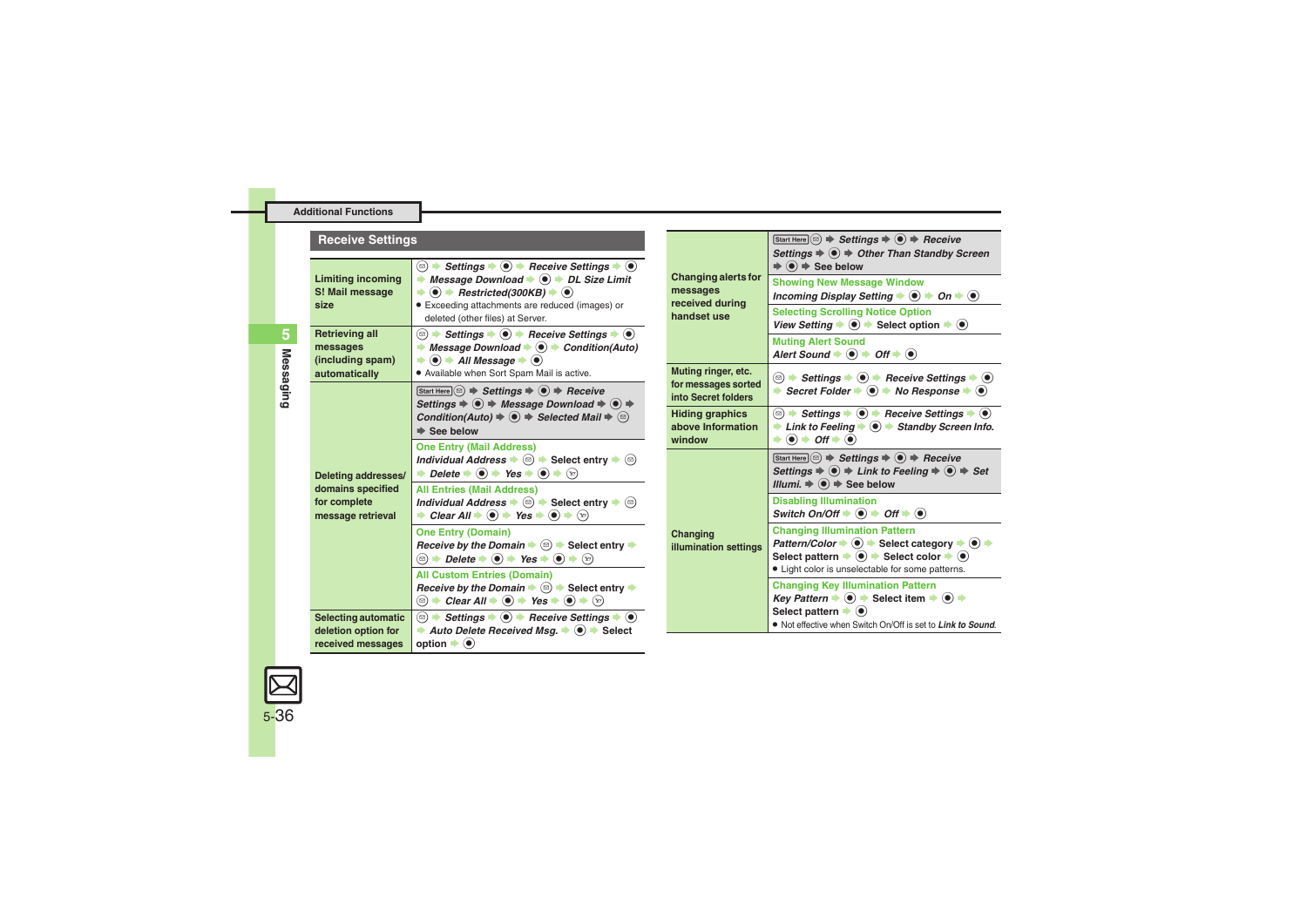**<sup><b> E**  $\rightarrow$  Settings  $\rightarrow$  **C**  $\rightarrow$  Create/Send Settings</sup> → **O**  $\rightarrow$  Send Option  $\rightarrow$  **O**  $\rightarrow$  Delivery Report

. Effective for messages addressed to SoftBank handsets.

 $\rightarrow$   $\odot$   $\rightarrow$  *On*  $\rightarrow$   $\odot$ 

<span id="page-36-5"></span>

| <b>Selecting Vibration</b><br>option                                                                                                                                                                         | $\circledcirc$<br>Settings $\blacktriangleright$ ( $\blacklozenge$ ) $\blacktriangleright$ Receive Settings $\blacktriangleright$ ( $\blacklozenge$ )<br>Link to Feeling $\Rightarrow$ ( $\bullet$ ) $\Rightarrow$ Vibration Pattern $\Rightarrow$<br>$\bullet$ $\bullet$ Select option $\bullet$ $\bullet$ | <b>Create/Send Settings</b><br>Settings $\bullet$ ( $\bullet$ ) $\bullet$ Create/Send Settings<br>$(\text{D})$ |                                                                                                                                                                                                                                                                     |  |
|--------------------------------------------------------------------------------------------------------------------------------------------------------------------------------------------------------------|-------------------------------------------------------------------------------------------------------------------------------------------------------------------------------------------------------------------------------------------------------------------------------------------------------------|----------------------------------------------------------------------------------------------------------------|---------------------------------------------------------------------------------------------------------------------------------------------------------------------------------------------------------------------------------------------------------------------|--|
| <b>Changing ringtone</b><br>settings                                                                                                                                                                         | Start Here $\circledcirc$ $\Rightarrow$ Settings $\Rightarrow$ $\circledcirc$ $\Rightarrow$ Receive<br>Settings $\Rightarrow$ ( $\bullet$ ) $\Rightarrow$ Link to Feeling $\Rightarrow$ ( $\bullet$ ) $\Rightarrow$<br>Ringtone $\Rightarrow$ $\circledast$ $\Rightarrow$ See below<br><b>Muting Ringer</b> | <b>Limiting outgoing</b><br>S! Mail message<br>size                                                            | $\Rightarrow$ (0) $\Rightarrow$ Create Msq. Size $\Rightarrow$ (0) $\Rightarrow$ 300KB or<br>Confirm(When exceed 300KB) $\blacktriangleright$ ( $\blacklozenge$ )<br>. Images are resized automatically when message<br>size exceeds the limit upon attaching them. |  |
|                                                                                                                                                                                                              | Switch On/Off $\Rightarrow$ ( $\bullet$ ) $\Rightarrow$ Off $\Rightarrow$ ( $\bullet$ )                                                                                                                                                                                                                     | Selecting size to<br>which images are<br>reduced when<br>attaching                                             | (□) $\rightarrow$ Settings $\rightarrow$ (●) $\rightarrow$ Create/Send Settings                                                                                                                                                                                     |  |
|                                                                                                                                                                                                              | <b>Changing Ringtones</b><br>Assign Tone $\Rightarrow$ $\circledcirc$ $\Rightarrow$ Select category $\Rightarrow$ $\circledcirc$ $\Rightarrow$<br>Select folder $\Rightarrow$ $\circledast$ $\Rightarrow$ Select tone/file $\Rightarrow$ $\circledast$                                                      |                                                                                                                | $\Rightarrow$ (0) $\Rightarrow$ Picture Auto Resize $\Rightarrow$ (0) $\Rightarrow$ Select<br>option $\blacktriangleright$ ( $\blacklozenge$ )<br>• Set to Ask Each Time to select size every time an<br>image is attached.                                         |  |
|                                                                                                                                                                                                              | <b>Changing Duration</b><br><i>Duration</i> $\Rightarrow$ ( $\bullet$ ) $\Rightarrow$ Enter time $\Rightarrow$ ( $\bullet$ )<br>Settings $\bullet$ ( $\bullet$ ) $\bullet$ Receive Settings $\bullet$ ( $\bullet$ )<br>$(\boxdot)$                                                                          | <b>Hiding progress</b><br>bar while sending<br>messages                                                        | $\Rightarrow$ ( $\bullet$ ) $\Rightarrow$ Sending Status $\Rightarrow$ ( $\bullet$ ) $\Rightarrow$<br>Off(Background) $\blacktriangleright$ ( $\blacklozenge$ )                                                                                                     |  |
| Changing spam<br>Spam Mail Settings $\Rightarrow$ ( $\bullet$ ) $\Rightarrow$ Report Spam<br>∙<br>report recipient<br>$\bullet$ $\bullet$ Edit address $\bullet$ $\bullet$ $\bullet$ Yes $\bullet$ $\bullet$ |                                                                                                                                                                                                                                                                                                             | <b>Disabling automatic</b><br>resend of unsent<br>messages                                                     | <b><sup>◎</sup> → Settings → ● → Create/Send Settings</b><br>$\Rightarrow$ (0) $\Rightarrow$ Auto Resend $\Rightarrow$ (0) $\Rightarrow$ Off $\Rightarrow$ (0)                                                                                                      |  |
|                                                                                                                                                                                                              |                                                                                                                                                                                                                                                                                                             | Canceling<br>automatic deletion<br>of oldest sent                                                              | ( <b>□) → Settings → (●) → Create/Send Settings</b><br>$\bullet$ $\bullet$ Auto Delete Sent Msg. $\bullet$ $\bullet$ $\bullet$ Not<br>Auto Del $\blacktriangleright$ ( $\blacklozenge$ )                                                                            |  |

<span id="page-36-4"></span><span id="page-36-3"></span><span id="page-36-1"></span><span id="page-36-0"></span>**messages**

<span id="page-36-2"></span>**Requesting Delivery Report for all messages**

**Messaging 5** Messaging

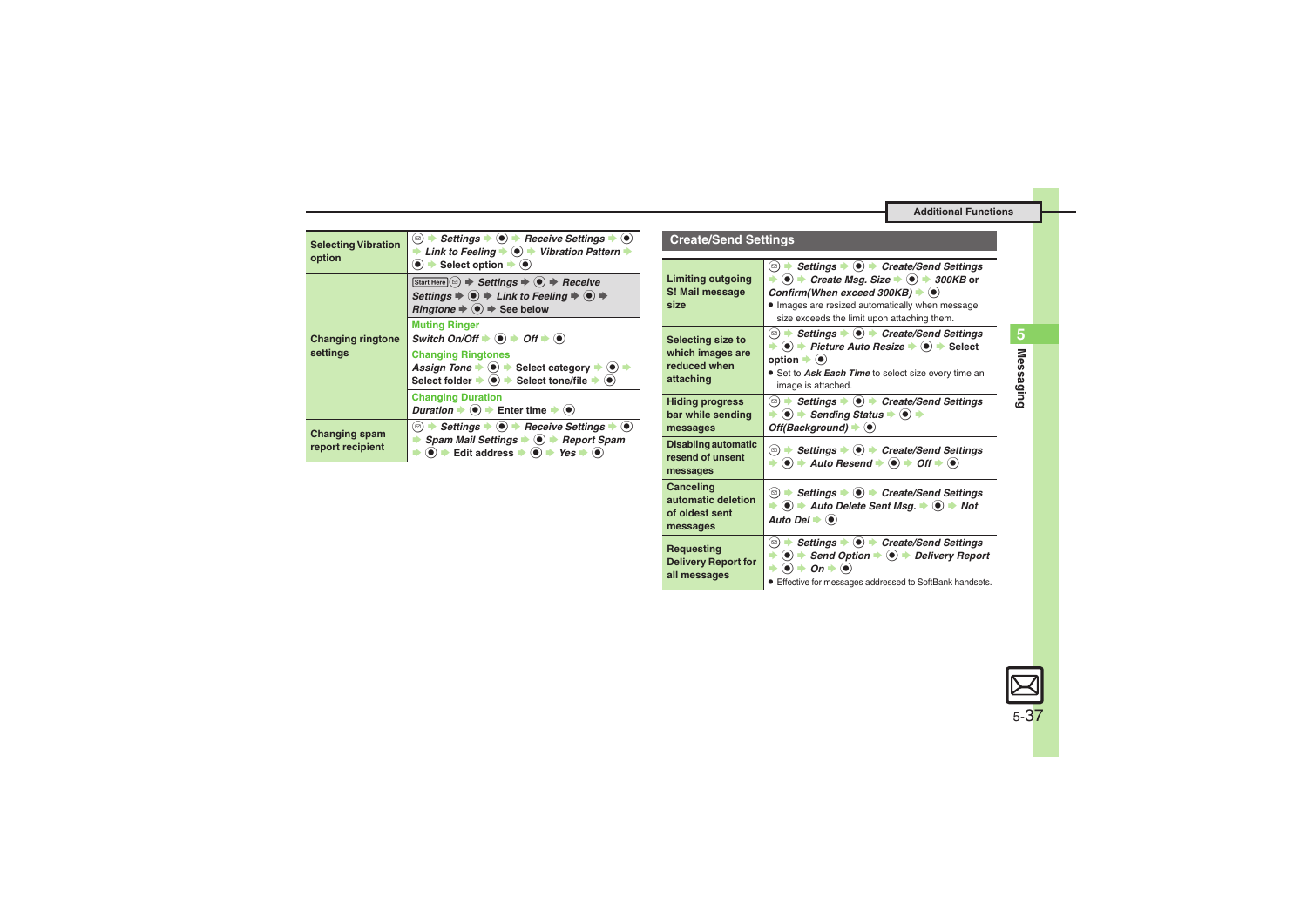<span id="page-37-3"></span><span id="page-37-1"></span><span id="page-37-0"></span>

| Designating/<br>editing reply-to<br>address            | Start Here $\circledcirc$ $\Rightarrow$ Settings $\Rightarrow$ $\circledcirc$ $\Rightarrow$ Create/Send<br>Settings $\Rightarrow$ $\circledast$ $\Rightarrow$ Send Option $\Rightarrow$ $\circledast$ $\Rightarrow$ Reply<br>to Settings $\Rightarrow$ $\bullet$ $\Rightarrow$ See below<br><b>Designating</b><br>Switch On/Off $\Rightarrow$ ( $\bullet$ ) $\Rightarrow$ On $\Rightarrow$ ( $\bullet$ ) $\Rightarrow$ Select<br>method $\Rightarrow$ ( $\bullet$ ) $\Rightarrow$ Select/enter address $\Rightarrow$ ( $\bullet$ )                                                                                                                                        | F<br>R <sub>6</sub><br>cc<br>m |
|--------------------------------------------------------|---------------------------------------------------------------------------------------------------------------------------------------------------------------------------------------------------------------------------------------------------------------------------------------------------------------------------------------------------------------------------------------------------------------------------------------------------------------------------------------------------------------------------------------------------------------------------------------------------------------------------------------------------------------------------|--------------------------------|
|                                                        | <b>Editina</b><br>Edit Address $\Rightarrow$ $\circledast$ $\Rightarrow$ Edit $\Rightarrow$ $\circledast$                                                                                                                                                                                                                                                                                                                                                                                                                                                                                                                                                                 |                                |
| <b>Selecting quote</b><br>option                       | <b><b>■ → Settings → ● → Create/Send Settings</b></b><br>$\Rightarrow$ (0) $\Rightarrow$ Reply Settings $\Rightarrow$ (0) $\Rightarrow$ Reply With<br>$Text \rightarrow \textcircled{\bullet}$ $\rightarrow$ Select option $\rightarrow \textcircled{\bullet}$                                                                                                                                                                                                                                                                                                                                                                                                            |                                |
| <b>Attaching</b><br>captured/recorded<br>files unsaved | <b><b>■ → Settings → ● → Create/Send Settings</b></b><br>$\Rightarrow$ (0) $\Rightarrow$ Send File Settings $\Rightarrow$ (0) $\Rightarrow$ Attach<br>Only $\blacktriangleright$ ( $\blacklozenge$ )<br>• Setting applies to PC Mail as well.<br>· Depending on camera settings (Auto Save and<br>Background Save), files are saved when opening Mail<br>Composition window via newly captured image or<br>newly recorded video regardless of the setting above.                                                                                                                                                                                                          | R <sub>6</sub><br>m<br>au      |
| <b>Deleting Permitted</b><br><b>List entries</b>       | Start Here $\circledcirc$ $\Rightarrow$ Settings $\Rightarrow$ $\circledcirc$ $\Rightarrow$ Create/Send<br>Settings $\Rightarrow$ $\circledast$ $\Rightarrow$ Restrictions Setting $\Rightarrow$ $\circledast$ $\Rightarrow$<br>Enter Handset Code $\Rightarrow$ $\circledast$ $\Rightarrow$ Individual<br>Address $\Rightarrow$ $\circledast$ $\Rightarrow$ Permitted List $\Rightarrow$ $\circledast$ $\Rightarrow$ Select<br>entry $\Rightarrow$ $\textcircled{a}$ $\Rightarrow$ See below<br><b>One Entry</b><br>Delete $\bullet$ $\bullet$ $\bullet$ Yes $\bullet$ $\bullet$<br><b>All Entries</b><br>Clear All $\div$ ( $\bullet$ ) $\div$ Yes $\div$ ( $\bullet$ ) |                                |

### **PC Mail Settings**

<span id="page-37-5"></span><span id="page-37-4"></span>

| Retrieving<br>complete PC Mail<br>messages  | <b><sup>☉</sup></b> $\rightarrow$ Settings $\rightarrow$ ( $\bullet$ ) $\rightarrow$ PC Mail Settings $\rightarrow$ ( $\bullet$ )<br>→ PC Mail DL $\Rightarrow$ ( $\bullet$ ) $\Rightarrow$ PC Mail DL $\Rightarrow$ ( $\bullet$ ) $\Rightarrow$ All<br>Contents $\bullet$ ( $\bullet$ )                                                                                                                                                                                                                                                                                                                                              |
|---------------------------------------------|---------------------------------------------------------------------------------------------------------------------------------------------------------------------------------------------------------------------------------------------------------------------------------------------------------------------------------------------------------------------------------------------------------------------------------------------------------------------------------------------------------------------------------------------------------------------------------------------------------------------------------------|
| Retrieving new<br>messages<br>automatically | Start Here $\circledcirc$ $\Rightarrow$ Settings $\Rightarrow$ $\circledcirc$ $\Rightarrow$ PC Mail Settings<br>$\Rightarrow$ $\circledast$ $\Rightarrow$ Check New Mail $\Rightarrow$ $\circledast$ $\Rightarrow$ See below                                                                                                                                                                                                                                                                                                                                                                                                          |
|                                             | <b>Enabling Automatic Retrieval</b><br>Check New Mail $\Rightarrow$ (0) $\Rightarrow$ On $\Rightarrow$ (0) $\Rightarrow$ Select<br>$\text{account} \rightarrow \textcircled{\leftarrow} (\textcolor{red}{\vee}) \rightarrow \textcircled{\leftarrow} \rightarrow \textcircled{\leftarrow}$<br>• Setting Check New Mail to On may incur high charges;<br>checking for new messages may incur packet<br>transmission fees even when none exists. Remember<br>this, especially when using handset outside Japan.<br>· Handset does not check for new messages between<br>10:00 PM and 6:00 AM; change/cancel Inactive<br>Time as needed. |
|                                             | <b>Enabling Automatic Retrieval Outside Japan</b><br>Abroad $\Rightarrow$ ( $\bullet$ ) $\Rightarrow$ Enable $\Rightarrow$ ( $\bullet$ ) $\Rightarrow$ ( $\bullet$ )<br>• Automatically retrieving messages abroad may incur<br>high charges.                                                                                                                                                                                                                                                                                                                                                                                         |
|                                             | <b>Changing Automatic Retrieval Interval</b><br>Interval $\blacktriangleright$ ( $\blacklozenge$ ) $\blacktriangleright$ Select interval $\blacktriangleright$ ( $\blacklozenge$ )                                                                                                                                                                                                                                                                                                                                                                                                                                                    |
|                                             | <b>Changing Inactive Time</b><br>Inactive Time $\blacktriangleright$ (0) $\blacktriangleright$ Start Time: $\blacktriangleright$ (0) $\blacktriangleright$<br>Enter start time $\Rightarrow$ $\textcircled{\bullet}$ $\Rightarrow$ End Time: $\Rightarrow$ $\textcircled{\bullet}$ $\Rightarrow$<br>Enter end time $\blacktriangleright$ ( $\blacklozenge$ )                                                                                                                                                                                                                                                                          |
|                                             | <b>Canceling Inactive Time</b><br>Inactive Time $\Rightarrow$ $\circledast$ $\Rightarrow$ Switch On/Off $\Rightarrow$ $\circledast$<br>$Off \rightarrow \bullet$                                                                                                                                                                                                                                                                                                                                                                                                                                                                      |

<span id="page-37-2"></span>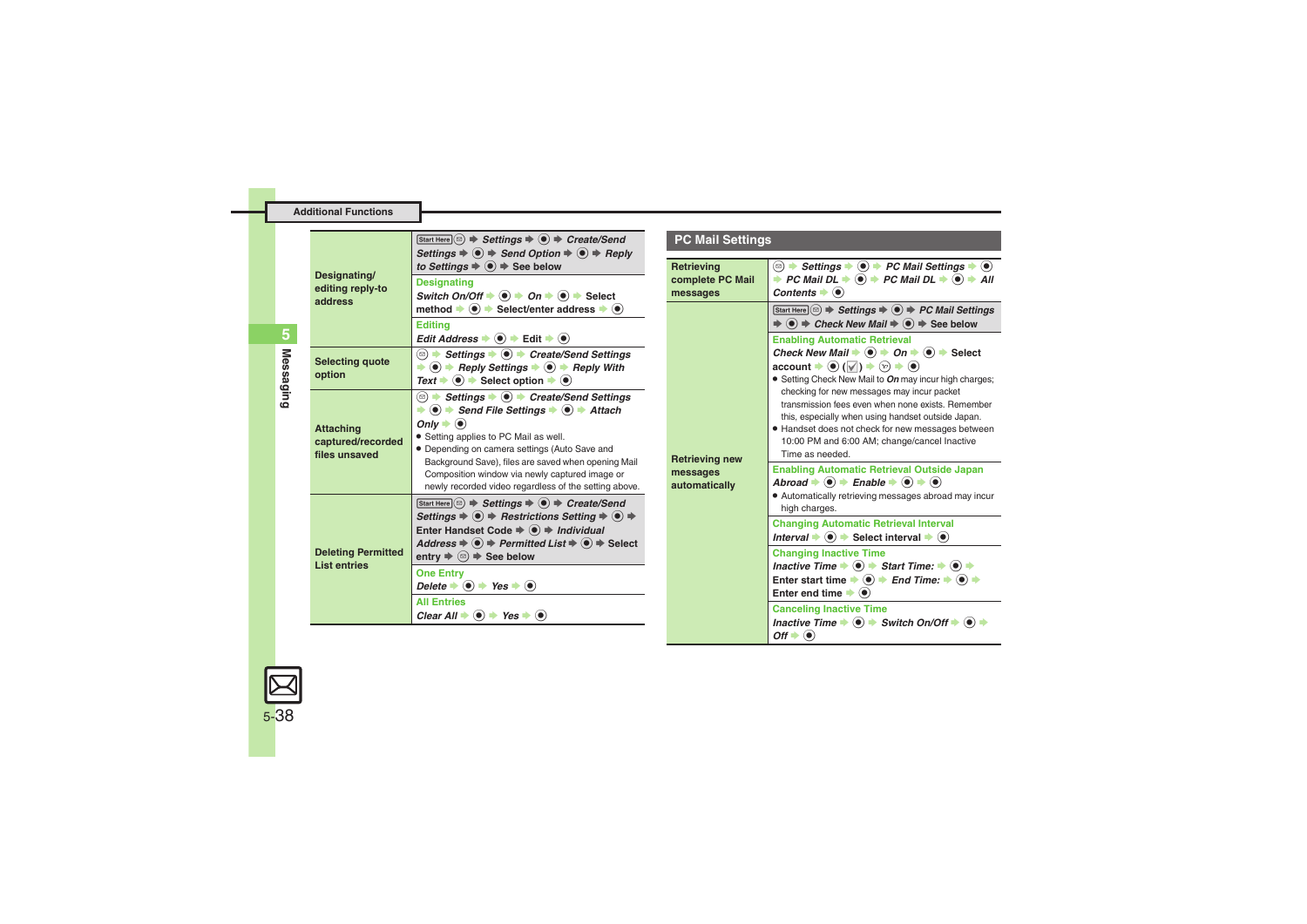<span id="page-38-3"></span><span id="page-38-2"></span><span id="page-38-1"></span><span id="page-38-0"></span>

| <b>Retrieving PC Mail</b><br>for specified folder<br>Disabling automatic<br>word wrap | In folder list, select PC Mail folder $\blacktriangleright$ ( $\textcircled{a}$ ) $\blacktriangleright$<br>Retrieve New $\blacktriangleright$ ( $\blacklozenge$ )<br>Word wrap $\Rightarrow$ $\bullet$ $\Rightarrow$ Off $\Rightarrow$ $\bullet$                                                                                                                                                                                                                                                                                                                                     |                                                        | Start Here $\circledcirc$ $\Rightarrow$ Settings $\Rightarrow$ $\circledcirc$ $\Rightarrow$ PC Mail<br>Settings $\Rightarrow$ ( $\bullet$ ) $\Rightarrow$ PC Mail DL $\Rightarrow$ ( $\bullet$ ) $\Rightarrow$ PC Mail<br>$DL \Rightarrow$ ( $\bullet$ ) $\Rightarrow$ DL All From List $\Rightarrow$ ( $\circledcirc$ ) $\Rightarrow$ See below<br><b>One Entry (Mail Address)</b> |
|---------------------------------------------------------------------------------------|--------------------------------------------------------------------------------------------------------------------------------------------------------------------------------------------------------------------------------------------------------------------------------------------------------------------------------------------------------------------------------------------------------------------------------------------------------------------------------------------------------------------------------------------------------------------------------------|--------------------------------------------------------|-------------------------------------------------------------------------------------------------------------------------------------------------------------------------------------------------------------------------------------------------------------------------------------------------------------------------------------------------------------------------------------|
| Retrieving complete<br>messages from<br>specified addresses                           | $[Start Here] \textcircled{a} \Rightarrow \text{Setting } \Rightarrow \textcircled{a} \Rightarrow \text{PC Mail}$<br>Settings $\Rightarrow$ ( $\bullet$ ) $\Rightarrow$ PC Mail DL $\Rightarrow$ ( $\bullet$ ) $\Rightarrow$ PC Mail                                                                                                                                                                                                                                                                                                                                                 | Deleting addresses/                                    | Individual Address $\bullet$ $\textcircled{a}$ $\bullet$ Select entry $\bullet$ $\textcircled{a}$<br><b>→</b> Delete $\rightarrow$ ( $\bullet$ ) $\rightarrow$ Yes $\rightarrow$ ( $\bullet$ ) $\rightarrow$ ( $\circ$ )                                                                                                                                                            |
|                                                                                       | $DL \Rightarrow$ ( $\bullet$ ) $\Rightarrow$ DL All From List $\Rightarrow$ ( $\textcircled{e}$ ) $\Rightarrow$ See below<br><b>Selecting Sender Types</b><br>Select item $\Rightarrow$ (a) ( $\Box/\Box$ ) $\Rightarrow$ ( $\Im$ )                                                                                                                                                                                                                                                                                                                                                  | domains specified<br>for complete<br>message retrieval | <b>All Entries (Mail Address)</b><br>Individual Address $\Rightarrow$ $\textcircled{a}$ $\Rightarrow$ Select entry $\Rightarrow$ $\textcircled{a}$<br>Clear All $\Rightarrow$ (a) $\Rightarrow$ Yes $\Rightarrow$ (a) $\Rightarrow$ (x)                                                                                                                                             |
|                                                                                       | <b>Specifying Addresses</b><br>Individual Address $\bullet$ ( $\circledcirc$ ) $\bullet$ Select blank entry<br>$\Rightarrow$ (0) $\Rightarrow$ Select method $\Rightarrow$ (0) $\Rightarrow$ Select/enter<br>address $\bullet$ $\bullet$ $\bullet$ $\heartsuit$<br><b>Specifying Domains (Direct Entry)</b><br><i>Receive by the Domain</i> $\Rightarrow$ $\textcircled{a}$ $\Rightarrow$ Select blank<br>entry $\Rightarrow$ ( $\bullet$ ) $\Rightarrow$ Direct Entry $\Rightarrow$ ( $\bullet$ ) $\Rightarrow$ Enter<br>domain $\blacktriangleright$ (e) $\blacktriangleright$ (x) |                                                        | <b>One Entry (Domain)</b><br>Receive by the Domain $\Rightarrow$ $\textcircled{=}$ Select entry $\Rightarrow$<br><b>◯ <math>\Rightarrow</math> Delete <math>\Rightarrow</math> (<math>\bullet</math>) <math>\Rightarrow</math> Yes <math>\Rightarrow</math> (<math>\bullet</math>)</b> $\Rightarrow$ ( $\circ$ )                                                                    |
|                                                                                       |                                                                                                                                                                                                                                                                                                                                                                                                                                                                                                                                                                                      |                                                        | <b>All Entries (Domain)</b><br><i>Receive by the Domain</i> $\Rightarrow$ $\textcircled{a}$ $\Rightarrow$ Select entry $\Rightarrow$                                                                                                                                                                                                                                                |
|                                                                                       |                                                                                                                                                                                                                                                                                                                                                                                                                                                                                                                                                                                      | Restricting                                            | → PC Mail DL $\Rightarrow$ ( $\bullet$ ) $\Rightarrow$ Max DL Size $\Rightarrow$ ( $\bullet$ ) $\Rightarrow$                                                                                                                                                                                                                                                                        |
|                                                                                       |                                                                                                                                                                                                                                                                                                                                                                                                                                                                                                                                                                                      | complete message<br>retrieval by size                  | Select account $\Rightarrow$ ( $\bullet$ ) $\Rightarrow$ Select size $\Rightarrow$ ( $\bullet$ )<br><b>Effective when PC Mail DL is set to All Contents or</b><br><b>DL All From List.</b>                                                                                                                                                                                          |

<span id="page-38-4"></span>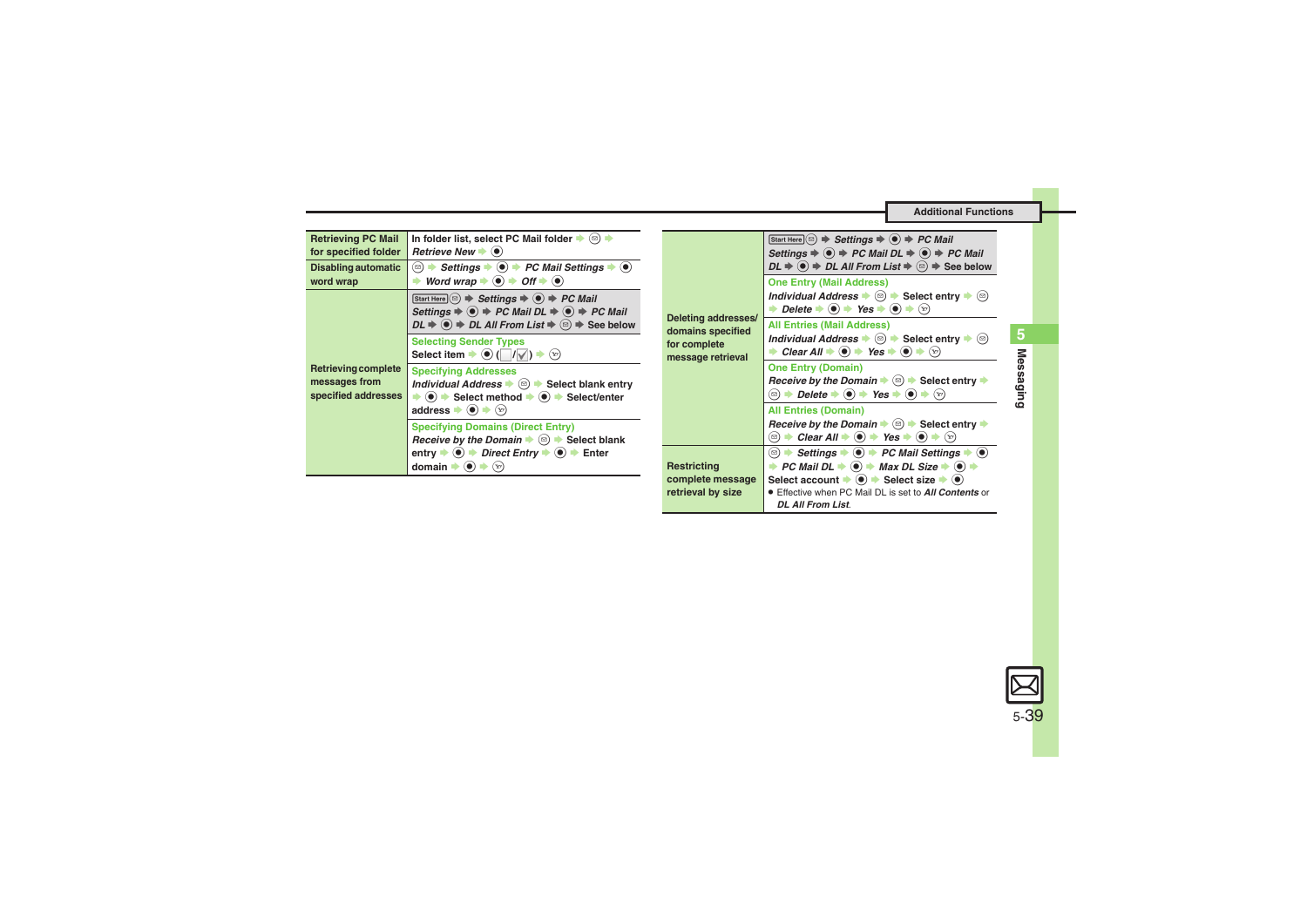### **SMS Settings**

<span id="page-39-2"></span><span id="page-39-1"></span><span id="page-39-0"></span>

| <b>Changing SMS</b><br>Server sent message<br>storage limit        | <b><sup>2</sup> Assettings <math>\rightarrow</math> (●) <math>\rightarrow</math> SMS Settings <math>\rightarrow</math> (●) <math>\rightarrow</math></b><br><i>Expiry Time</i> $\bullet$ $\bullet$ > Select option $\bullet$ $\bullet$           |
|--------------------------------------------------------------------|-------------------------------------------------------------------------------------------------------------------------------------------------------------------------------------------------------------------------------------------------|
| <b>Changing SMS</b><br><b>Server number</b>                        | Start Here $\circledcirc$ $\Rightarrow$ Settings $\Rightarrow$ $\circledcirc$ $\Rightarrow$ SMS Settings<br>$\Rightarrow$ ( $\bullet$ ) $\Rightarrow$ Message Center $\Rightarrow$ ( $\bullet$ ) $\Rightarrow$ See below                        |
|                                                                    | <b>Editing</b><br>Setting1(Default) to Setting3 ♦ (•) ♦ Edit<br>$number \rightarrow 0$<br>• Do not change Server number unless instructed to<br>do so.                                                                                          |
|                                                                    | <b>Deleting</b><br>Setting2 or Setting3 $\Rightarrow$ ( $\textcircled{=}$ ) $\Rightarrow$ Delete $\Rightarrow$ ( $\bullet$ )<br>$Yes \rightarrow \odot$                                                                                         |
|                                                                    | <b>Activating</b><br>Setting 2 or Setting $3 \rightarrow \textcircled{=}$ Set Default $\rightarrow \textcircled{}$<br>• Activated number moves to <b>Setting1(Default)</b> and<br>shifts the others down.                                       |
| <b>Changing character</b><br>encoding for<br>composing<br>messages | <b>□ <math>\rightarrow</math> Settings <math>\rightarrow</math> (●) <math>\rightarrow</math> SMS Settings <math>\rightarrow</math> (●)</b><br>Char-code $\Rightarrow$ $\circledcirc$ $\Rightarrow$ Select encoding $\Rightarrow$ $\circledcirc$ |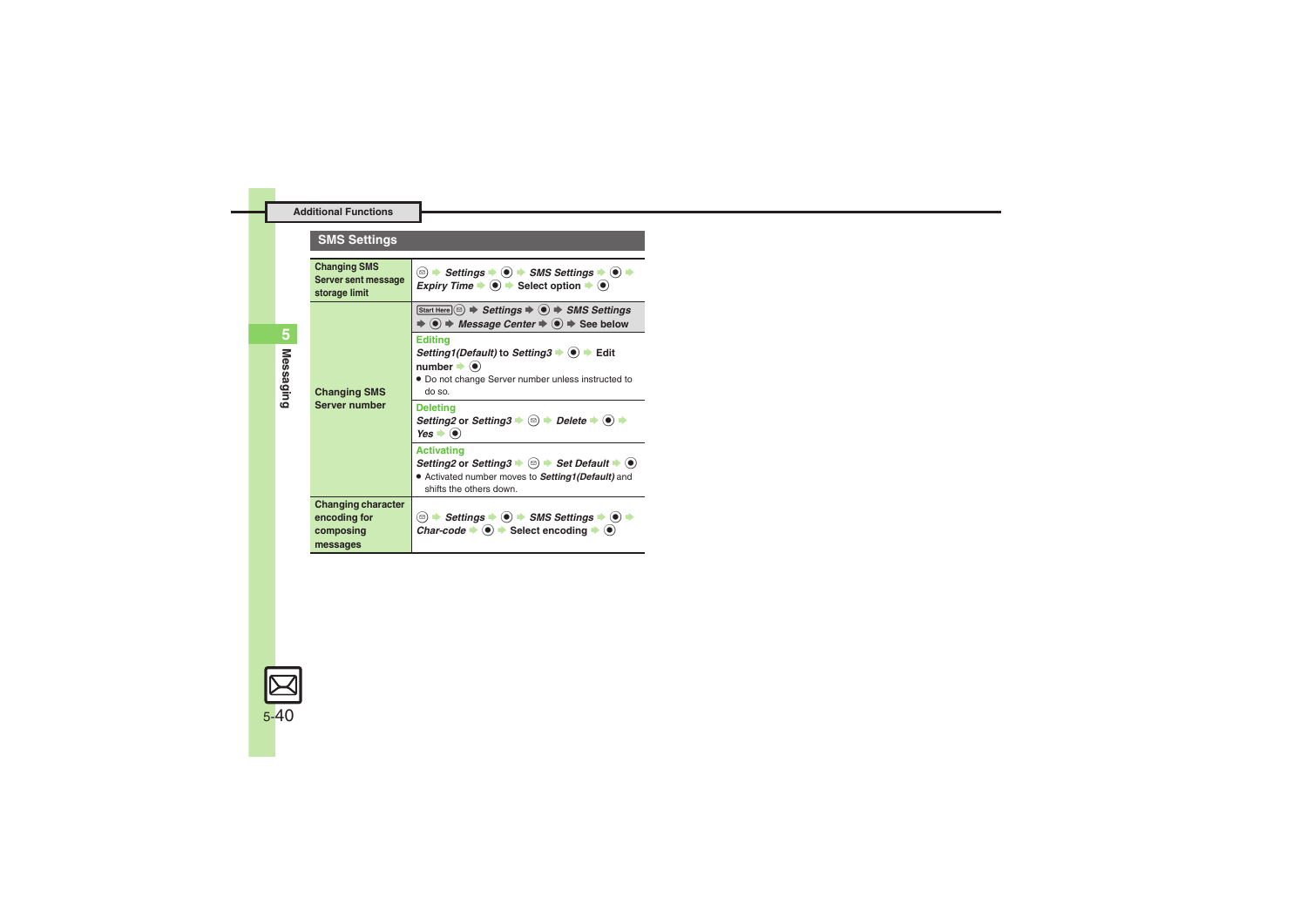

### 3 **Messaging Settings are not applied**

- . Settings are valid for one message, and effective when viewed on compatible handsets/applications.
- . Delivery Report/Priority setting may not be effective when sent to mail addresses.
- . Priority setting does not affect delivery speed.

### 3 **Cannot set Messaging Settings**

. These settings cannot be applied to a message simultaneously (select one): Set Auto Delete, Reply Request, Forward NG, Delete NG, Quiz, Set Auto Play File.

# 3 **Signature is not inserted automatically**

. Not available for SMS.



### 3 **Cannot cancel sent messages**

- . Short messages may not be canceled.
- . Set Sent Cancel is available for S! Mail only.

### <span id="page-40-0"></span>**Cannot send PC Mail**

- **Some ISPs require SMTP authentication** setup in addition to Set Receiving setup. Follow these steps to check User Name and Password for SMTP authentication:
	- **a**  $\rightarrow$  Settings  $\rightarrow$  **●** *PC Mail*  $\overline{\text{Setting}}$   $\rightarrow$  **PC Mail Account**  $\Rightarrow$   $\circledast$  Select account  $\Rightarrow$   $\circledast$   $\Rightarrow$ Set Sending  $\bigcirc$  **Sender Auth.**  $\Rightarrow$   $\circledast$   $\Rightarrow$  *SMTP Auth.*  $\Rightarrow$   $\circledast$   $\Rightarrow$  *User* **Name** or *Password*  $\bullet$   $\odot$